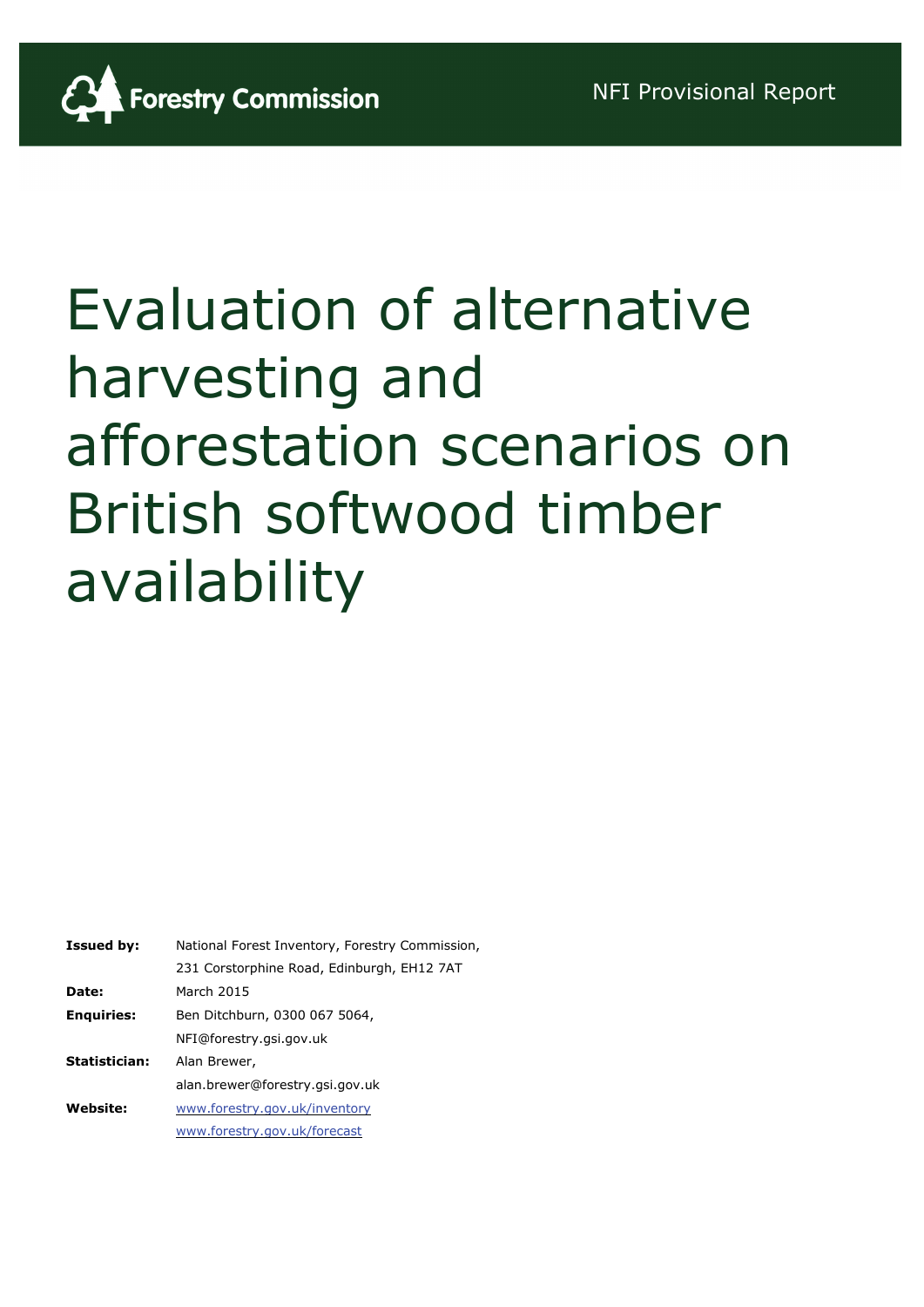# Summary

The National Forest Inventory (NFI) provides a record of the size and distribution of forests and woodlands in Great Britain and information on key forest attributes. The NFI report *50-year forecast of softwood timber availability* (2014) forecasts a peak followed by a trough in availability over the next 50 years, which could cause difficulties in sustainable development of the sector. One of the aims of this report is to explore which factors could most influence and smooth this profile of production. The report explores and illustrates the impacts of alternative afforestation and harvesting scenarios on the softwood timber availability profile and provides estimates of long-term softwood timber availability under these scenarios.

Through this process, a scenario has been identified that produces a profile of softwood availability where the trough of softwood availability in the period 2062–66 rises from an average of 11.2 million cubic metres overbark standing  $(m^3 \text{ obs})$  per annum (as reported in the 2014 50-year forecast), to an average of 13.9 million  $m<sup>3</sup>$  obs per annum.

The estimates provided in this report for the existing woodland are based upon field samples assessed between October 2009 and August 2013, the results of which have been subjected to rigorous data quality assurance procedures. These field samples constitute approximately two-thirds of the sites to be sampled within the first cycle of NFI field sampling. As a consequence, the estimates in this report are classed as provisional and may be subject to later revision when all the samples have been collected. The forecasts and scenarios themselves depend on many underlying assumptions.

# Key findings

- Under the previously published 'headline' scenario of **modified biological potential** management, the long-term profile of softwood availability peaks in the period 2027–31 at an average of 18.4 million  $m<sup>3</sup>$  obs per annum, then declines until the period 2062–66 to an average of 11.2 million  $m<sup>3</sup>$  obs per annum and subsequently rises again.
- An alternative management scenario which extends rotation length for 15% of conifer stands over time (Scenario 6 of this report) results in a smoother profile of softwood timber availability. The peak in the period 2027–31 is reduced from an average of 18.4 million  $m^3$  obs per annum to 17.5 million  $m^3$  obs per annum, with the lowest average annual volume in the period 2062–66 increasing from 11.2 million  $m^3$  obs to 11.5 million  $m^3$  obs.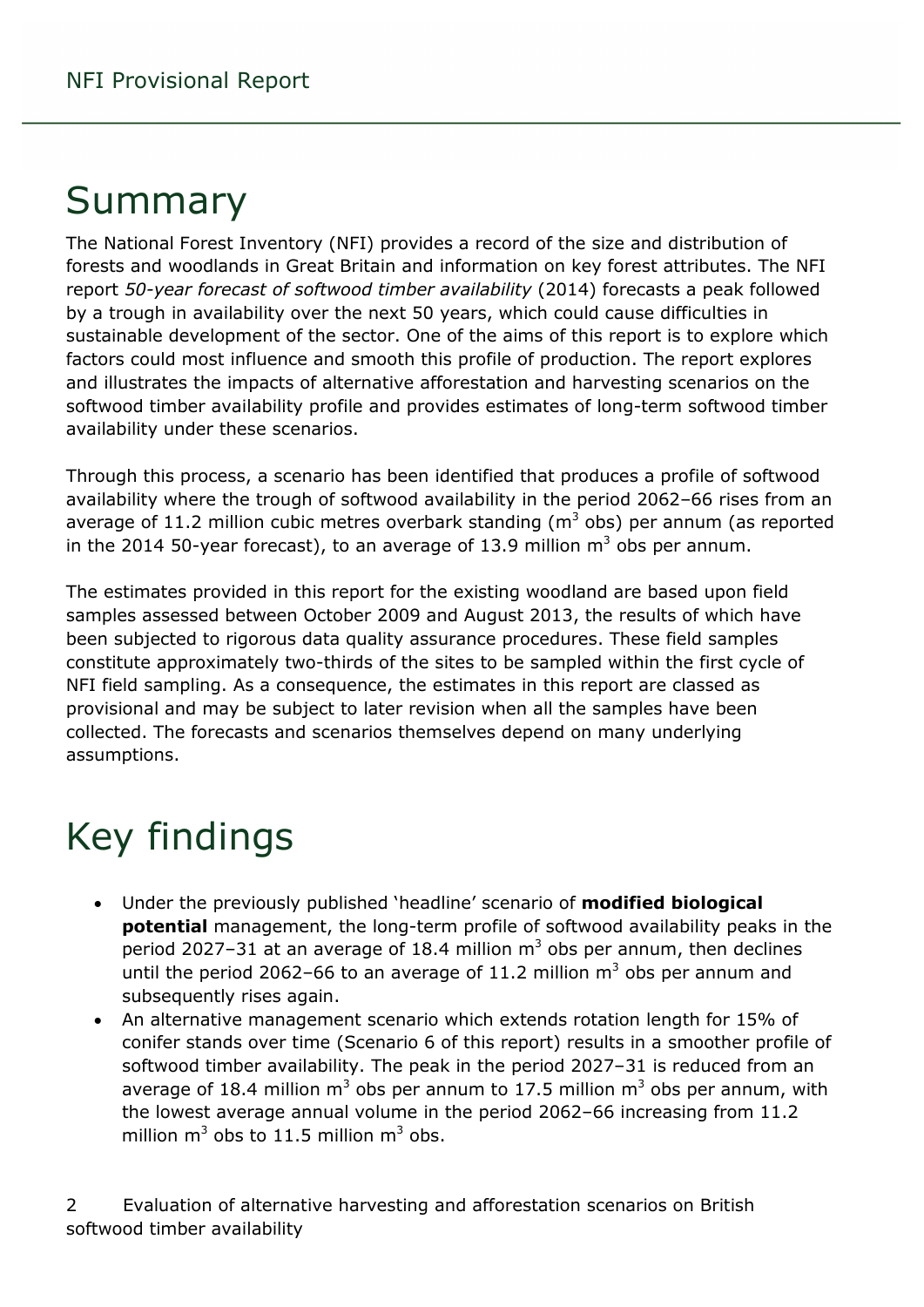- Afforestation would significantly impact on the long-term profile of softwood availability by increasing availability in later periods.
- A combination of afforestation with shortened rotations for Sitka spruce, and management of existing woodland which extends rotation lengths for 15% of conifers (Scenario 8 of this report) results in the trough of softwood availability rising from an average of 11.2 million  $m^3$  obs per annum to an average of 13.9 million  $m^3$  obs per annum in the period 2062-66.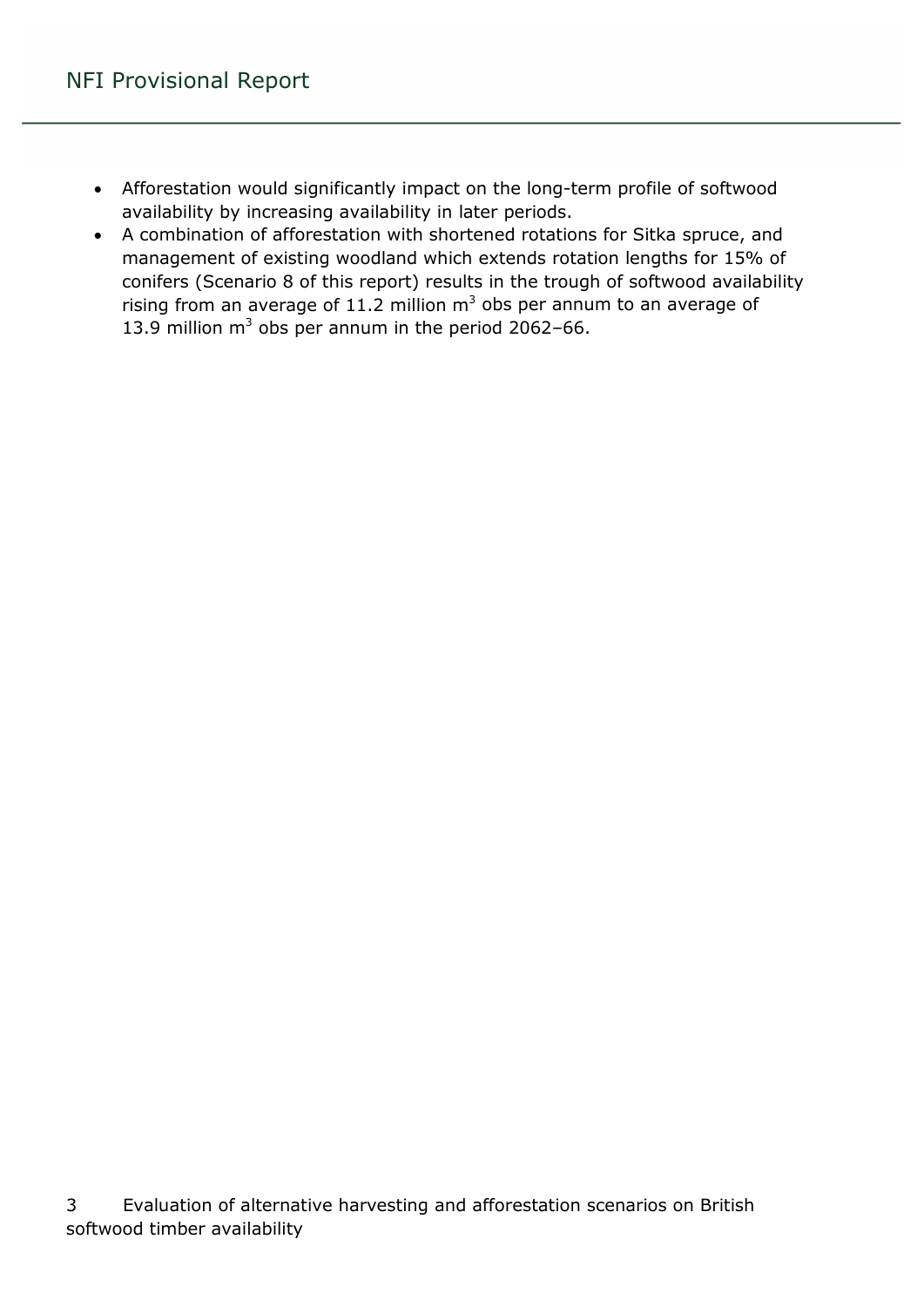### **Contents**

| How the estimates of softwood timber availability including afforestation were prepared 9                                                           |
|-----------------------------------------------------------------------------------------------------------------------------------------------------|
|                                                                                                                                                     |
|                                                                                                                                                     |
|                                                                                                                                                     |
|                                                                                                                                                     |
|                                                                                                                                                     |
|                                                                                                                                                     |
| Scenario 1 - 100-year forecast of softwood availability under modified biological                                                                   |
| potential management assumptions with a 10% conversion of conifers at felling                                                                       |
| Scenario 2 - 100-year forecast of softwood availability under modified biological                                                                   |
| potential management assumptions with a 10% conversion of conifers at felling                                                                       |
| combined with afforestation of 6,000 hectares per annum also under modified                                                                         |
|                                                                                                                                                     |
| Scenario 3 - 100-year forecast of softwood availability under modified biological                                                                   |
| potential management assumptions with a 10% conversion of conifers at felling                                                                       |
| combined with afforestation of 10,000 hectares per annum also under modified                                                                        |
|                                                                                                                                                     |
| Scenario 4 - 100-year forecast of softwood availability under modified biological                                                                   |
| potential management assumptions with a 10% conversion of conifers at felling                                                                       |
| combined with afforestation of 6,000 hectares per annum with all additional Sitka                                                                   |
|                                                                                                                                                     |
| Scenario 5 - 100-year forecast of softwood availability under modified biological                                                                   |
| potential management assumptions with a 10% conversion of conifers at felling                                                                       |
| combined with afforestation of 10,000 hectares per annum with all additional                                                                        |
|                                                                                                                                                     |
| Scenario 6 - 100-year forecast of softwood availability under management with<br>extended rotations and a 10% conversion of conifers at felling  23 |
| Scenario 7 - 100-year forecast of softwood availability under management with                                                                       |
| extended rotations and a 10% conversion of conifers at felling combined with                                                                        |
| afforestation of 6,000 hectares per annum with all additional Sitka spruce on a                                                                     |
|                                                                                                                                                     |
| Scenario 8 - 100-year forecast of softwood availability under management with                                                                       |
| extended rotations and a 10% conversion of conifers at felling combined with                                                                        |
| afforestation of 10,000 hectares per annum with all additional Sitka spruce on a                                                                    |
|                                                                                                                                                     |
| Scenario 9 - 100-year forecast of softwood availability under management with                                                                       |
| extended rotations and a 20% conversion of conifers at felling  26                                                                                  |
|                                                                                                                                                     |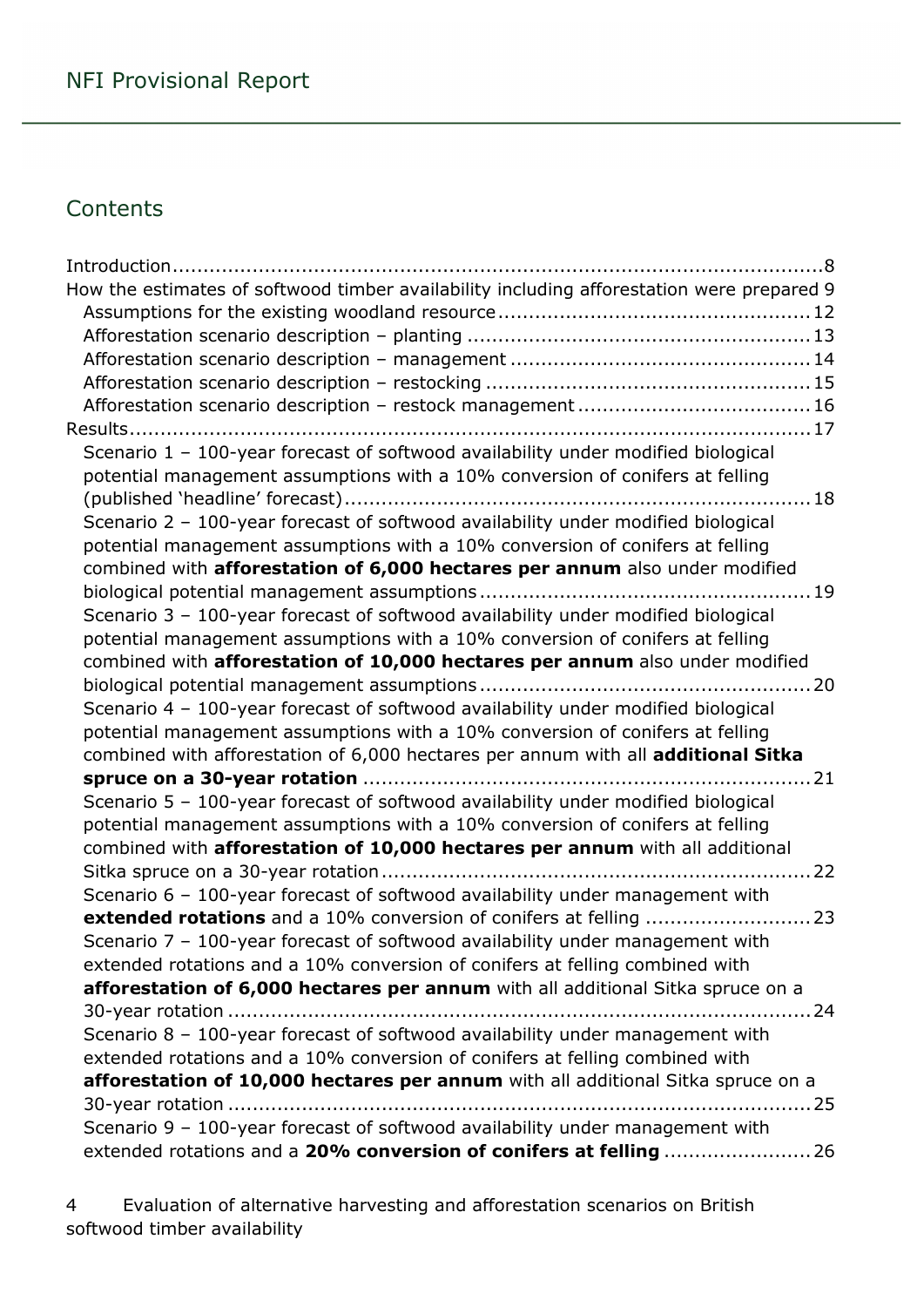| Scenario 10 - 100-year forecast of softwood availability under management with<br>extended rotations and a 20% conversion of conifers at felling combined with<br>afforestation of 6,000 hectares per annum with all additional Sitka spruce on a  |  |
|----------------------------------------------------------------------------------------------------------------------------------------------------------------------------------------------------------------------------------------------------|--|
|                                                                                                                                                                                                                                                    |  |
|                                                                                                                                                                                                                                                    |  |
| Scenario A1 - 100-year forecast of softwood availability under modified biological                                                                                                                                                                 |  |
| potential management assumptions with a 10% conversion of conifers at felling                                                                                                                                                                      |  |
|                                                                                                                                                                                                                                                    |  |
| Scenario A2 - 100-year forecast of softwood availability under modified biological<br>potential management assumptions with a 10% conversion of conifers at felling<br>combined with afforestation of 2,000 hectares per annum also under modified |  |
|                                                                                                                                                                                                                                                    |  |
| Scenario A3 - 100-year forecast of softwood availability under modified biological                                                                                                                                                                 |  |
| potential management assumptions with a 10% conversion of conifers at felling                                                                                                                                                                      |  |
| combined with afforestation of 3,000 hectares per annum also under modified                                                                                                                                                                        |  |
|                                                                                                                                                                                                                                                    |  |
| Scenario A4 - 100-year forecast of softwood availability under modified biological                                                                                                                                                                 |  |
| potential management assumptions with a 10% conversion of conifers at felling                                                                                                                                                                      |  |
| combined with afforestation of 6,000 hectares per annum also under modified                                                                                                                                                                        |  |
| Scenario A5 - 100-year forecast of softwood availability under modified biological                                                                                                                                                                 |  |
| potential management assumptions with a 10% conversion of conifers at felling                                                                                                                                                                      |  |
| combined with afforestation of 6,000 hectares per annum with all additional Sitka                                                                                                                                                                  |  |
|                                                                                                                                                                                                                                                    |  |
| Scenario A6 - 100-year forecast of softwood availability under management with                                                                                                                                                                     |  |
| <b>extended rotations</b> and a 10% conversion of conifers at felling 40                                                                                                                                                                           |  |
| Scenario A7 - 100-year forecast of softwood availability under management with                                                                                                                                                                     |  |
| extended rotations and a 10% conversion of conifers at felling combined with                                                                                                                                                                       |  |
| afforestation of 6,000 hectares per annum with all additional Sitka spruce on a                                                                                                                                                                    |  |
|                                                                                                                                                                                                                                                    |  |
|                                                                                                                                                                                                                                                    |  |
|                                                                                                                                                                                                                                                    |  |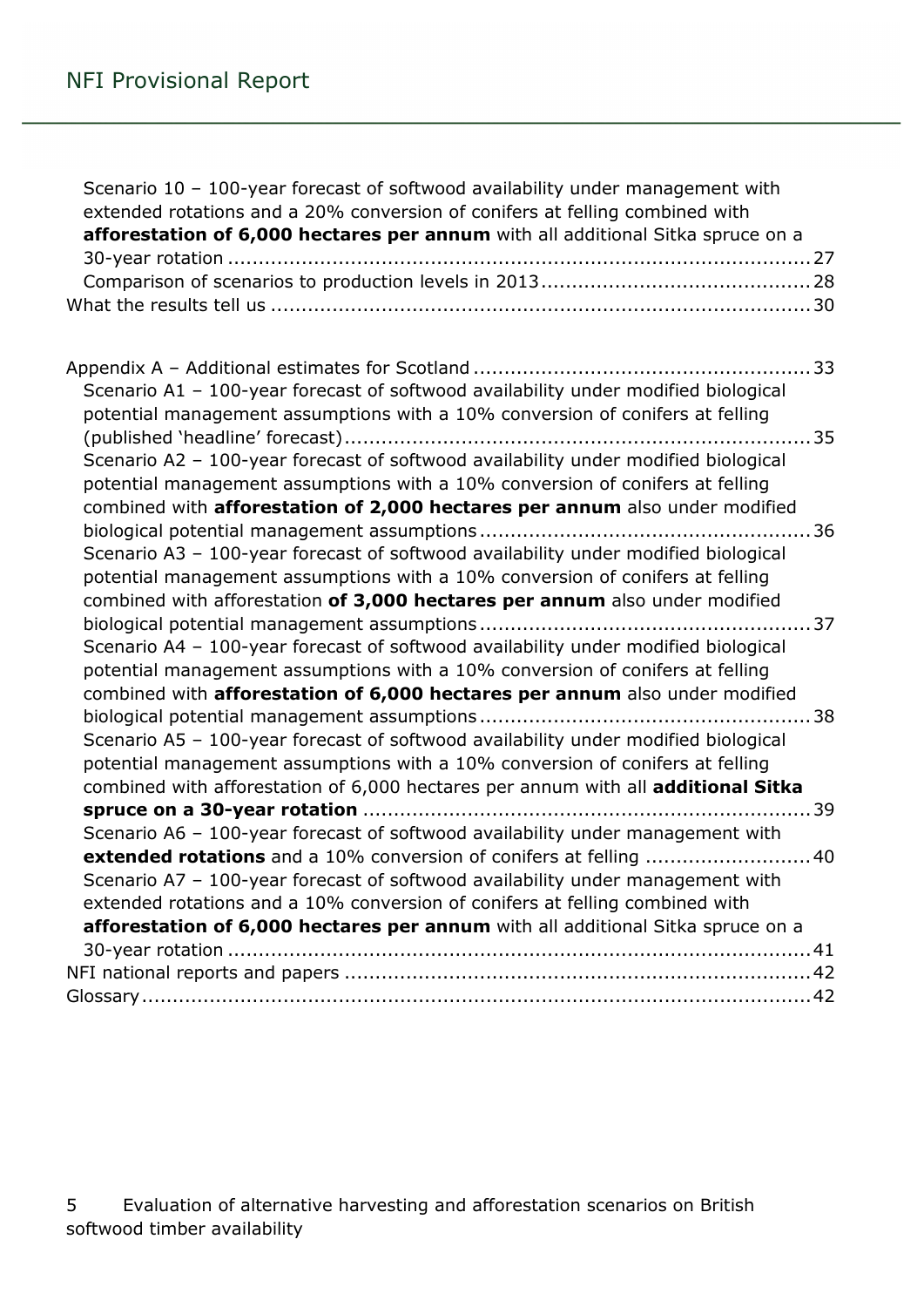# List of figures

| Figure 11 100-year forecast of softwood availability under alternative management |  |
|-----------------------------------------------------------------------------------|--|
|                                                                                   |  |
|                                                                                   |  |
|                                                                                   |  |
|                                                                                   |  |
|                                                                                   |  |
|                                                                                   |  |
|                                                                                   |  |
|                                                                                   |  |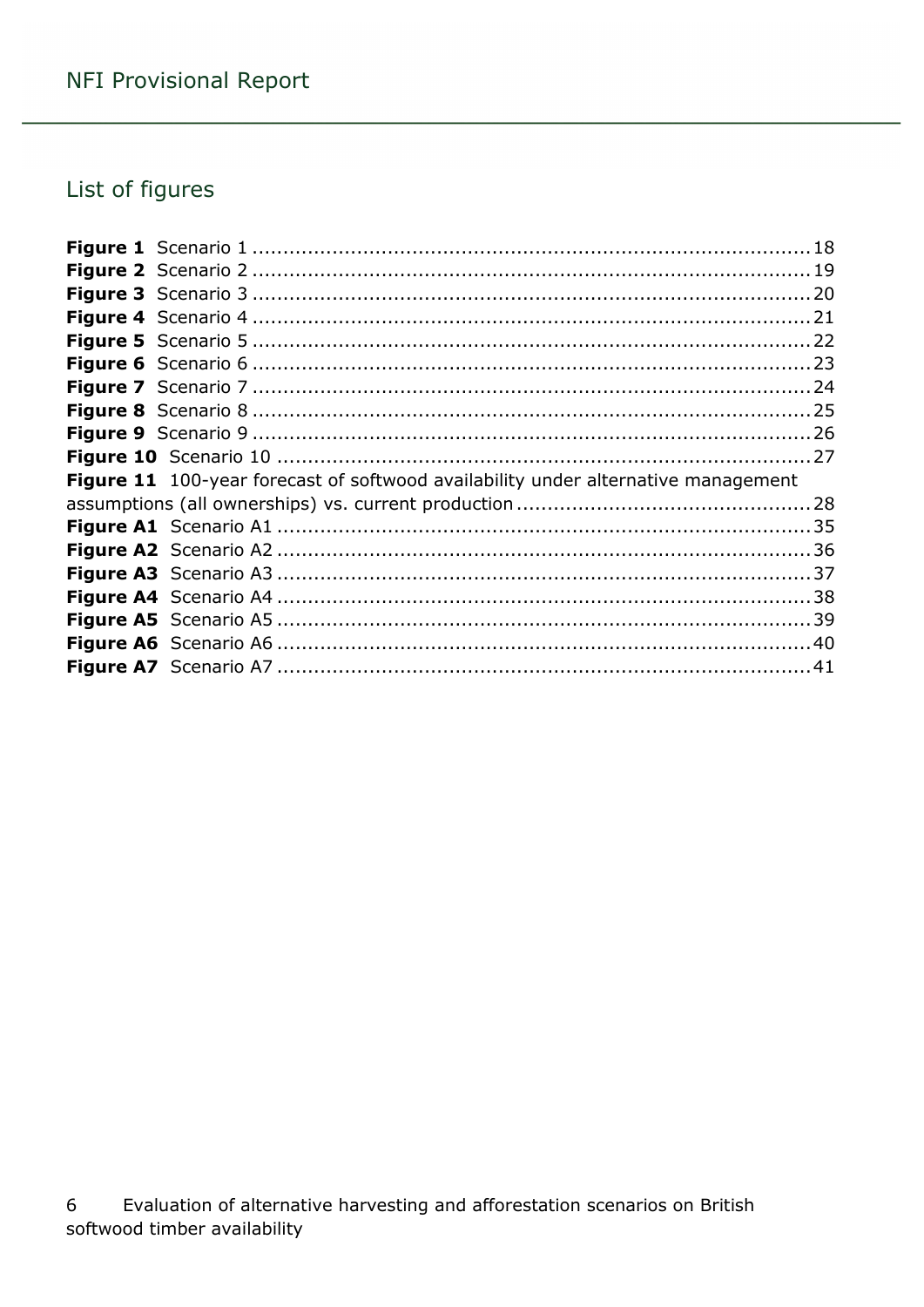## List of tables

| <b>Table 1</b> Summary of scenarios for long-term softwood timber availability 11 |  |
|-----------------------------------------------------------------------------------|--|
| Table 2 Description of conifer productive woodland creation scenarios  14         |  |
| Table 3 Yield classes assumed for the species in afforestation  14                |  |
| Table 4 Area planted by species for afforestation of 6,000 hectares per annum  15 |  |
| Table 5 Area planted by species for afforestation of 10,000 hectares per annum 15 |  |
|                                                                                   |  |
|                                                                                   |  |
|                                                                                   |  |
|                                                                                   |  |
|                                                                                   |  |
|                                                                                   |  |
|                                                                                   |  |
|                                                                                   |  |
|                                                                                   |  |
|                                                                                   |  |
| Table 16 100-year forecast of softwood availability under alternative management  |  |
|                                                                                   |  |
| Table A1 Summary of scenarios for long-term softwood timber availability33        |  |
|                                                                                   |  |
|                                                                                   |  |
|                                                                                   |  |
|                                                                                   |  |
|                                                                                   |  |
|                                                                                   |  |
|                                                                                   |  |
|                                                                                   |  |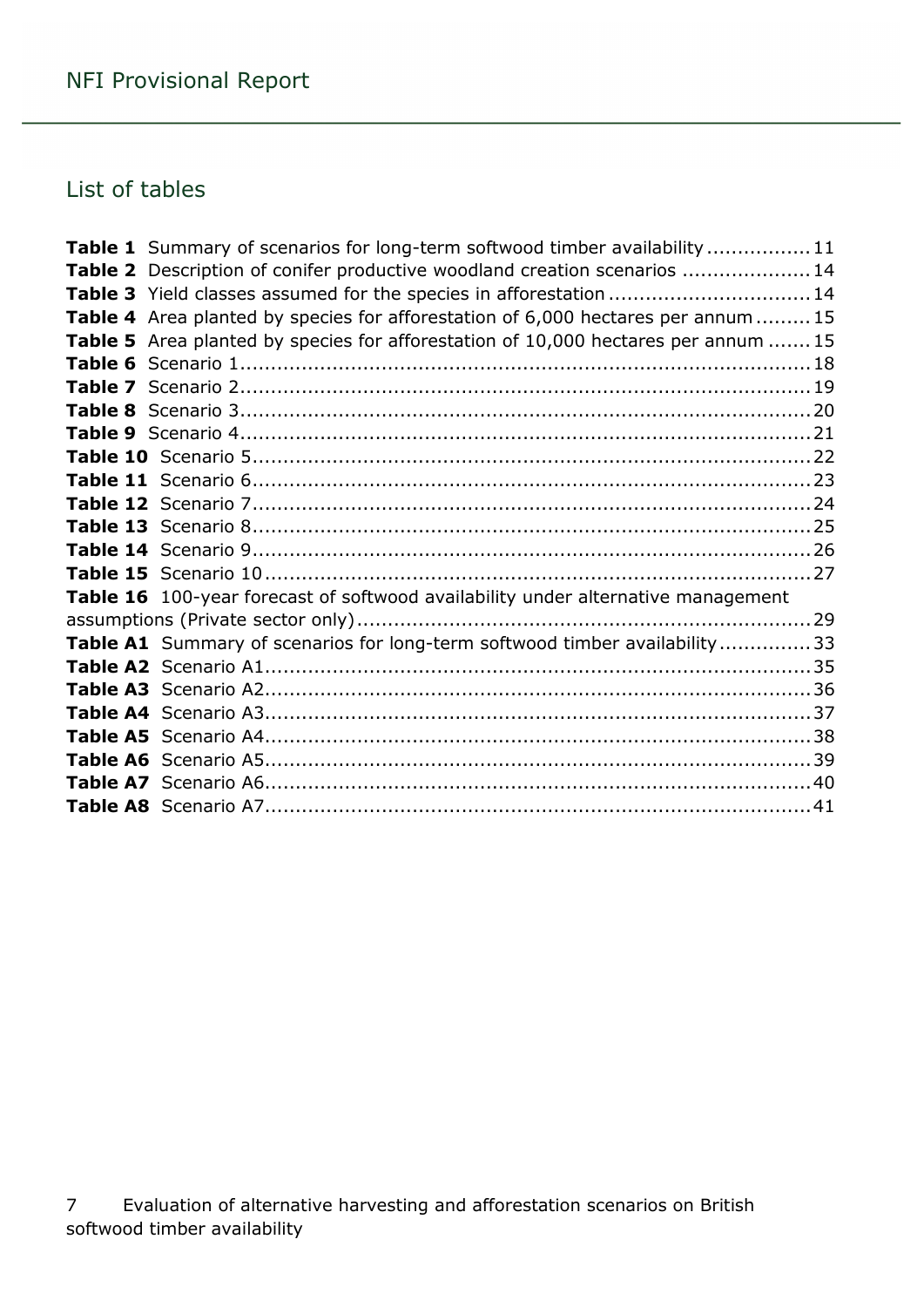# <span id="page-7-0"></span>Introduction

National forest inventories are carried out by the Forestry Commission to provide accurate, up-to-date information about the size, distribution, composition and condition of the forests and woodlands in Great Britain (GB). This information is essential for developing and monitoring policies and guidance to support sustainable forest management.

The current National Forest Inventory (NFI), which began in 2009 (the first cycle is due for completion in 2015), is a multipurpose operation that has involved the production of a forest and woodland map for GB and a continuing programme of field surveys of the mapped forest and woodland areas.

Information and data collected by the NFI will be used for a number of purposes, including estimates of current values and forecasts of future values of forest metrics such as:

- Standing volume
- Timber availability
- Tree growth and increment
- Carbon stocks
- Biomass

 $\overline{a}$ 

This report sets out the results of an exercise looking at how woodland creation scenarios could impact on long-term softwood timber<sup>[\\*](#page-7-1)</sup> availability. The Public sector estate comprises forests and woodlands managed by Forestry Commission England, Forestry Commission Scotland and Natural Resources Wales. [†](#page-7-2) Private sector woodland is all other forests and woodlands owned and managed by other bodies and individuals.

This report builds on the NFI *50-year forecast of softwood timber availability* (2014) report and associated methodology and interpretation reports, all of which are available from [www.forestry.gov.uk/inventory.](http://www.forestry.gov.uk/inventory)

<span id="page-7-1"></span> $*$  Timber is defined in this report as the volume of stemwood to 7 cm top diameter in cubic metres overbark standing (m<sup>3</sup> obs including stump (above ground) and usable branchwood (of minimum 3 m length and 7 cm top diameter).

<span id="page-7-2"></span><sup>&</sup>lt;sup>†</sup> The Natural Resources Wales estate in this report refers to the estate formerly managed by Forestry Commission Wales. It does not include the former holdings in Wales of the Environment Agency or the Countryside Council for Wales, which are treated as Private sector woodland in this report.

<sup>8</sup> Evaluation of alternative harvesting and afforestation scenarios on British softwood timber availability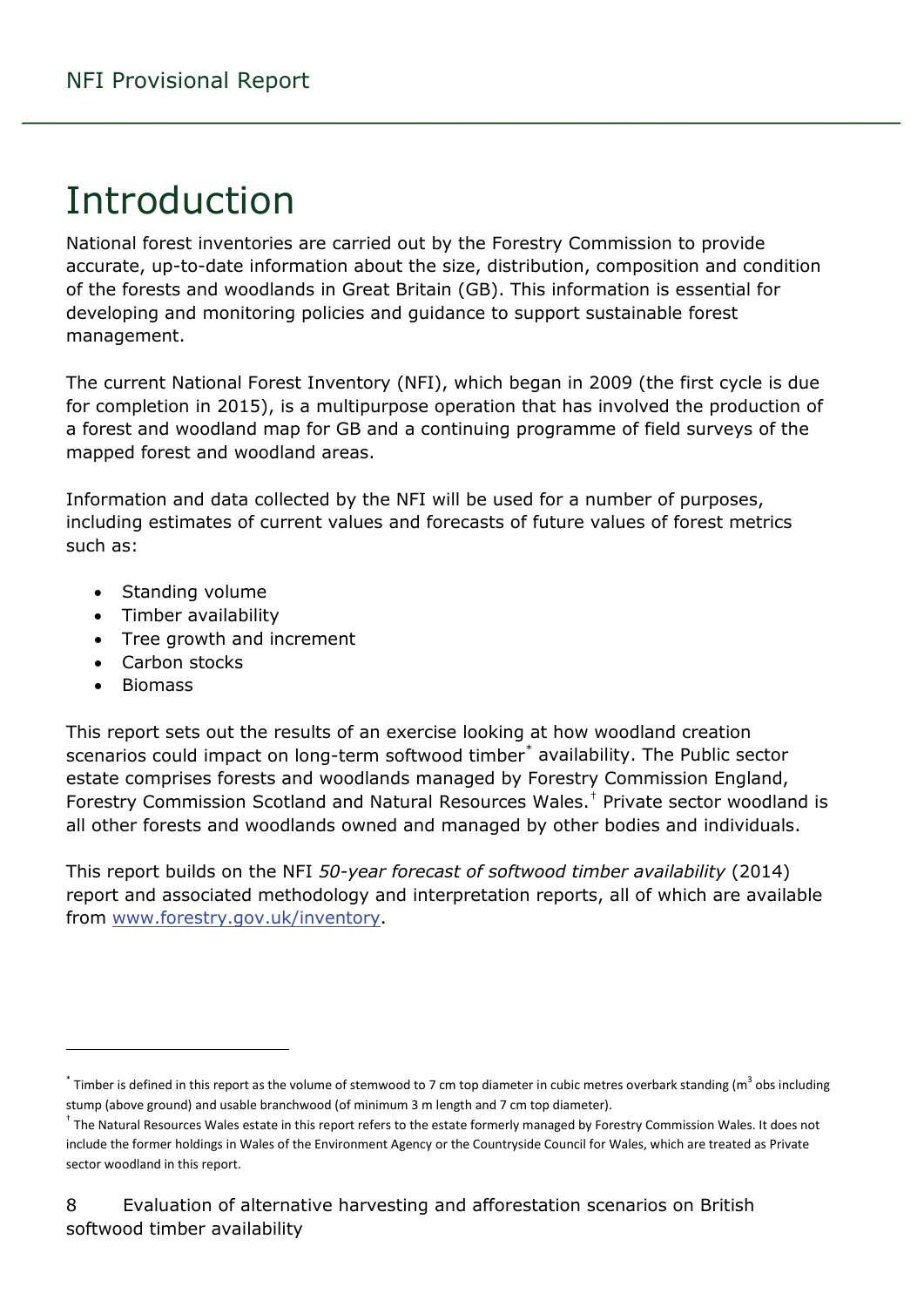# <span id="page-8-0"></span>How the estimates of softwood timber availability including afforestation were prepared

This report looks first at the 100-year forecast of softwood timber availability based on the existing woodland resource (including softwood timber arising from restocking currently clearfelled land).

It then looks at the softwood timber availability that could arise from the creation of new woodland over a period of 30 years.

The estimates of softwood availability from the newly created woodland are added to the estimates from the existing woodland resource to provide a picture of the long-term softwood timber availability under different management and planting assumptions.

The report looks at the newly created woodland as a whole and makes no assumptions as to how the land might be apportioned between:

- the Public sector estate and the Private sector estate; or
- the amount of newly created woodland in different countries

and any differences in management that might arise from either of these factors. No assumptions are made about any potential impacts which may arise from future outbreaks of pests and diseases.

This report looks at 10 different scenarios for managing woodland in the Private sector, which are described here and summarised in **Table 1**. This is a selection from many possible scenarios and is intended to illustrate the impacts of factors which affect the long-term availability of softwood timber.

- **Scenario 1** is the long-term forecast of softwood timber availability, published as the 'headline' scenario in the NFI *50-year forecast of softwood timber availability* (2014) report, based on the existing woodland resource. In this scenario we assume that 10% of the conifer felling is converted at restock into equal proportions of broadleaves and open space. Scenarios 2 to 5 examine the effects on the long-term softwood availability profile of the addition of new woodland to the existing resource. This is achieved through the establishment of newly afforested areas at alternative levels and alternative future management scenarios of this additional resource.
	- o **Scenario 2** includes softwood timber availability arising from new woodlands created at a rate of 6,000 hectares per annum over the next 30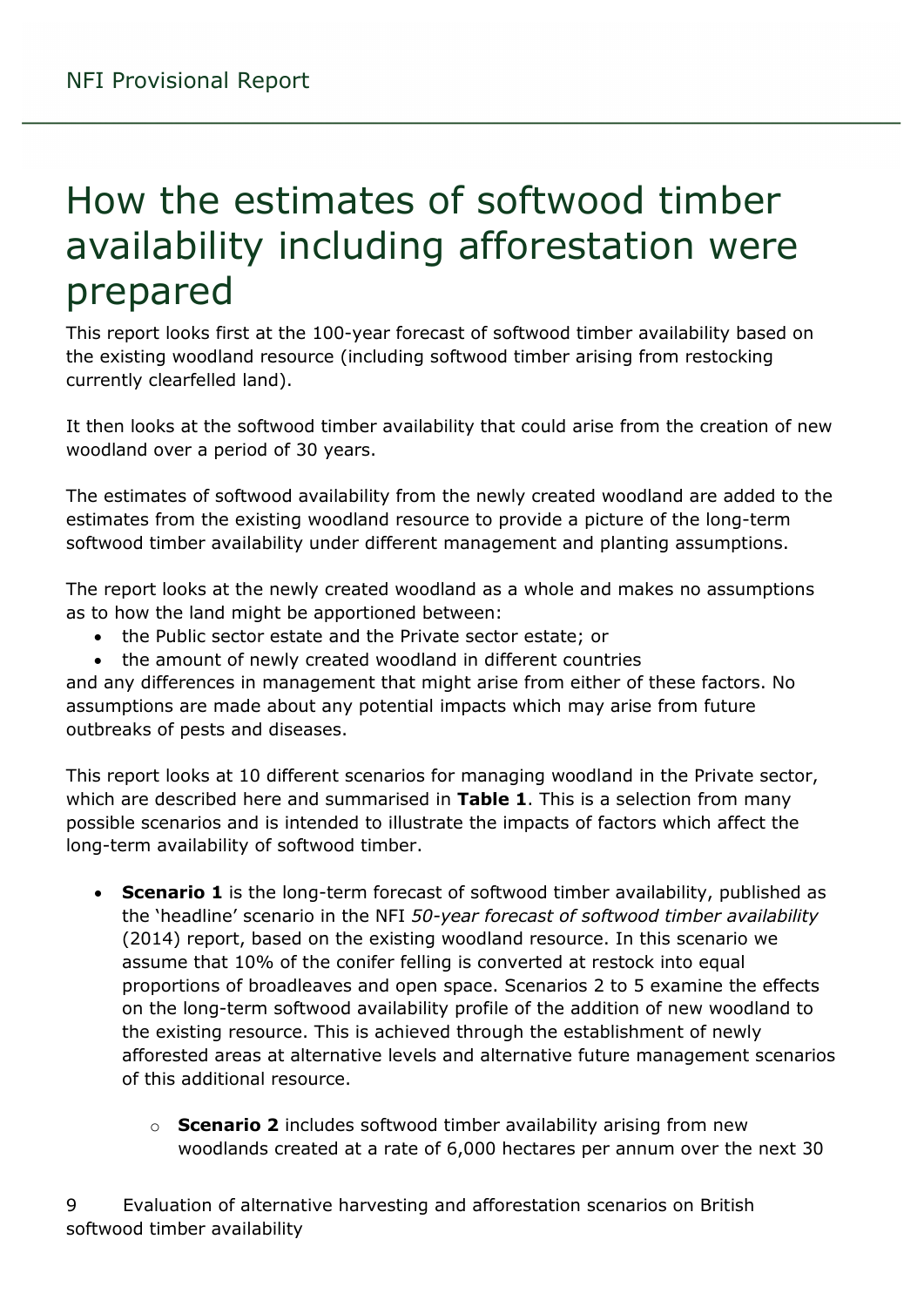years. The newly created woodland is managed using the same modified biological potential scenario as the existing woodland resource.

- o **Scenario 3** includes softwood timber availability arising from new woodlands created at a rate of 10,000 hectares per annum over the next 30 years. The newly created woodland is managed using the same modified biological potential scenario as the existing woodland resource.
- o **Scenario 4** includes softwood timber availability arising from new woodlands created at a rate of 6,000 hectares per annum over the next 30 years. The management of the newly created woodland differs from Scenario 2 in that the rotation length of Sitka spruce (the predominant species<sup>[\\*](#page-9-0)</sup> assumed for the afforestation) is reduced to 30 years. All other species in the new woodlands are managed according to the modified biological potential assumptions.
- o **Scenario 5** includes softwood timber availability arising from new woodlands created at a rate of 10,000 hectares per annum over the next 30 years. The management of the newly created woodland differs from Scenario 3 in that the rotation length of Sitka spruce is reduced to 30 years. All other species in the new woodlands are managed according to the modified biological potential assumptions.
- **Scenario 6** looks at the effect on the long-term softwood timber availability if the management assumptions for the existing woodland resource in the Private sector are changed to extend rotations for 15% (by area) of all conifer species. As with the preceding scenarios, we assume that 10% of the conifer felling is converted in equal proportions to broadleaves and to open space. Scenarios 7 and 8 then examine the effects on this scenario for existing woodland of the addition of new woodlands in newly afforested areas at alternative rates of creation.
	- o **Scenario 7** includes softwood timber availability arising from new woodlands created at a rate of 6,000 hectares per annum over the next 30 years. The management of the newly created woodland is the same as Scenario 4 in that the rotation length of Sitka spruce (the predominant species assumed for the afforestation) is reduced to 30 years. All other species in the new woodlands are managed according to the modified biological potential assumptions.

 $\overline{a}$ 

<span id="page-9-0"></span> $*$  63% of newly afforested areas – see Table 2.

<sup>10</sup> Evaluation of alternative harvesting and afforestation scenarios on British softwood timber availability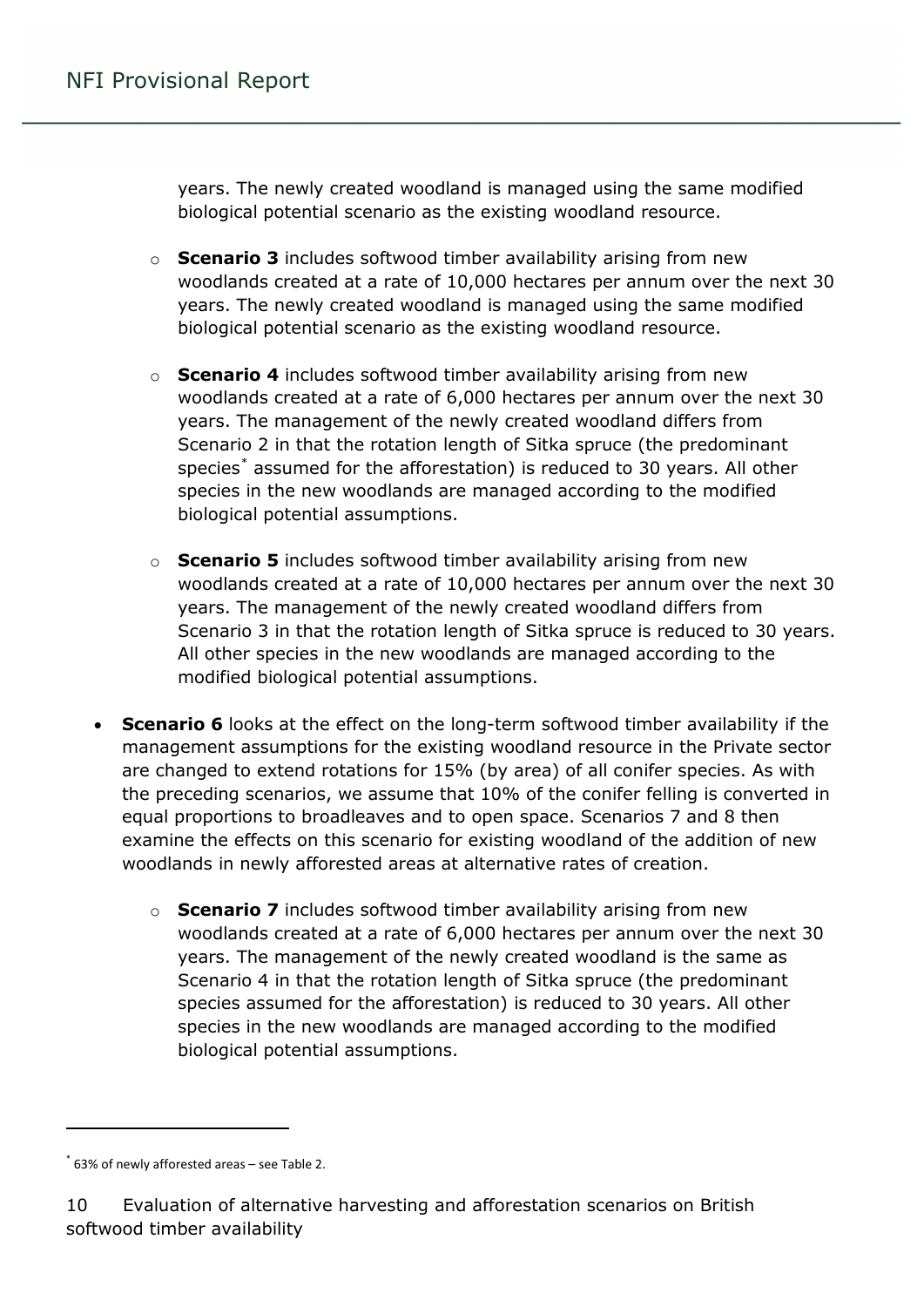- o **Scenario 8** includes softwood timber availability arising from new woodlands created at a rate of 10,000 hectares per annum over the next 30 years. The management of the newly created woodland is the same as Scenario 5 in that the rotation length of Sitka spruce (the predominant species assumed for the afforestation) is reduced to 30 years. All other species in the new woodlands are managed according to the modified biological potential assumptions.
- **Scenario 9** looks at the effect on the long-term softwood timber availability if, in addition to amending the management assumptions for the existing woodland resource in the Private sector to extend rotations for 15% (by area) of all conifer species, the proportion of conifer converted at felling to broadleaves and open space is 20% rather than the 10% assumed in all preceding scenarios. Scenario 10 then examines the effects on this scenario for existing woodland of the addition of new woodlands in newly afforested areas.
	- o **Scenario 10** includes softwood timber availability arising from new woodlands created at a rate of 6,000 hectares per annum over the next 30 years. The management of the newly created woodland is the same as Scenario 4 in that the rotation length of Sitka spruce (the predominant species assumed for the afforestation) is reduced to 30 years. All other species in the new woodlands are managed according to the modified biological potential assumptions.

|                | Existing woodland                                       | Afforestation  |                     |
|----------------|---------------------------------------------------------|----------------|---------------------|
|                | Scenario   management (Private sector)                  | Annual area    | Rotation            |
|                |                                                         | (ha per annum) | length              |
|                | Modified biological potential                           |                |                     |
|                | 10% conifer felling converted to broadleaves and        |                |                     |
|                | open space <sup>a</sup> (published 'headline' scenario) |                |                     |
| $\overline{2}$ | Modified biological potential                           | $6,000^d$      | maxMAI <sup>f</sup> |
|                | 10% conifer felling converted to broadleaves and        |                |                     |
|                | open space <sup>a</sup>                                 |                |                     |
| 3              | Modified biological potential                           | $10,000^e$     | maxMAI <sup>f</sup> |
|                | 10% conifer felling converted to broadleaves and        |                |                     |
|                | open space <sup>a</sup>                                 |                |                     |
| 4              | Modified biological potential                           | $6,000^d$      | SS 30 years         |
|                | 10% conifer felling converted to broadleaves and        |                | Other species       |
|                | open space <sup>a</sup>                                 |                | maxMAI <sup>9</sup> |

#### <span id="page-10-0"></span>**Table 1** Summary of scenarios for long-term softwood timber availability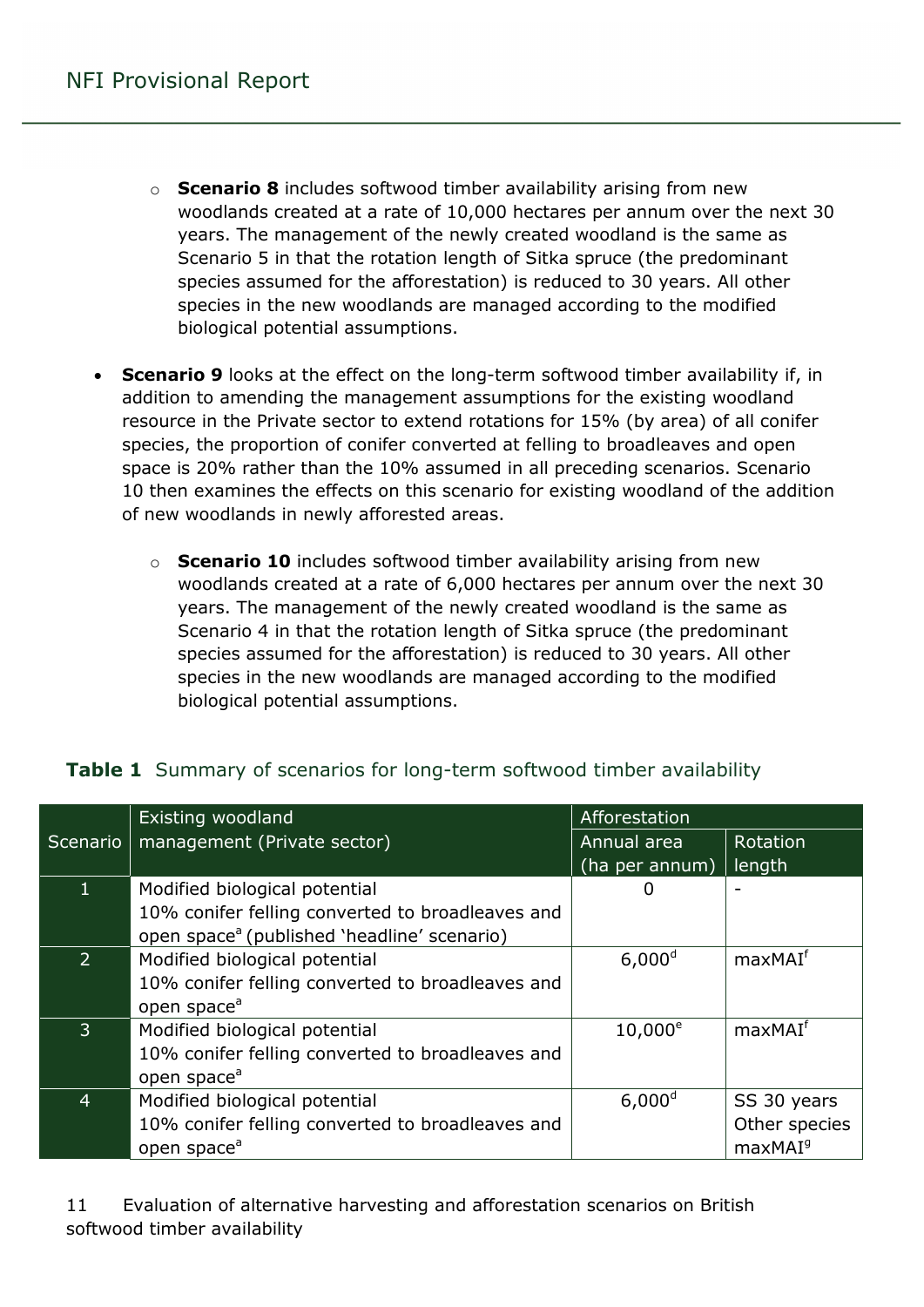|                | Existing woodland                                | Afforestation  |                     |
|----------------|--------------------------------------------------|----------------|---------------------|
| Scenario       | management (Private sector)                      | Annual area    | Rotation            |
|                |                                                  | (ha per annum) | length              |
| 5 <sup>1</sup> | Modified biological potential                    | $10,000^e$     | SS 30 years         |
|                | 10% conifer felling converted to broadleaves and |                | Other species       |
|                | open space <sup>a</sup>                          |                | maxMAI <sup>9</sup> |
| 6              | <b>Extended rotations</b>                        | 0              |                     |
|                | 10% conifer felling converted to broadleaves and |                |                     |
|                | open space <sup>b</sup>                          |                |                     |
| $\overline{7}$ | Extended rotations                               | $6,000^d$      | SS 30 years         |
|                | 10% conifer felling converted to broadleaves and |                | Other species       |
|                | open space <sup>b</sup>                          |                | maxMAI <sup>9</sup> |
| 8              | <b>Extended rotations</b>                        | $10,000^e$     | SS 30 years         |
|                | 10% conifer felling converted to broadleaves and |                | Other species       |
|                | open space <sup>b</sup>                          |                | maxMAI <sup>9</sup> |
| 9              | <b>Extended rotations</b>                        | $\overline{0}$ |                     |
|                | 20% conifer felling converted to broadleaves and |                |                     |
|                | open space <sup>c</sup>                          |                |                     |
| 10             | <b>Extended rotations</b>                        | $6,000^d$      | SS 30 years         |
|                | 20% conifer felling converted to broadleaves and |                | Other species       |
|                | open space <sup>c</sup>                          |                | maxMAI <sup>9</sup> |

maxMAI maximum mean annual increment

SS Sitka spruce

- a Existing woodland management option 1.
- b Existing woodland management option 2.

c Existing woodland management option 3.

- d Afforestation area option 1.
- e Afforestation area option 2.
- f Afforestation rotation length option 1.
- g Afforestation rotation length option 2.

### <span id="page-11-0"></span>Assumptions for the existing woodland resource

Details of the data sources used for the derivation of softwood timber forecasts are fully described in the section 'How forecasts are derived' in the NFI *50-year forecast of softwood timber availability* (2014) report.

All the estimates provided in this report for the existing woodland resource in the Public sector estate assume that it is managed according to the forest design plans and thinning plans approved at 31 March 2012.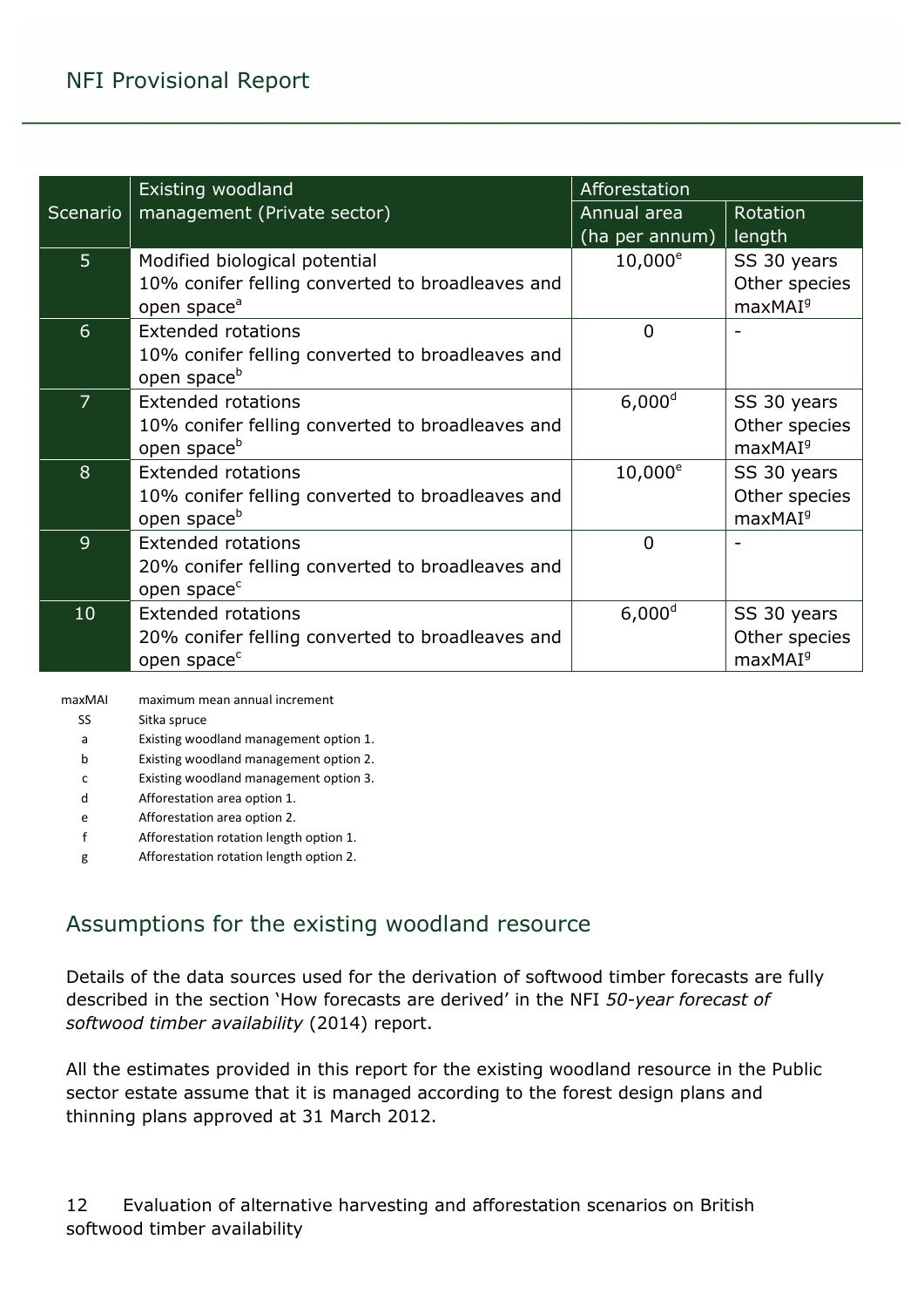In this report, the forecast of softwood timber availability arising from the existing Private sector woodland resource assumes management under a **modified biological potential** scenario. This takes a relatively risk–tolerant approach to the occurrence of thinning and timing of felling with regard to the possibility of windthrow. Where the risk of windthrow is relatively low, stands are thinned and felled at the age of maximum mean annual increment (maxMAI). Where there is a higher risk of windthrow, stands are assumed not to be thinned and are felled at a top height of 25 m. A full explanation of overdue timber can be found in the section 'Assumptions used in the forecast' in the NFI 5*0-year forecast of softwood timber availability* (2014) report.

Restocking assumptions and restock management are the same for the Public sector estate and the Private sector estate. The restocking assumptions vary by country and are summarised in Tables D3–D5 in the NFI *50-year forecast of softwood timber availability* (2014) report. Woodland felled during the 100 years forecast period, and woodland which is currently classed as clearfelled, is restocked according to the prescription. As part of the restocking prescription, 5% of conifer felled area is converted to open space and 5% to broadleaves. The restocking assumptions include planting of currently felled land. This species restructuring occurs at the time of the first restocking in the 100-year forecast range. No species change is assumed for any subsequent restocking.

All restocking is managed under the modified biological potential scenario.

The report then provides estimates of softwood timber availability under a variation in which the management of the Private sector softwood resource is under a scenario which delays the felling of  $15\%$  of the conifers (by area) for 20 years beyond the age of maxMAI. The allocation of overdue timber, restocking assumptions and management of the restocking are as described for the **modified biological potential** scenario.

Results of a further variation of this scenario are also provided, in which the restocking assumptions are changed to that in which 20% of felled conifer area is converted to broadleaves and open land.

### <span id="page-12-0"></span>Afforestation scenario description – planting

 $\overline{a}$ 

The afforestation assumptions are based on two conifer productive woodland creation scenarios, identified as 'low cost' and 'high cost' options, proposed by the Scottish Timber Market Impacts Group and based on species breakdowns from an analysis of

<span id="page-12-1"></span><sup>\*</sup> Based on analyses looking at the ratio of actual softwood production to past forecasts and also on the ratio of standing volume to overdue volume.

<sup>13</sup> Evaluation of alternative harvesting and afforestation scenarios on British softwood timber availability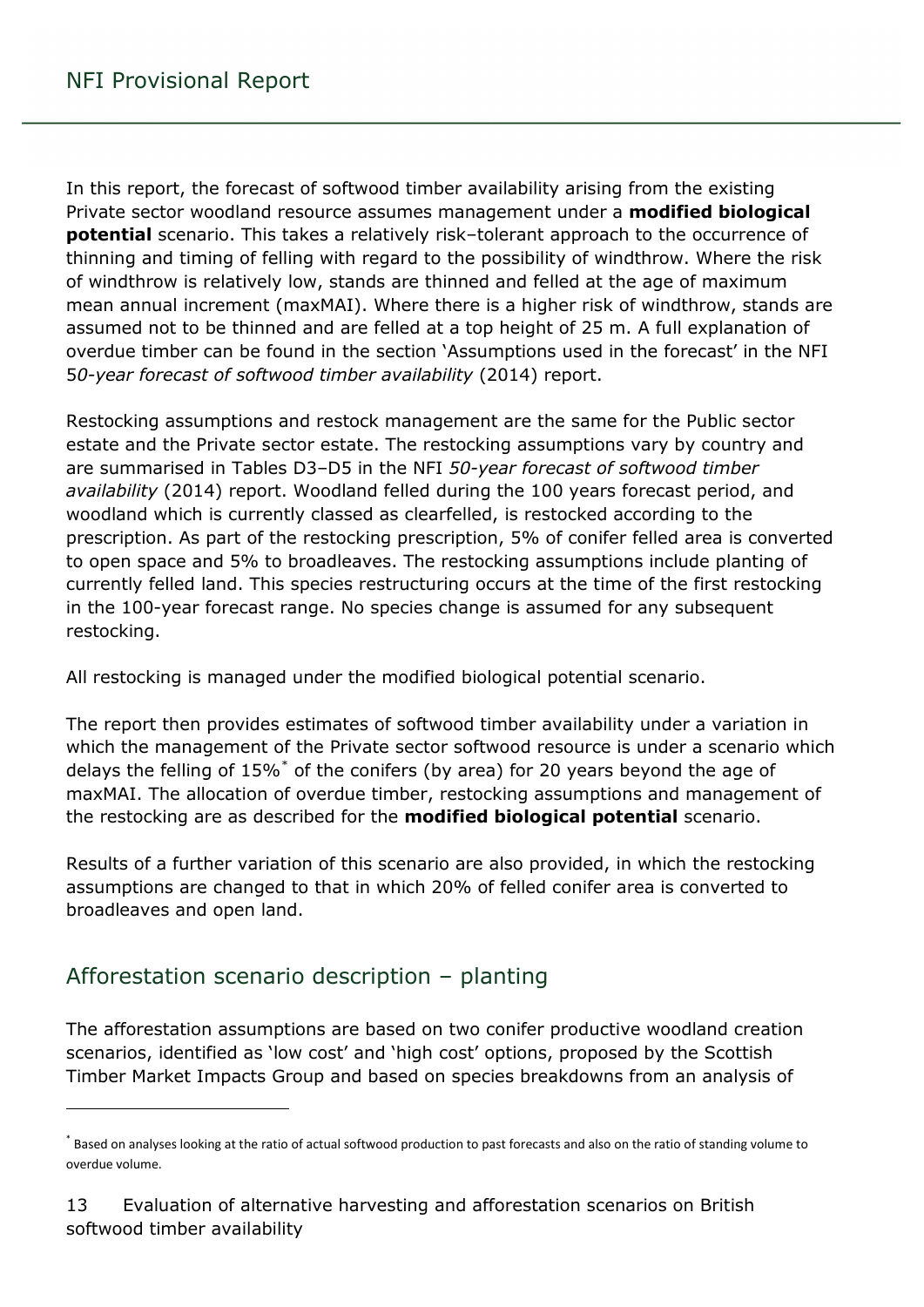grant applications. The afforestation scenarios in this report assume that 90% of afforested land is planted according to the 'low cost' option and 10% according to the 'high cost' option. The two options and the resultant species mix across all afforestation are described in **Table 2.** The yield class assumptions are shown in **Table 3**. Afforestation is assumed to take place over a 30-year period.

| <b>Species</b>           | Productive conifer<br>$($ %)<br>'low cost' | Productive conifer<br>( %)<br>'high cost' | Proportion of afforested land (%)<br>assumes 90% 'low cost' and<br>10% 'high cost' |
|--------------------------|--------------------------------------------|-------------------------------------------|------------------------------------------------------------------------------------|
| Sitka spruce             | 70                                         | $\overline{\phantom{0}}$                  | 63                                                                                 |
| Douglas fir              | 10                                         | 40                                        | 13                                                                                 |
| Scots pine               | -                                          | 40                                        | 4                                                                                  |
| Broadleaves <sup>a</sup> | 10                                         | 10                                        | 10                                                                                 |
| Open                     | 10                                         | 10                                        | 10                                                                                 |
| ground                   |                                            |                                           |                                                                                    |

<span id="page-13-1"></span>**Table 2** Description of conifer productive woodland creation scenarios

a birch, oak and alder in equal proportions

#### <span id="page-13-2"></span>**Table 3** Yield classes assumed for the species in afforestation

| <b>Species</b> | Yield class |  |
|----------------|-------------|--|
| Sitka spruce   | 16          |  |
| Douglas fir    | 12          |  |
| Scots pine     | 10          |  |
| <b>Birch</b>   | 4           |  |
| Oak            | 6           |  |
| Alder          | հ           |  |

### <span id="page-13-0"></span>Afforestation scenario description – management

Two scenarios are reported for the management of the afforested land:

- the modified biological potential scenario;
- shortened rotation length for Sitka spruce, with all other species managed according to the modified biological potential scenario.

As management under these assumptions varies according to the windthrow risk, an even split between planting in areas of low and high windthrow risk is assumed. **Tables**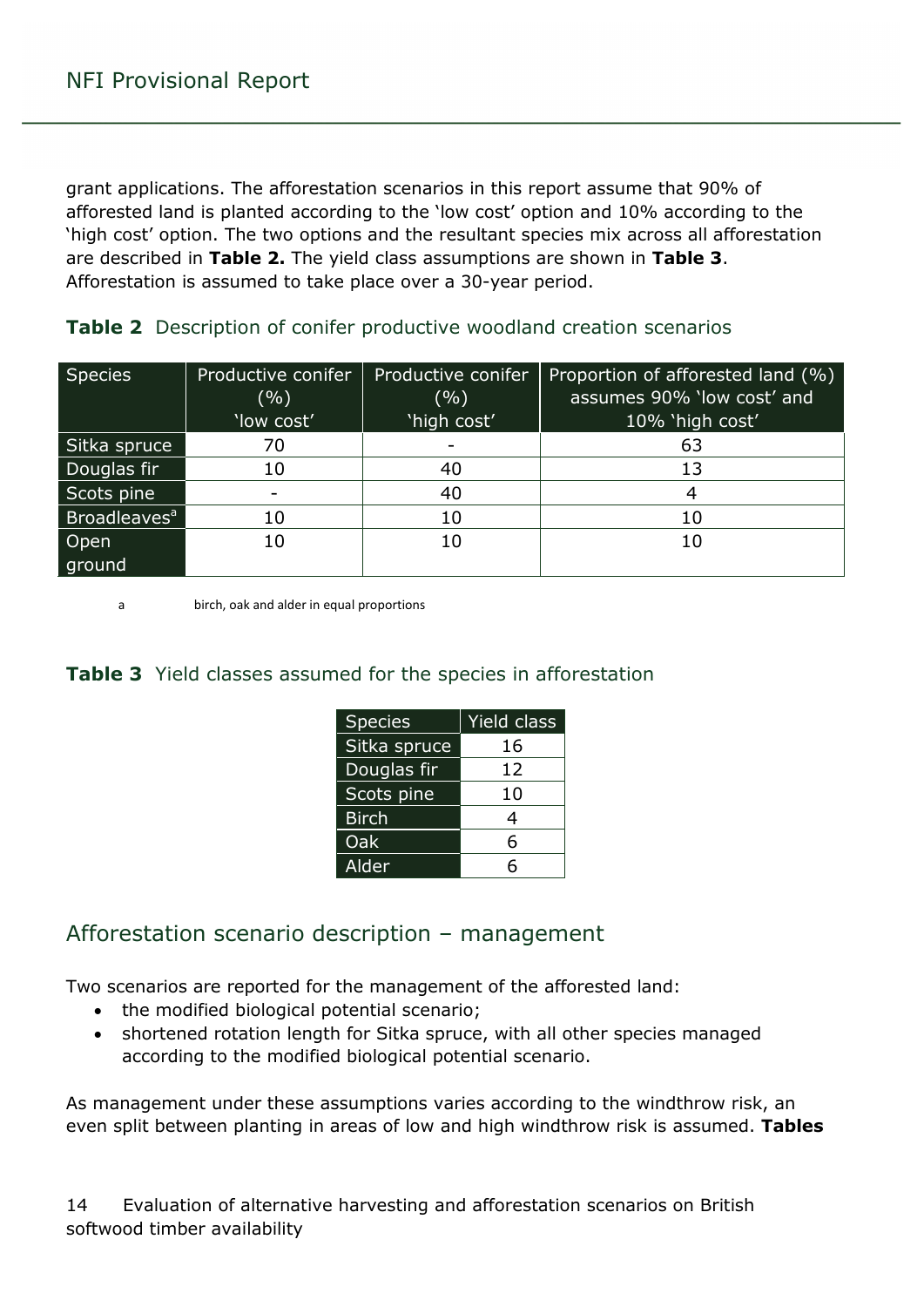**4** and **5** show the area planted by species in the low and high risk areas for afforestation at the rate of 6,000 hectares and 10,000 hectares per annum respectively.

| Hectares planted per | Low windthrow risk | High windthrow risk | <b>Total</b> |
|----------------------|--------------------|---------------------|--------------|
| annum                |                    |                     |              |
| Sitka spruce         | 1,890              | 1,890               | 3,780        |
| Douglas fir          | 390                | 390                 | 780          |
| Scots pine           | 120                | 120                 | 240          |
| <b>Broadleaves</b>   | 300                | 300                 | 600          |
| Open ground          | 300                | 300                 | 600          |
| <b>Total</b>         | 3,000              | 3,000               | 6,000        |

<span id="page-14-1"></span>**Table 4** Area planted by species for afforestation of 6,000 hectares per annum

<span id="page-14-2"></span>

|  |  |  | Table 5 Area planted by species for afforestation of 10,000 hectares per annum |  |  |  |
|--|--|--|--------------------------------------------------------------------------------|--|--|--|
|--|--|--|--------------------------------------------------------------------------------|--|--|--|

| Hectares planted per | Low windthrow risk | High windthrow risk | <b>Total</b> |
|----------------------|--------------------|---------------------|--------------|
| annum                |                    |                     |              |
| Sitka spruce         | 3,150              | 3,150               | 6,300        |
| Douglas fir          | 650                | 650                 | 1,300        |
| Scots pine           | 200                | 200                 | 400          |
| <b>Broadleaves</b>   | 500                | 500                 | 1,000        |
| Open ground          | 500                | 500                 | 1,000        |
| <b>Total</b>         | 5,000              | 5,000               | 10,000       |

The management of the area regarded as low windthrow risk assumes thinning, with felling taking place at age of maxMAI. The management of the area regarded as high windthrow risk assumes no thinning, with felling taking place at a top height of 25 m.

### <span id="page-14-0"></span>Afforestation scenario description – restocking

As the afforested land is clearfelled during the forecast it is replanted on a 'like-for-like' basis, meaning that there is no restructuring of the species mix in the restocked areas and no further open space is introduced.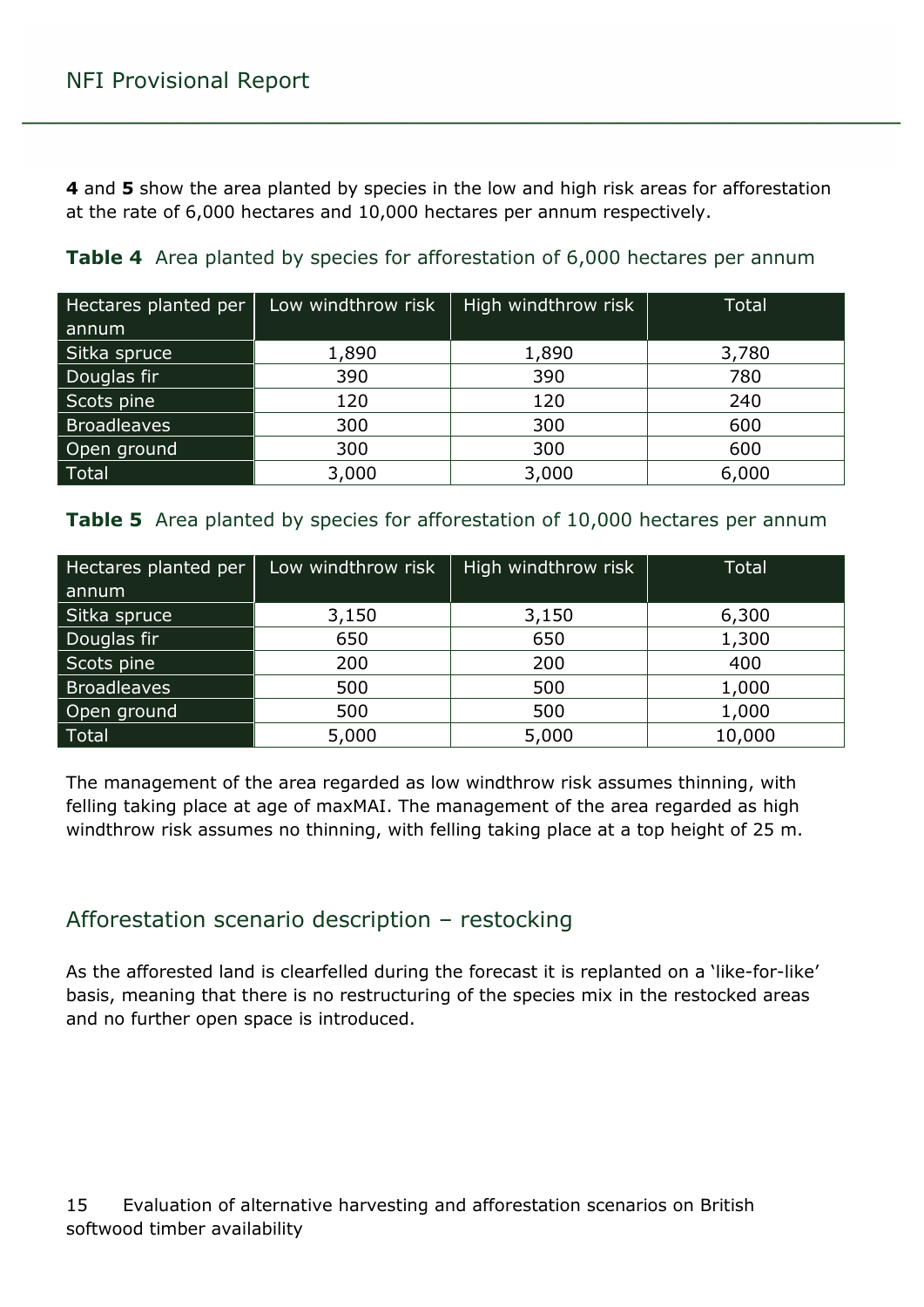### <span id="page-15-0"></span>Afforestation scenario description – restock management

When the afforested land is restocked following clearfelling, the same management assumptions are applied to the restocking as were applied to the new planting in the afforested areas.

- When the first rotation of the newly afforested area is managed under modified biological potential assumptions, the second and subsequent rotations in the newly afforested area is also managed under modified biological potential assumptions.
- When the first rotation of the newly afforested area is managed under modified biological potential assumptions with shortened rotation length for Sitka spruce, the second and subsequent rotations in the newly afforested area is also managed under modified biological potential assumptions with shortened rotation length for Sitka spruce.

As with the newly afforested land, the management of any restocking is based on whether the area is regarded as low or high windthrow risk. In areas of low windthrow risk, we assume thinning, with felling taking place at age of maxMAI. The management of the area regarded as high windthrow risk assumes no thinning, with felling taking place at a top height of 25 m.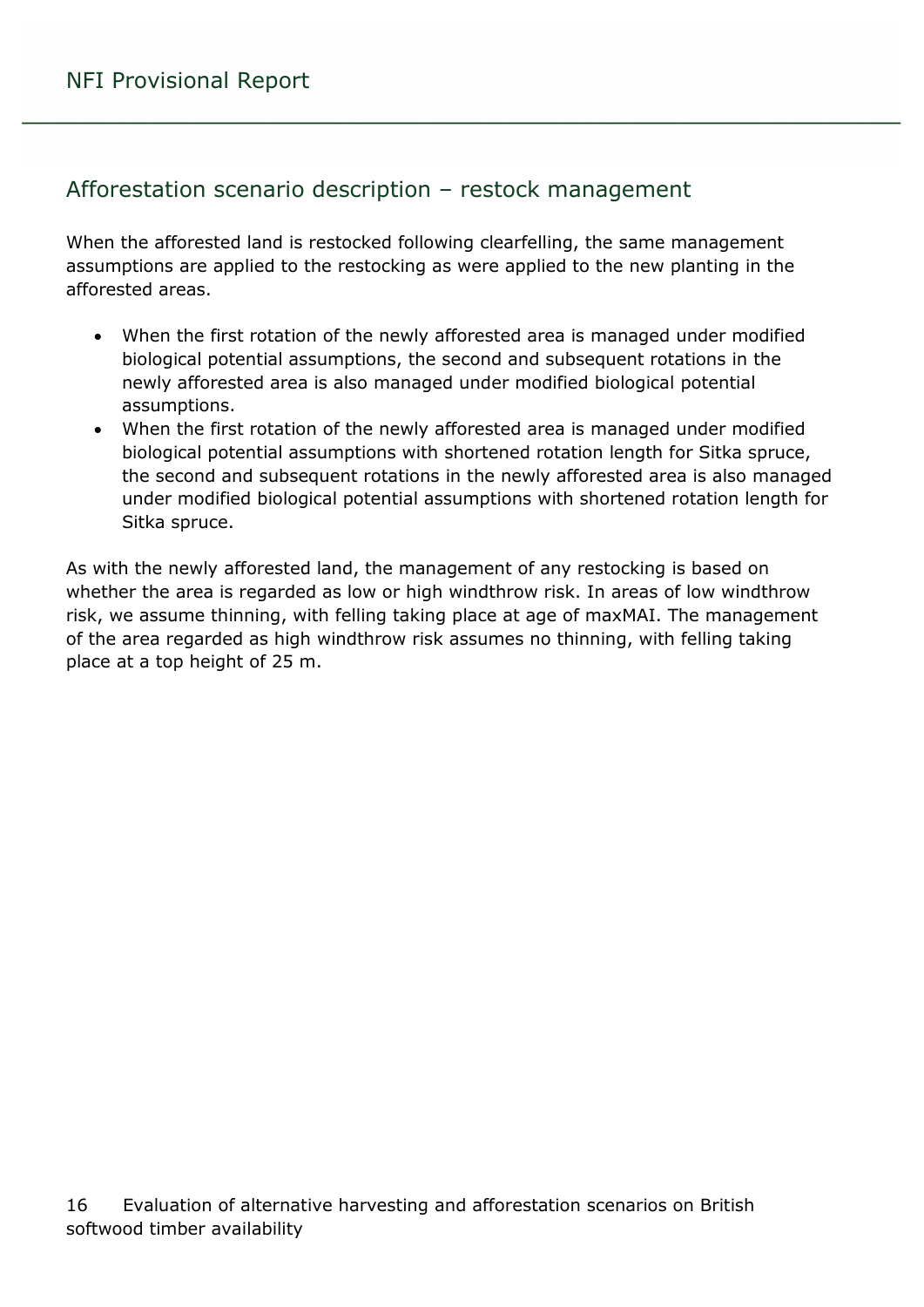# <span id="page-16-0"></span>Results

 $\overline{a}$ 

The results presented in this report are estimates of softwood availability under different combinations of management and afforestation.

- **Scenario 1** results are presented in **Figure 1** and **Table 6**.
	- o **Scenario 2** results are presented in **Figure 2** and **Table 7**.
	- o **Scenario 3** results are presented in **Figure 3** and **Table 8**.
	- o **Scenario 4** results are presented in **Figure 4** and **Table 9**.
	- o **Scenario 5** results are presented in **Figure 5** and **Table 10**.
- **Scenario 6** results are presented in **Figure 6** and **Table 11**.
	- o **Scenario 7** results are presented in **Figure 7** and **Table 12**.
	- o **Scenario 8** results are presented in **Figure 8** and **Table 13**.
- **Scenario 9** results are presented in **Figure 9** and **Table 14**.
	- o **Scenario 10** results are presented in **Figure 10** and **Table 15**.

**Figure 11** and **Table 16** illustrate the long-term softwood timber availability from the existing woodland resource under the three management scenarios used in this report. The 2013 softwood production figure is shown for reference. $\degree$ 

The values in the tables have been independently rounded, so may not add to the totals shown. In some breakdowns of Private sector estimates, the estimates in the body of the table may not sum to the quoted total because each individual value, including the total, has been independently generate by the estimation procedure used for the results from the NFI sample survey. Sampling standard errors (SEs) attached to Private sector estimates are expressed in relative terms (%) to the right of the relevant estimate.

<span id="page-16-1"></span><sup>\*</sup> Forestry Statistics 2014, Longer time series data for wood production (roundwood removals), for 1976 to 2013 (final) [www.forestry.gov.uk/forestry/infd-7aql5b](http://www.forestry.gov.uk/forestry/infd-7aql5b)

<sup>17</sup> Evaluation of alternative harvesting and afforestation scenarios on British softwood timber availability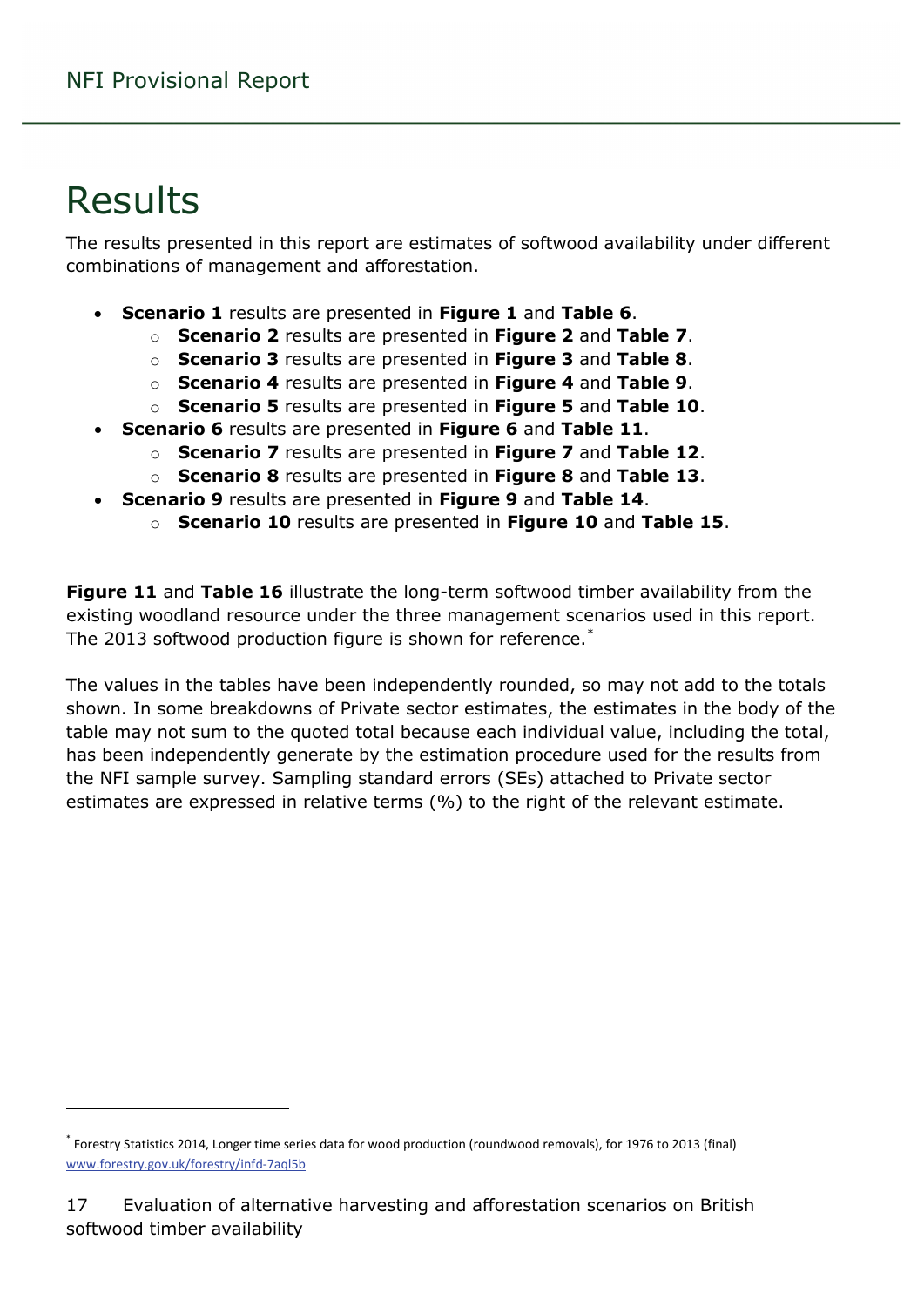<span id="page-17-0"></span>Scenario 1 – 100-year forecast of softwood availability under modified biological potential management assumptions with a 10% conversion of conifers at felling (published 'headline' forecast)



<span id="page-17-1"></span>

#### <span id="page-17-2"></span>**Table 6** Scenario 1

|                          | FC/NRW                            | Private sector                  |                | Total                               |
|--------------------------|-----------------------------------|---------------------------------|----------------|-------------------------------------|
| Forecast period          | volume                            | volume                          | SE%            | volume                              |
|                          | (000 m $\frac{3}{3}$ obs) $\vert$ | $(000 \text{ m}^3 \text{ obs})$ |                | $(000 \; \text{m}^3 \; \text{obs})$ |
| Great Britain - softwood |                                   |                                 |                |                                     |
| $2013 - 16$              | 6,933                             | 9,554                           | $\overline{4}$ | 16,487                              |
| $2017 - 21$              | 5,980                             | 11,171                          | 4              | 17,151                              |
| $2022 - 26$              | 5,622                             | 11,820                          | $\overline{4}$ | 17,442                              |
| $2027 - 31$              | 5,726                             | 12,671                          | $\overline{4}$ | 18,398                              |
| $2032 - 36$              | 5,216                             | 12,433                          | $\overline{4}$ | 17,649                              |
| 2037-41                  | 4,744                             | 11,035                          | $\overline{4}$ | 15,779                              |
| $2042 - 46$              | 4,316                             | 8,865                           | 4              | 13,181                              |
| $2047 - 51$              | 4,879                             | 7,030                           | $\overline{4}$ | 11,909                              |
| $2052 - 56$              | 4,209                             | 7,845                           | 3              | 12,054                              |
| $2057 - 61$              | 4,269                             | 7,924                           | 3              | 12,193                              |
| $2062 - 66$              | 4,840                             | 6,357                           | $\overline{4}$ | 11,197                              |
| 2067-71                  | 5,815                             | 7,977                           | 3              | 13,792                              |
| $2072 - 76$              | 5,767                             | 7,597                           | 3              | 13,364                              |
| $2077 - 81$              | 5,974                             | 9,567                           | 3              | 15,541                              |
| 2082-86                  | 5,879                             | 9,444                           | 3              | 15,323                              |
| 2087-91                  | 5,316                             | 9,640                           | 3              | 14,956                              |
| 2092-96                  | 4,717                             | 9,680                           | 3              | 14,397                              |
| 2097-01                  | 5,540                             | 9,865                           | 3              | 15,405                              |
| 2102-06                  | 4,221                             | 8,776                           | 3              | 12,997                              |
| $2107 - 11$              | 4,248                             | 8,326                           | 3              | 12,574                              |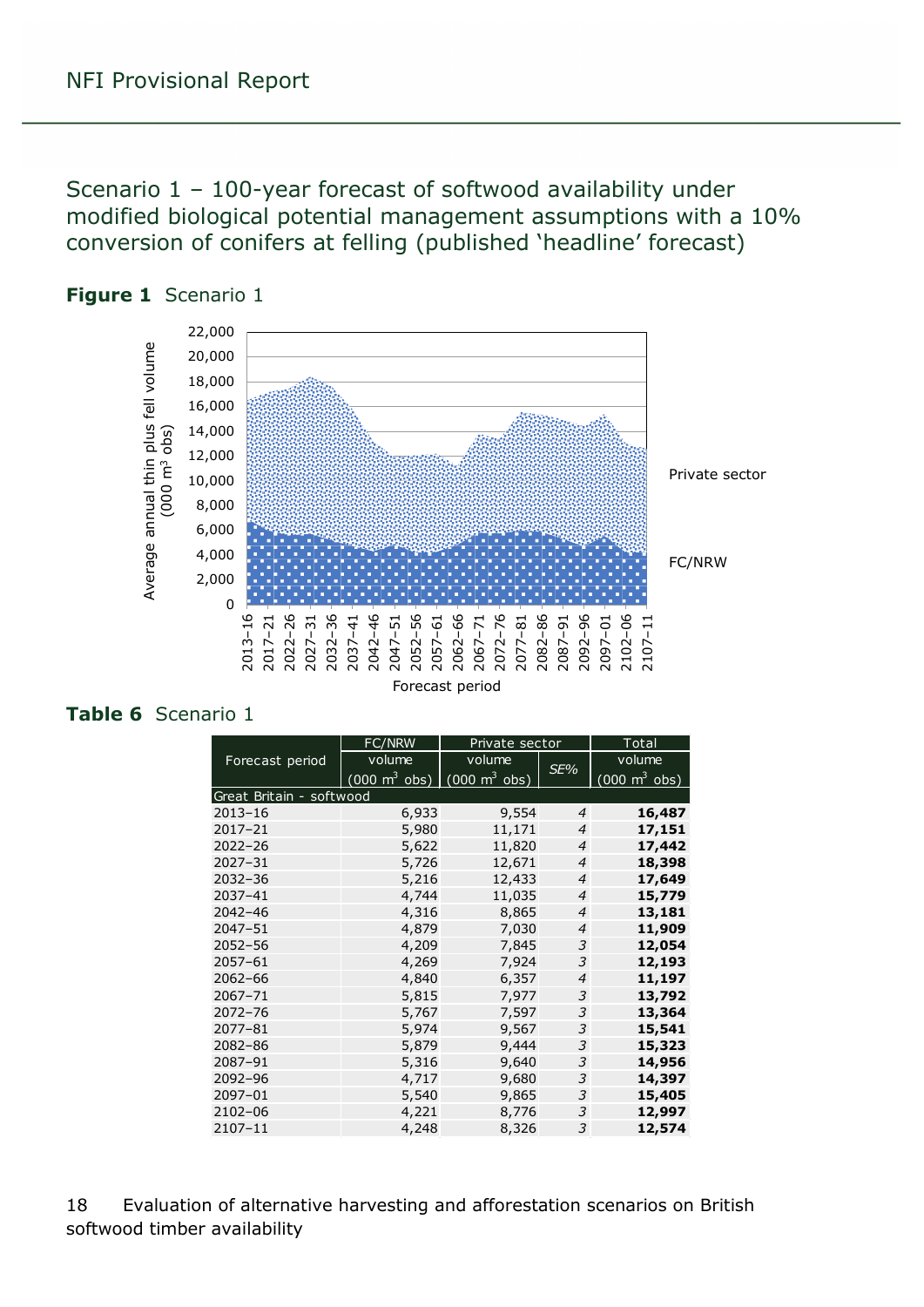<span id="page-18-0"></span>Scenario 2 – 100-year forecast of softwood availability under modified biological potential management assumptions with a 10% conversion of conifers at felling combined with **afforestation of 6,000 hectares per annum** also under modified biological potential management assumptions



#### <span id="page-18-1"></span>**Figure 2** Scenario 2

#### <span id="page-18-2"></span>**Table 7** Scenario 2

|                          | FC/NRW                              | Private sector                  |                | Total                           | Afforestation                   | New total                       |
|--------------------------|-------------------------------------|---------------------------------|----------------|---------------------------------|---------------------------------|---------------------------------|
| Forecast period          | volume                              | volume                          | SE%            | volume                          | volume                          | volume                          |
|                          | $(000 \; \text{m}^3 \; \text{obs})$ | $(000 \text{ m}^3 \text{ obs})$ |                | $(000 \text{ m}^3 \text{ obs})$ | $(000 \text{ m}^3 \text{ obs})$ | $(000 \text{ m}^3 \text{ obs})$ |
| Great Britain - softwood |                                     |                                 |                |                                 |                                 |                                 |
| $2013 - 16$              | 6,933                               | 9,554                           | 4              | 16,487                          | $\mathbf 0$                     | 16,487                          |
| $2017 - 21$              | 5,980                               | 11,171                          | 4              | 17,151                          | 0                               | 17,151                          |
| $2022 - 26$              | 5,622                               | 11,820                          | 4              | 17,442                          | $\mathbf 0$                     | 17,442                          |
| $2027 - 31$              | 5,726                               | 12,671                          | 4              | 18,398                          | $\Omega$                        | 18,398                          |
| $2032 - 36$              | 5,216                               | 12,433                          | $\overline{4}$ | 17,649                          | 64                              | 17,712                          |
| $2037 - 41$              | 4,744                               | 11,035                          | $\overline{4}$ | 15,779                          | 182                             | 15,961                          |
| $2042 - 46$              | 4,316                               | 8,865                           | $\overline{4}$ | 13,181                          | 308                             | 13,489                          |
| $2047 - 51$              | 4,879                               | 7,030                           | $\overline{4}$ | 11,909                          | 435                             | 12,343                          |
| $2052 - 56$              | 4,209                               | 7,845                           | 3              | 12,054                          | 561                             | 12,615                          |
| $2057 - 61$              | 4,269                               | 7,924                           | 3              | 12,193                          | 687                             | 12,880                          |
| $2062 - 66$              | 4,840                               | 6,357                           | $\overline{4}$ | 11,197                          | 1,664                           | 12,861                          |
| $2067 - 71$              | 5,815                               | 7,977                           | 3              | 13,792                          | 2,798                           | 16,591                          |
| $2072 - 76$              | 5,767                               | 7,597                           | 3              | 13,364                          | 3,164                           | 16,528                          |
| $2077 - 81$              | 5,974                               | 9,567                           | 3              | 15,541                          | 3,145                           | 18,686                          |
| $2082 - 86$              | 5,879                               | 9,444                           | 3              | 15,323                          | 3,076                           | 18,399                          |
| 2087-91                  | 5,316                               | 9,640                           | 3              | 14,956                          | 2,968                           | 17,924                          |
| 2092-96                  | 4,717                               | 9,680                           | 3              | 14,397                          | 1,991                           | 16,388                          |
| $2097 - 01$              | 5,540                               | 9,865                           | 3              | 15,405                          | 854                             | 16,259                          |
| 2102-06                  | 4,221                               | 8,776                           | 3              | 12,997                          | 484                             | 13,481                          |
| 2107-11                  | 4,248                               | 8,326                           | 3              | 12,574                          | 499                             | 13,073                          |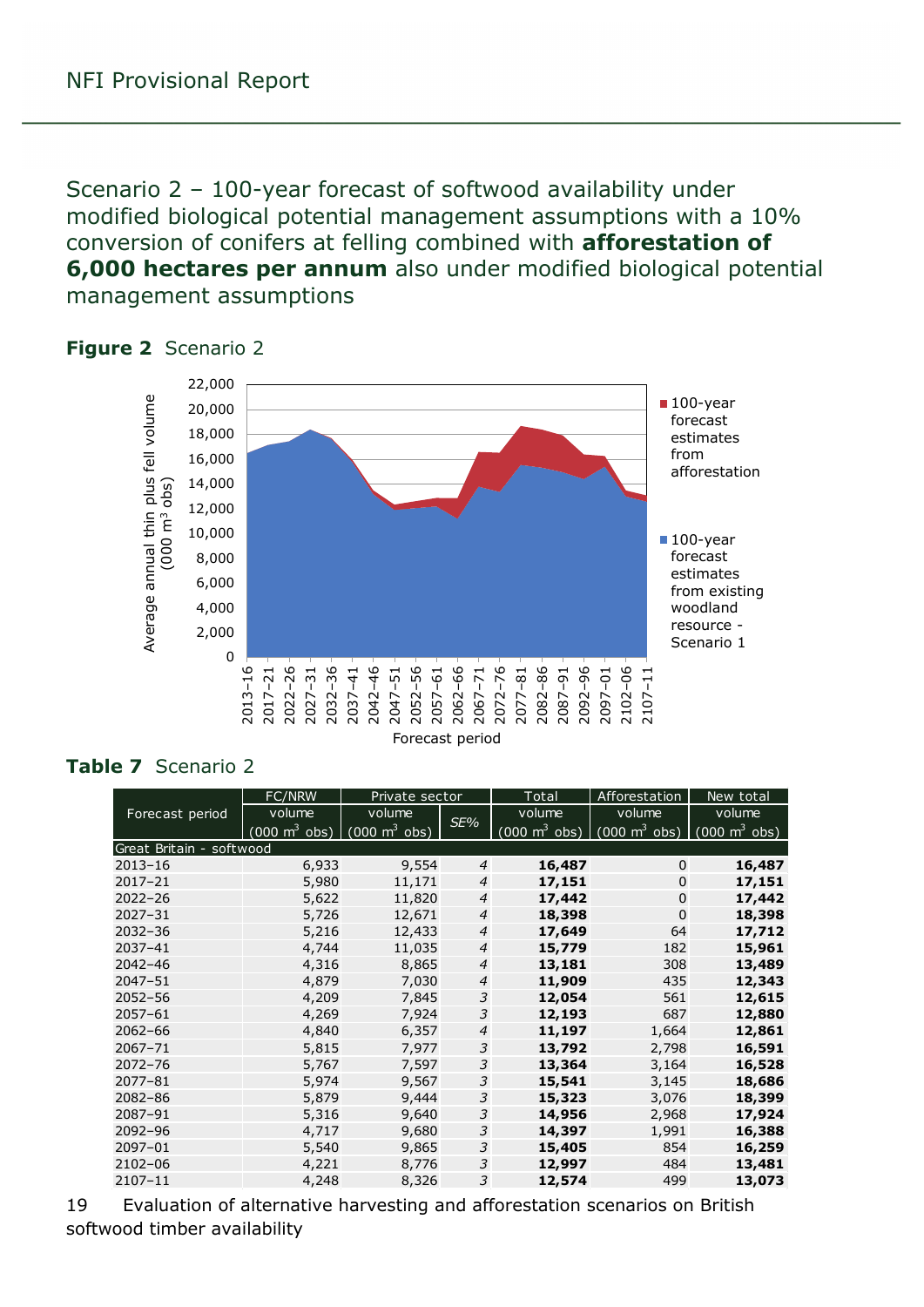<span id="page-19-0"></span>Scenario 3 – 100-year forecast of softwood availability under modified biological potential management assumptions with a 10% conversion of conifers at felling combined with **afforestation of 10,000 hectares per annum** also under modified biological potential management assumptions



#### <span id="page-19-1"></span>**Figure 3** Scenario 3

#### <span id="page-19-2"></span>**Table 8** Scenario 3

|                          | <b>FC/NRW</b>                   | Private sector                  |                | Total                   | Afforestation                                                   | New total |
|--------------------------|---------------------------------|---------------------------------|----------------|-------------------------|-----------------------------------------------------------------|-----------|
| Forecast period          | volume                          | volume                          | SE%            | volume                  | volume                                                          | volume    |
|                          | $(000 \text{ m}^3 \text{ obs})$ | $\int$ (000 m <sup>3</sup> obs) |                | (000 m $3$ obs) $\vert$ | $(000 \text{ m}^3 \text{ obs})$ $(000 \text{ m}^3 \text{ obs})$ |           |
| Great Britain - softwood |                                 |                                 |                |                         |                                                                 |           |
| $2013 - 16$              | 6,933                           | 9,554                           | $\overline{4}$ | 16,487                  | $\Omega$                                                        | 16,487    |
| $2017 - 21$              | 5,980                           | 11,171                          | 4              | 17,151                  | 0                                                               | 17,151    |
| $2022 - 26$              | 5,622                           | 11,820                          | 4              | 17,442                  | $\Omega$                                                        | 17,442    |
| $2027 - 31$              | 5,726                           | 12,671                          | 4              | 18,398                  | $\Omega$                                                        | 18,398    |
| $2032 - 36$              | 5,216                           | 12,433                          | $\overline{4}$ | 17,649                  | 106                                                             | 17,754    |
| $2037 - 41$              | 4,744                           | 11,035                          | $\overline{4}$ | 15,779                  | 303                                                             | 16,082    |
| $2042 - 46$              | 4,316                           | 8,865                           | $\overline{4}$ | 13,181                  | 514                                                             | 13,694    |
| $2047 - 51$              | 4,879                           | 7,030                           | $\overline{4}$ | 11,909                  | 724                                                             | 12,633    |
| $2052 - 56$              | 4,209                           | 7,845                           | 3              | 12,054                  | 935                                                             | 12,989    |
| $2057 - 61$              | 4,269                           | 7,924                           | 3              | 12,193                  | 1,146                                                           | 13,338    |
| $2062 - 66$              | 4,840                           | 6,357                           | $\overline{4}$ | 11,197                  | 2,773                                                           | 13,970    |
| $2067 - 71$              | 5,815                           | 7,977                           | 3              | 13,792                  | 4,664                                                           | 18,456    |
| $2072 - 76$              | 5,767                           | 7,597                           | 3              | 13,364                  | 5,274                                                           | 18,637    |
| $2077 - 81$              | 5,974                           | 9,567                           | 3              | 15,541                  | 5,242                                                           | 20,783    |
| $2082 - 86$              | 5,879                           | 9,444                           | 3              | 15,323                  | 5,126                                                           | 20,449    |
| 2087-91                  | 5,316                           | 9,640                           | 3              | 14,956                  | 4,946                                                           | 19,902    |
| $2092 - 96$              | 4,717                           | 9,680                           | 3              | 14,397                  | 3,319                                                           | 17,715    |
| 2097-01                  | 5,540                           | 9,865                           | 3              | 15,405                  | 1,423                                                           | 16,828    |
| $2102 - 06$              | 4,221                           | 8,776                           | 3              | 12,997                  | 807                                                             | 13,804    |
| $2107 - 11$              | 4,248                           | 8,326                           | 3              | 12,574                  | 831                                                             | 13,405    |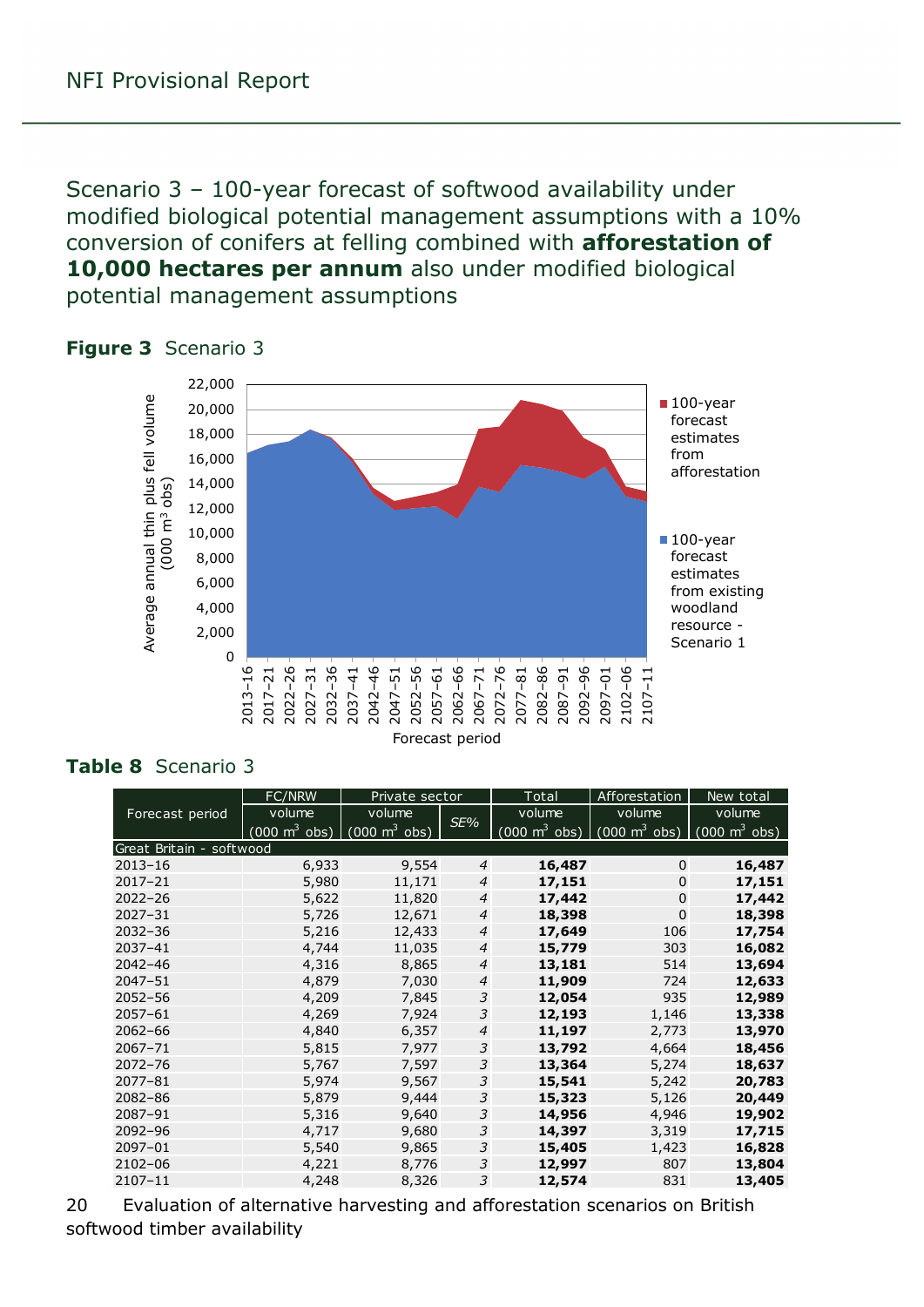<span id="page-20-0"></span>Scenario 4 – 100-year forecast of softwood availability under modified biological potential management assumptions with a 10% conversion of conifers at felling combined with afforestation of 6,000 hectares per annum with all **additional Sitka spruce on a 30-year rotation**



#### <span id="page-20-1"></span>**Figure 4** Scenario 4

#### <span id="page-20-2"></span>**Table 9** Scenario 4

|                          | FC/NRW                   | Private sector                  | <b>Total</b>   |                                 | Afforestation                                                   | New total |
|--------------------------|--------------------------|---------------------------------|----------------|---------------------------------|-----------------------------------------------------------------|-----------|
| Forecast period          | volume                   | volume                          | SE%            | volume                          | volume                                                          | volume    |
|                          | (000 $\mathrm{m}^3$ obs) | $(000 \text{ m}^3 \text{ obs})$ |                | $(000 \text{ m}^3 \text{ obs})$ | $(000 \text{ m}^3 \text{ obs})$ $(000 \text{ m}^3 \text{ obs})$ |           |
| Great Britain - softwood |                          |                                 |                |                                 |                                                                 |           |
| $2013 - 16$              | 6,933                    | 9,554                           | $\overline{4}$ | 16,487                          | $\Omega$                                                        | 16,487    |
| $2017 - 21$              | 5,980                    | 11,171                          | 4              | 17,151                          | 0                                                               | 17,151    |
| $2022 - 26$              | 5,622                    | 11,820                          | $\overline{4}$ | 17,442                          | $\Omega$                                                        | 17,442    |
| $2027 - 31$              | 5,726                    | 12,671                          | $\overline{4}$ | 18,398                          | $\Omega$                                                        | 18,398    |
| $2032 - 36$              | 5,216                    | 12,433                          | $\overline{4}$ | 17,649                          | 64                                                              | 17,712    |
| $2037 - 41$              | 4,744                    | 11,035                          | $\overline{4}$ | 15,779                          | 118                                                             | 15,897    |
| $2042 - 46$              | 4,316                    | 8,865                           | $\overline{4}$ | 13,181                          | 832                                                             | 14,013    |
| $2047 - 51$              | 4,879                    | 7,030                           | $\overline{4}$ | 11,909                          | 1,315                                                           | 13,224    |
| $2052 - 56$              | 4,209                    | 7,845                           | 3              | 12,054                          | 1,335                                                           | 13,389    |
| $2057 - 61$              | 4,269                    | 7,924                           | 3              | 12,193                          | 1,356                                                           | 13,549    |
| $2062 - 66$              | 4,840                    | 6,357                           | $\overline{4}$ | 11,197                          | 1,444                                                           | 12,641    |
| $2067 - 71$              | 5,815                    | 7,977                           | 3              | 13,792                          | 1,561                                                           | 15,353    |
| $2072 - 76$              | 5,767                    | 7,597                           | 3              | 13,364                          | 1,687                                                           | 15,051    |
| $2077 - 81$              | 5,974                    | 9,567                           | 3              | 15,541                          | 1,775                                                           | 17,315    |
| $2082 - 86$              | 5,879                    | 9,444                           | 3              | 15,323                          | 1,810                                                           | 17,134    |
| 2087-91                  | 5,316                    | 9,640                           | 3              | 14,956                          | 1,808                                                           | 16,764    |
| $2092 - 96$              | 4,717                    | 9,680                           | 3              | 14,397                          | 1,657                                                           | 16,053    |
| 2097-01                  | 5,540                    | 9,865                           | 3              | 15,405                          | 1,559                                                           | 16,964    |
| 2102-06                  | 4,221                    | 8,776                           | 3              | 12,997                          | 777                                                             | 13,774    |
| $2107 - 11$              | 4,248                    | 8,326                           | 3              | 12,574                          | 917                                                             | 13,491    |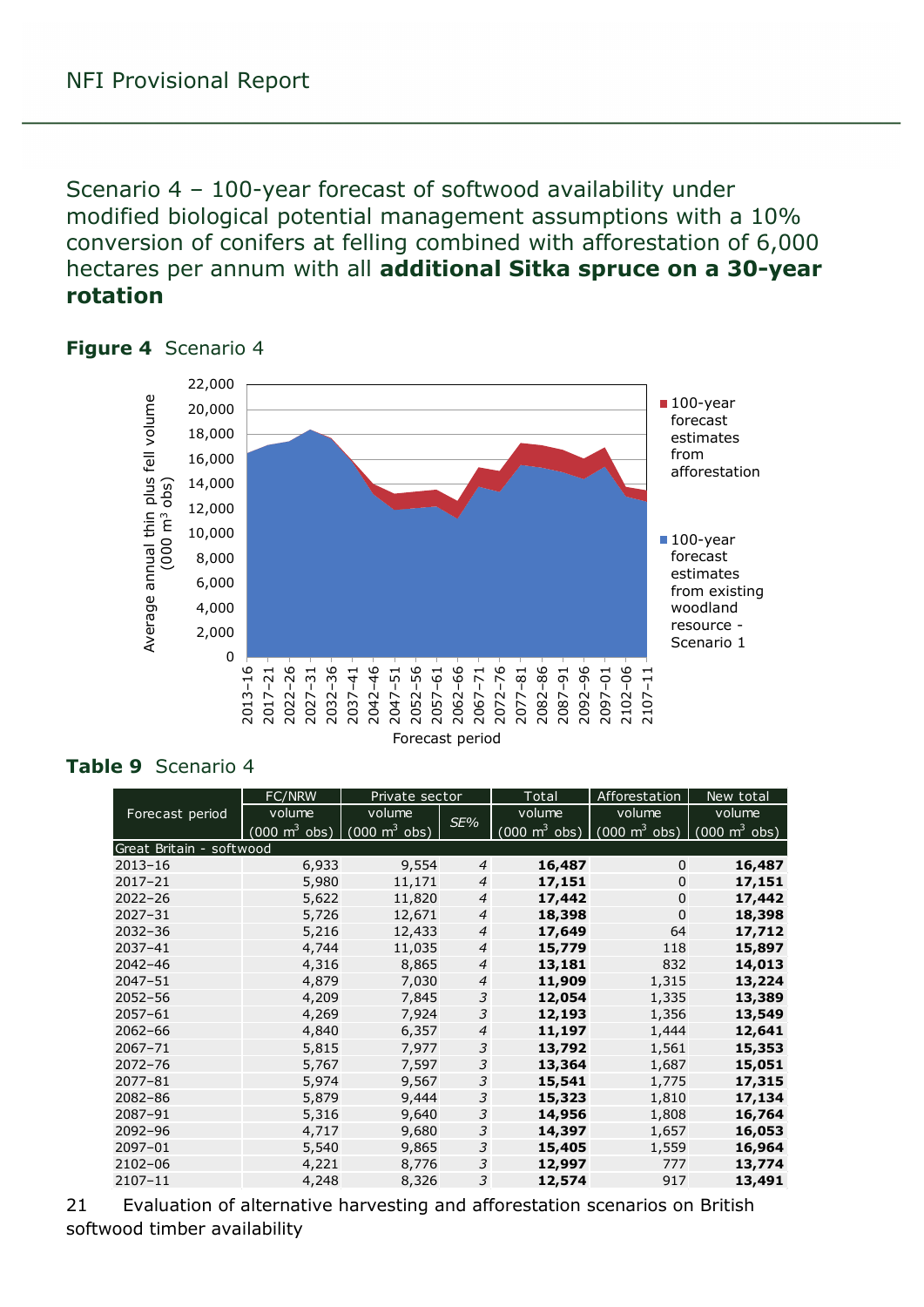<span id="page-21-0"></span>Scenario 5 – 100-year forecast of softwood availability under modified biological potential management assumptions with a 10% conversion of conifers at felling combined with **afforestation of 10,000 hectares per annum** with all additional Sitka spruce on a 30-year rotation



#### <span id="page-21-1"></span>**Figure 5** Scenario 5

#### <span id="page-21-2"></span>**Table 10** Scenario 5

|                          | <b>FC/NRW</b>                       | Private sector                  |                | Total                           | Afforestation                       | New total                       |
|--------------------------|-------------------------------------|---------------------------------|----------------|---------------------------------|-------------------------------------|---------------------------------|
| Forecast period          | volume                              | volume                          | SE%            | volume                          | volume                              | volume                          |
|                          | $(000 \; \text{m}^3 \; \text{obs})$ | $(000 \text{ m}^3 \text{ obs})$ |                | $(000 \text{ m}^3 \text{ obs})$ | $(000 \; \text{m}^3 \; \text{obs})$ | $(000 \text{ m}^3 \text{ obs})$ |
| Great Britain - softwood |                                     |                                 |                |                                 |                                     |                                 |
| $2013 - 16$              | 6,933                               | 9,554                           | 4              | 16,487                          | $\Omega$                            | 16,487                          |
| $2017 - 21$              | 5,980                               | 11,171                          | 4              | 17,151                          | 0                                   | 17,151                          |
| $2022 - 26$              | 5,622                               | 11,820                          | 4              | 17,442                          | $\mathbf 0$                         | 17,442                          |
| $2027 - 31$              | 5,726                               | 12,671                          | 4              | 18,398                          | $\mathbf 0$                         | 18,398                          |
| $2032 - 36$              | 5,216                               | 12,433                          | $\overline{4}$ | 17,649                          | 106                                 | 17,754                          |
| $2037 - 41$              | 4,744                               | 11,035                          | $\overline{4}$ | 15,779                          | 197                                 | 15,976                          |
| $2042 - 46$              | 4,316                               | 8,865                           | $\overline{4}$ | 13,181                          | 1,387                               | 14,568                          |
| $2047 - 51$              | 4,879                               | 7,030                           | 4              | 11,909                          | 2,191                               | 14,100                          |
| $2052 - 56$              | 4,209                               | 7,845                           | 3              | 12,054                          | 2,226                               | 14,279                          |
| $2057 - 61$              | 4,269                               | 7,924                           | 3              | 12,193                          | 2,260                               | 14,453                          |
| $2062 - 66$              | 4,840                               | 6,357                           | $\overline{4}$ | 11,197                          | 2,407                               | 13,604                          |
| $2067 - 71$              | 5,815                               | 7,977                           | 3              | 13,792                          | 2,601                               | 16,394                          |
| $2072 - 76$              | 5,767                               | 7,597                           | 3              | 13,364                          | 2,812                               | 16,176                          |
| $2077 - 81$              | 5,974                               | 9,567                           | 3              | 15,541                          | 2,958                               | 18,498                          |
| $2082 - 86$              | 5,879                               | 9,444                           | 3              | 15,323                          | 3,017                               | 18,341                          |
| 2087-91                  | 5,316                               | 9,640                           | 3              | 14,956                          | 3,014                               | 17,970                          |
| 2092-96                  | 4,717                               | 9,680                           | 3              | 14,397                          | 2,761                               | 17,158                          |
| 2097-01                  | 5,540                               | 9,865                           | 3              | 15,405                          | 2,598                               | 18,003                          |
| 2102-06                  | 4,221                               | 8,776                           | 3              | 12,997                          | 1,295                               | 14,292                          |
| $2107 - 11$              | 4,248                               | 8,326                           | 3              | 12,574                          | 1,528                               | 14,102                          |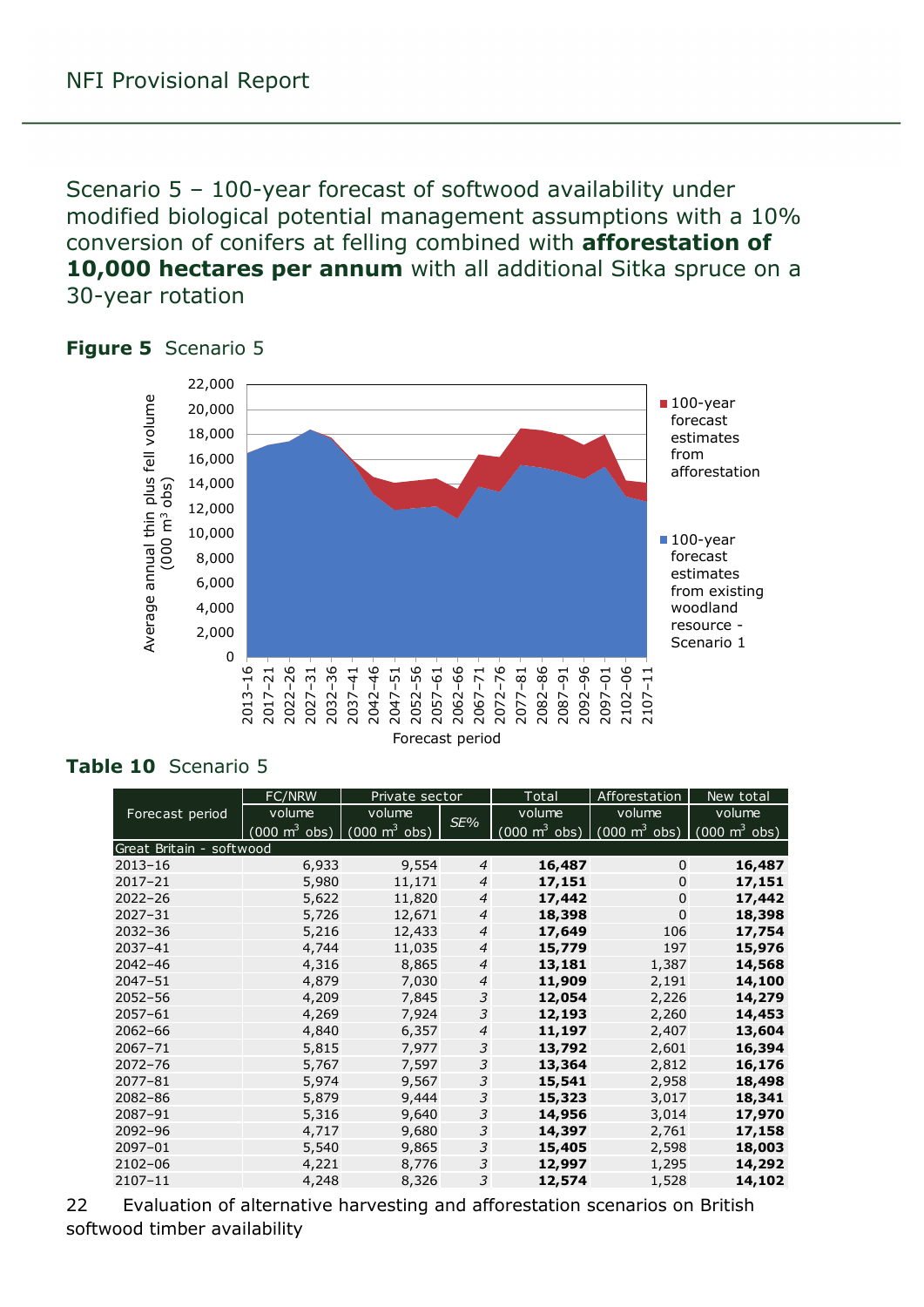### <span id="page-22-0"></span>Scenario 6 – 100-year forecast of softwood availability under management with **extended rotations** and a 10% conversion of conifers at felling



#### <span id="page-22-1"></span>**Figure 6** Scenario 6

#### <span id="page-22-2"></span>**Table 11** Scenario 6

|                          | FC/NRW                              | Private sector                  |                | Total                           |
|--------------------------|-------------------------------------|---------------------------------|----------------|---------------------------------|
| Forecast period          | volume                              | volume                          |                | volume                          |
|                          | $(000 \; \text{m}^3 \; \text{obs})$ | $(000 \text{ m}^3 \text{ obs})$ | SE%            | $(000 \text{ m}^3 \text{ obs})$ |
| Great Britain - softwood |                                     |                                 |                |                                 |
| $2013 - 16$              | 6,933                               | 9,005                           | $\overline{4}$ | 15,938                          |
| $2017 - 21$              | 5,980                               | 10,433                          | 3              | 16,413                          |
| $2022 - 26$              | 5,622                               | 10,911                          | 3              | 16,532                          |
| $2027 - 31$              | 5,726                               | 11,760                          | 3              | 17,486                          |
| $2032 - 36$              | 5,216                               | 11,752                          | 3              | 16,968                          |
| 2037-41                  | 4,744                               | 11,050                          | 3              | 15,793                          |
| $2042 - 46$              | 4,316                               | 9,234                           | 3              | 13,550                          |
| 2047-51                  | 4,879                               | 7,955                           | 3              | 12,834                          |
| $2052 - 56$              | 4,209                               | 8,806                           | 3              | 13,015                          |
| $2057 - 61$              | 4,269                               | 8,579                           | 3              | 12,847                          |
| $2062 - 66$              | 4,840                               | 6,697                           | 3              | 11,537                          |
| 2067-71                  | 5,815                               | 7,713                           | 3              | 13,528                          |
| $2072 - 76$              | 5,767                               | 7,334                           | 3              | 13,101                          |
| $2077 - 81$              | 5,974                               | 8,740                           | $\overline{2}$ | 14,714                          |
| 2082-86                  | 5,879                               | 8,737                           | $\overline{2}$ | 14,617                          |
| 2087-91                  | 5,316                               | 9,074                           | $\overline{2}$ | 14,389                          |
| 2092-96                  | 4,717                               | 8,970                           | $\overline{2}$ | 13,686                          |
| 2097-01                  | 5,540                               | 9,659                           | $\overline{2}$ | 15,198                          |
| 2102-06                  | 4,221                               | 9,104                           | 2              | 13,325                          |
| 2107-11                  | 4,248                               | 8,893                           | $\overline{2}$ | 13,141                          |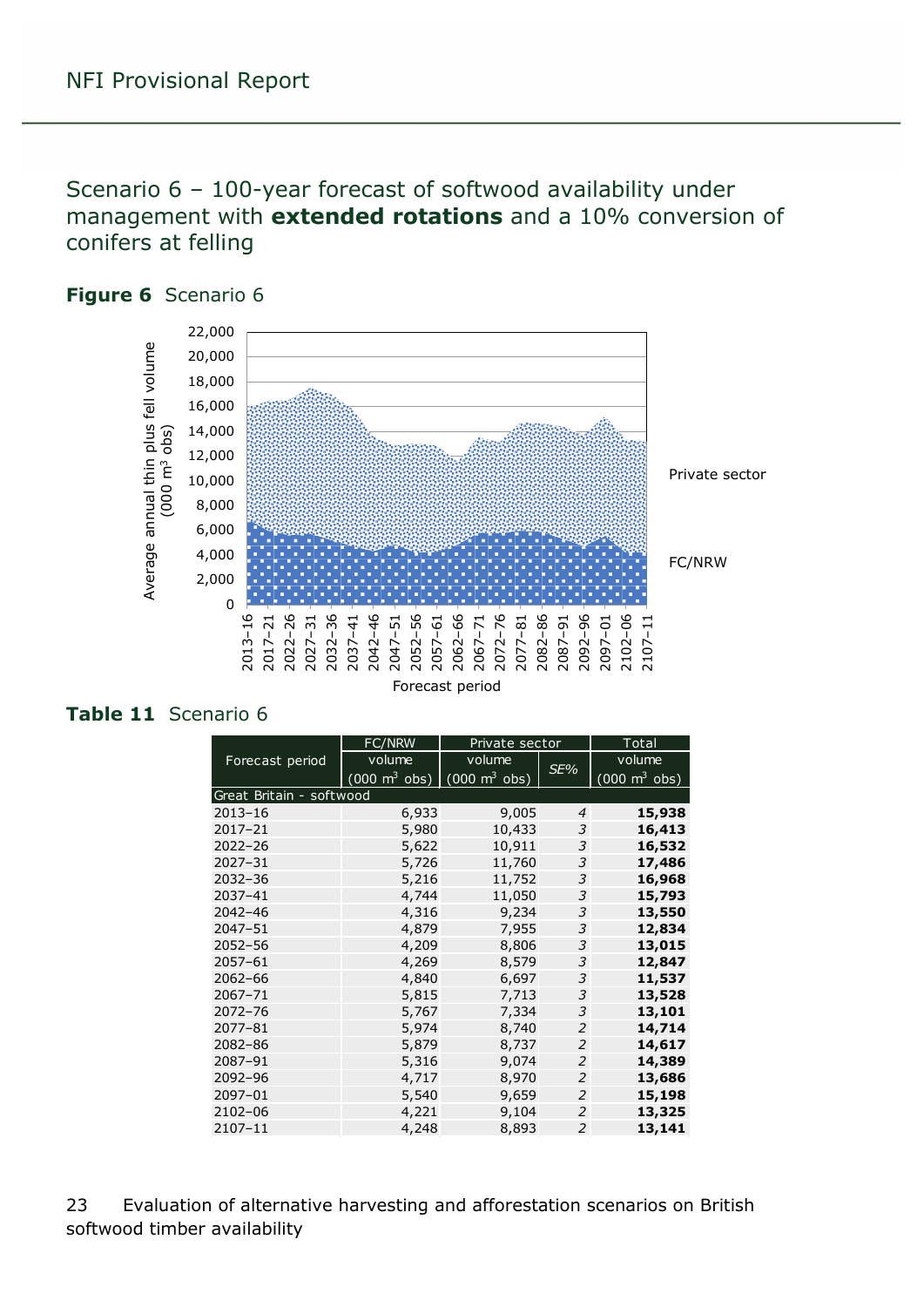<span id="page-23-0"></span>Scenario 7 – 100-year forecast of softwood availability under management with extended rotations and a 10% conversion of conifers at felling combined with **afforestation of 6,000 hectares per annum** with all additional Sitka spruce on a 30-year rotation



#### <span id="page-23-1"></span>**Figure 7** Scenario 7

#### <span id="page-23-2"></span>**Table 12** Scenario 7

|                          | FC/NRW                          | Private sector                  |                | Total                               | Afforestation                       | New total                       |
|--------------------------|---------------------------------|---------------------------------|----------------|-------------------------------------|-------------------------------------|---------------------------------|
| Forecast period          | volume                          | volume                          |                | volume                              | volume                              | volume                          |
|                          | $(000 \text{ m}^3 \text{ obs})$ | $(000 \text{ m}^3 \text{ obs})$ | SE%            | $(000 \; \text{m}^3 \; \text{obs})$ | $(000 \; \text{m}^3 \; \text{obs})$ | $(000 \text{ m}^3 \text{ obs})$ |
| Great Britain - softwood |                                 |                                 |                |                                     |                                     |                                 |
| $2013 - 16$              | 6,933                           | 9,005                           | $\overline{4}$ | 15,938                              | $\Omega$                            | 15,938                          |
| $2017 - 21$              | 5,980                           | 10,433                          | 3              | 16,413                              | $\mathbf 0$                         | 16,413                          |
| $2022 - 26$              | 5,622                           | 10,911                          | 3              | 16,532                              | $\Omega$                            | 16,532                          |
| $2027 - 31$              | 5,726                           | 11,760                          | 3              | 17,486                              | $\mathbf 0$                         | 17,486                          |
| $2032 - 36$              | 5,216                           | 11,752                          | 3              | 16,968                              | 64                                  | 17,032                          |
| $2037 - 41$              | 4,744                           | 11,050                          | 3              | 15,793                              | 118                                 | 15,912                          |
| $2042 - 46$              | 4,316                           | 9,234                           | 3              | 13,550                              | 832                                 | 14,382                          |
| $2047 - 51$              | 4,879                           | 7,955                           | 3              | 12,834                              | 1,315                               | 14,149                          |
| $2052 - 56$              | 4,209                           | 8,806                           | 3              | 13,015                              | 1,335                               | 14,350                          |
| $2057 - 61$              | 4,269                           | 8,579                           | 3              | 12,847                              | 1,356                               | 14,203                          |
| $2062 - 66$              | 4,840                           | 6,697                           | 3              | 11,537                              | 1,444                               | 12,982                          |
| 2067-71                  | 5,815                           | 7,713                           | 3              | 13,528                              | 1,561                               | 15,089                          |
| $2072 - 76$              | 5,767                           | 7,334                           | 3              | 13,101                              | 1,687                               | 14,788                          |
| $2077 - 81$              | 5,974                           | 8,740                           | 2              | 14,714                              | 1,775                               | 16,488                          |
| $2082 - 86$              | 5,879                           | 8,737                           | $\overline{2}$ | 14,617                              | 1,810                               | 16,427                          |
| 2087-91                  | 5,316                           | 9,074                           | $\overline{2}$ | 14,389                              | 1,808                               | 16,198                          |
| 2092-96                  | 4,717                           | 8,970                           | $\overline{2}$ | 13,686                              | 1,657                               | 15,343                          |
| 2097-01                  | 5,540                           | 9,659                           | $\overline{2}$ | 15,198                              | 1,559                               | 16,757                          |
| $2102 - 06$              | 4,221                           | 9,104                           | 2              | 13,325                              | 777                                 | 14,102                          |
| $2107 - 11$              | 4,248                           | 8,893                           | $\overline{2}$ | 13,141                              | 917                                 | 14,057                          |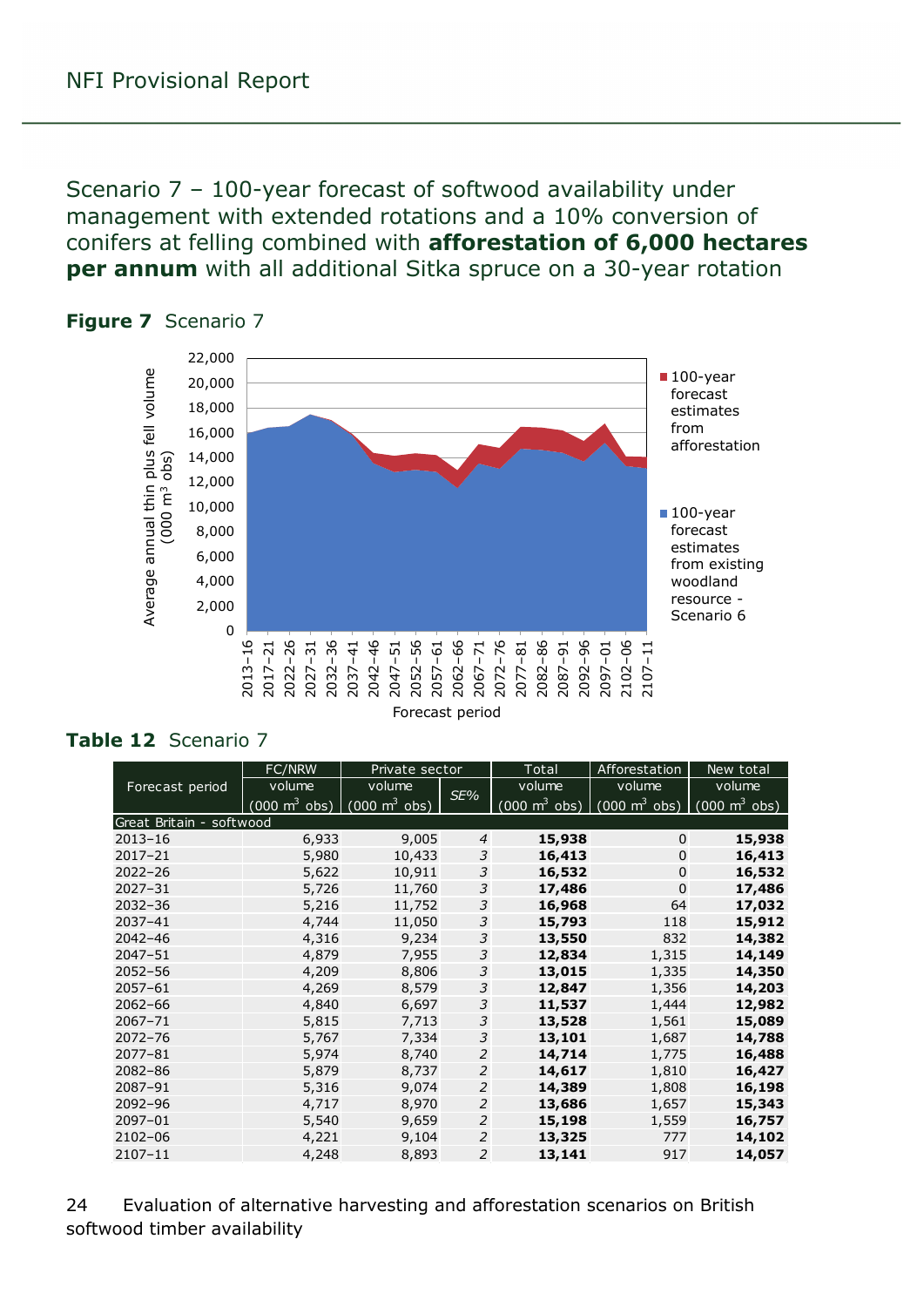<span id="page-24-0"></span>Scenario 8 – 100-year forecast of softwood availability under management with extended rotations and a 10% conversion of conifers at felling combined with **afforestation of 10,000 hectares per annum** with all additional Sitka spruce on a 30-year rotation



#### <span id="page-24-1"></span>**Figure 8** Scenario 8

#### <span id="page-24-2"></span>**Table 13** Scenario 8

|                          | FC/NRW                          | Private sector                  |                | Total                               | Afforestation                   | New total                       |
|--------------------------|---------------------------------|---------------------------------|----------------|-------------------------------------|---------------------------------|---------------------------------|
| Forecast period          | volume                          | volume                          | SE%            | volume                              | volume                          | volume                          |
|                          | $(000 \text{ m}^3 \text{ obs})$ | $\int$ (000 m <sup>3</sup> obs) |                | $(000 \; \text{m}^3 \; \text{obs})$ | $(000 \text{ m}^3 \text{ obs})$ | $(000 \text{ m}^3 \text{ obs})$ |
| Great Britain - softwood |                                 |                                 |                |                                     |                                 |                                 |
| $2013 - 16$              | 6,933                           | 9,005                           | $\overline{4}$ | 15,938                              | $\Omega$                        | 15,938                          |
| $2017 - 21$              | 5,980                           | 10,433                          | 3              | 16,413                              | $\Omega$                        | 16,413                          |
| $2022 - 26$              | 5,622                           | 10,911                          | 3              | 16,532                              | $\Omega$                        | 16,532                          |
| $2027 - 31$              | 5,726                           | 11,760                          | 3              | 17,486                              | $\mathbf 0$                     | 17,486                          |
| $2032 - 36$              | 5,216                           | 11,752                          | 3              | 16,968                              | 106                             | 17,074                          |
| 2037-41                  | 4,744                           | 11,050                          | 3              | 15,793                              | 197                             | 15,990                          |
| $2042 - 46$              | 4,316                           | 9,234                           | 3              | 13,550                              | 1,387                           | 14,937                          |
| $2047 - 51$              | 4,879                           | 7,955                           | 3              | 12,834                              | 2,191                           | 15,025                          |
| $2052 - 56$              | 4,209                           | 8,806                           | 3              | 13,015                              | 2,226                           | 15,241                          |
| $2057 - 61$              | 4,269                           | 8,579                           | 3              | 12,847                              | 2,260                           | 15,107                          |
| $2062 - 66$              | 4,840                           | 6,697                           | 3              | 11,537                              | 2,407                           | 13,944                          |
| $2067 - 71$              | 5,815                           | 7,713                           | 3              | 13,528                              | 2,601                           | 16,129                          |
| $2072 - 76$              | 5,767                           | 7,334                           | 3              | 13,101                              | 2,812                           | 15,913                          |
| $2077 - 81$              | 5,974                           | 8,740                           | 2              | 14,714                              | 2,958                           | 17,671                          |
| $2082 - 86$              | 5,879                           | 8,737                           | 2              | 14,617                              | 3,017                           | 17,634                          |
| 2087-91                  | 5,316                           | 9,074                           | 2              | 14,389                              | 3,014                           | 17,403                          |
| 2092-96                  | 4,717                           | 8,970                           | 2              | 13,686                              | 2,761                           | 16,448                          |
| 2097-01                  | 5,540                           | 9,659                           | $\mathcal{P}$  | 15,198                              | 2,598                           | 17,796                          |
| 2102-06                  | 4,221                           | 9,104                           | 2              | 13,325                              | 1,295                           | 14,620                          |
| 2107-11                  | 4,248                           | 8,893                           | $\overline{2}$ | 13,141                              | 1,528                           | 14,668                          |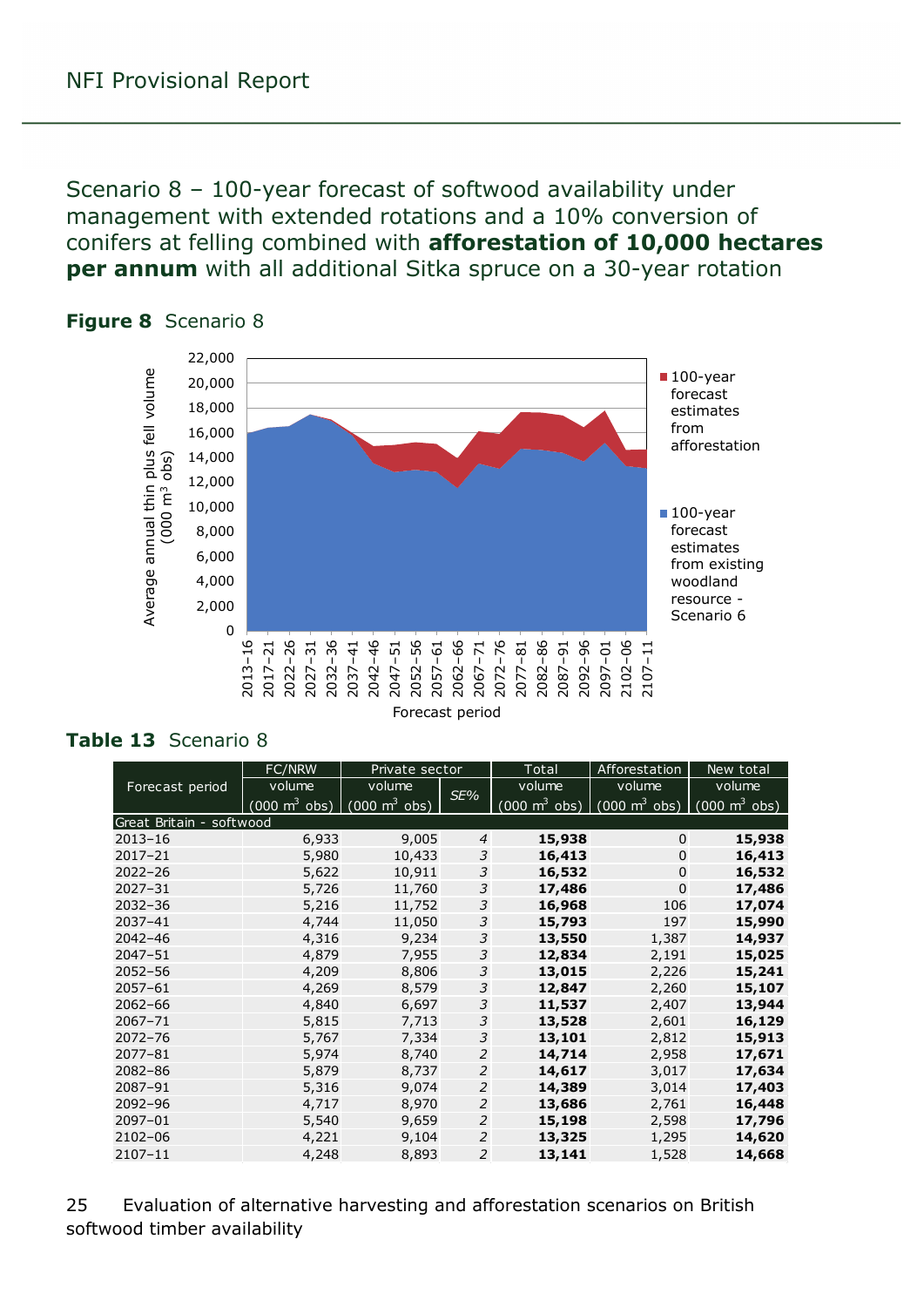### <span id="page-25-0"></span>Scenario 9 – 100-year forecast of softwood availability under management with extended rotations and a **20% conversion of conifers at felling**



#### <span id="page-25-1"></span>**Figure 9** Scenario 9

#### <span id="page-25-2"></span>**Table 14** Scenario 9

|                          | FC/NRW                          | Private sector                             |                | Total                               |
|--------------------------|---------------------------------|--------------------------------------------|----------------|-------------------------------------|
| Forecast period          | volume                          | volume                                     | SE%            | volume                              |
|                          | $(000 \text{ m}^3 \text{ obs})$ | $\overline{(000 \text{ m}^3 \text{ obs})}$ |                | $(000 \; \text{m}^3 \; \text{obs})$ |
| Great Britain - softwood |                                 |                                            |                |                                     |
| $2013 - 16$              | 6,933                           | 9,010                                      | 4              | 15,943                              |
| $2017 - 21$              | 5,980                           | 10,449                                     | 3              | 16,429                              |
| $2022 - 26$              | 5,622                           | 10,925                                     | 3              | 16,546                              |
| $2027 - 31$              | 5,726                           | 11,775                                     | 3              | 17,501                              |
| $2032 - 36$              | 5,216                           | 11,739                                     | 3              | 16,955                              |
| 2037-41                  | 4,744                           | 11,009                                     | 3              | 15,752                              |
| 2042-46                  | 4,316                           | 9,157                                      | 3              | 13,473                              |
| $2047 - 51$              | 4,879                           | 7,836                                      | 3              | 12,715                              |
| 2052-56                  | 4,209                           | 8,647                                      | 3              | 12,856                              |
| 2057-61                  | 4,269                           | 8,280                                      | 3              | 12,548                              |
| $2062 - 66$              | 4,840                           | 6,382                                      | 3              | 11,222                              |
| $2067 - 71$              | 5,815                           | 7,102                                      | 3              | 12,918                              |
| $2072 - 76$              | 5,767                           | 6,762                                      | 3              | 12,529                              |
| 2077-81                  | 5,974                           | 7,916                                      | $\overline{2}$ | 13,889                              |
| 2082-86                  | 5,879                           | 7,854                                      | $\overline{2}$ | 13,734                              |
| 2087-91                  | 5,316                           | 8,107                                      | $\overline{2}$ | 13,423                              |
| 2092-96                  | 4,717                           | 7,994                                      | 2              | 12,711                              |
| 2097-01                  | 5,540                           | 8,611                                      | 2              | 14,151                              |
| 2102-06                  | 4,221                           | 8,106                                      | 2              | 12,327                              |
| 2107-11                  | 4,248                           | 7,913                                      | $\overline{2}$ | 12,161                              |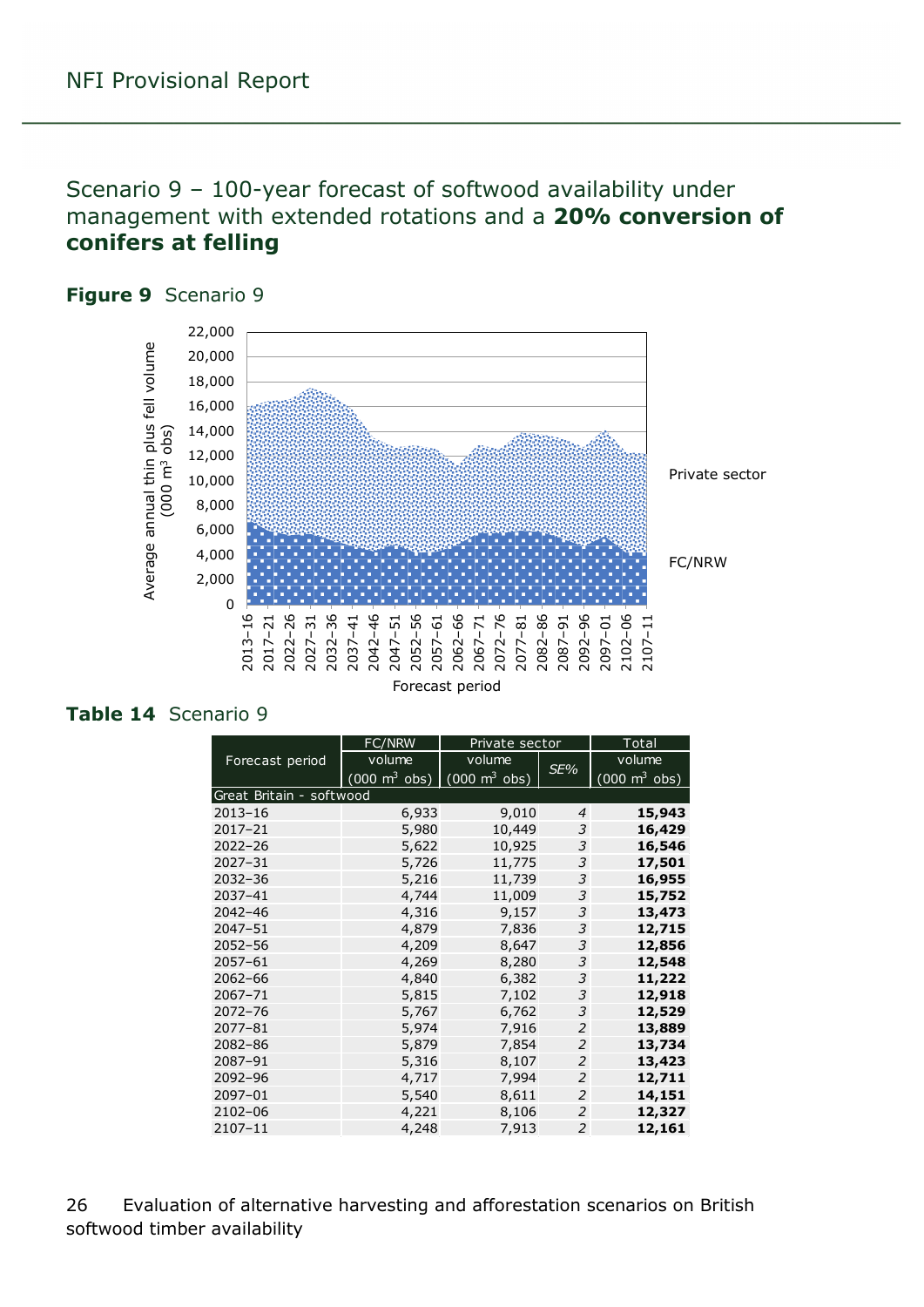<span id="page-26-0"></span>Scenario 10 – 100-year forecast of softwood availability under management with extended rotations and a 20% conversion of conifers at felling combined with **afforestation of 6,000 hectares per annum** with all additional Sitka spruce on a 30-year rotation



#### <span id="page-26-1"></span>**Figure 10** Scenario 10

#### <span id="page-26-2"></span>**Table 15** Scenario 10

|                          | <b>FC/NRW</b>                   | Private sector                  | Total          |                                 | Afforestation                   | New total                       |
|--------------------------|---------------------------------|---------------------------------|----------------|---------------------------------|---------------------------------|---------------------------------|
| Forecast period          | volume                          | volume                          |                | volume                          | volume                          | volume                          |
|                          | $(000 \text{ m}^3 \text{ obs})$ | $(000 \text{ m}^3 \text{ obs})$ | SE%            | $(000 \text{ m}^3 \text{ obs})$ | $(000 \text{ m}^3 \text{ obs})$ | $(000 \text{ m}^3 \text{ obs})$ |
| Great Britain - softwood |                                 |                                 |                |                                 |                                 |                                 |
| $2013 - 16$              | 6,933                           | 9,010                           | $\overline{4}$ | 15,943                          | $\Omega$                        | 15,943                          |
| 2017-21                  | 5,980                           | 10,449                          | 3              | 16,429                          | $\mathbf 0$                     | 16,429                          |
| $2022 - 26$              | 5,622                           | 10,925                          | 3              | 16,546                          | $\mathbf 0$                     | 16,546                          |
| $2027 - 31$              | 5,726                           | 11,775                          | 3              | 17,501                          | $\mathbf 0$                     | 17,501                          |
| $2032 - 36$              | 5,216                           | 11,739                          | 3              | 16,955                          | 64                              | 17,018                          |
| $2037 - 41$              | 4,744                           | 11,009                          | 3              | 15,752                          | 118                             | 15,870                          |
| $2042 - 46$              | 4,316                           | 9,157                           | 3              | 13,473                          | 832                             | 14,305                          |
| $2047 - 51$              | 4,879                           | 7,836                           | 3              | 12,715                          | 1,315                           | 14,029                          |
| $2052 - 56$              | 4,209                           | 8,647                           | 3              | 12,856                          | 1,335                           | 14,191                          |
| $2057 - 61$              | 4,269                           | 8,280                           | 3              | 12,548                          | 1,356                           | 13,904                          |
| $2062 - 66$              | 4,840                           | 6,382                           | 3              | 11,222                          | 1,444                           | 12,666                          |
| 2067-71                  | 5,815                           | 7,102                           | 3              | 12,918                          | 1,561                           | 14,479                          |
| $2072 - 76$              | 5,767                           | 6,762                           | 3              | 12,529                          | 1,687                           | 14,216                          |
| $2077 - 81$              | 5,974                           | 7,916                           | 2              | 13,889                          | 1,775                           | 15,664                          |
| $2082 - 86$              | 5,879                           | 7,854                           | 2              | 13,734                          | 1,810                           | 15,544                          |
| 2087-91                  | 5,316                           | 8,107                           | 2              | 13,423                          | 1,808                           | 15,231                          |
| 2092-96                  | 4,717                           | 7,994                           | 2              | 12,711                          | 1,657                           | 14,367                          |
| 2097-01                  | 5,540                           | 8,611                           | 2              | 14,151                          | 1,559                           | 15,709                          |
| $2102 - 06$              | 4,221                           | 8,106                           | 2              | 12,327                          | 777                             | 13,104                          |
| 2107-11                  | 4,248                           | 7,913                           | $\overline{2}$ | 12,161                          | 917                             | 13,078                          |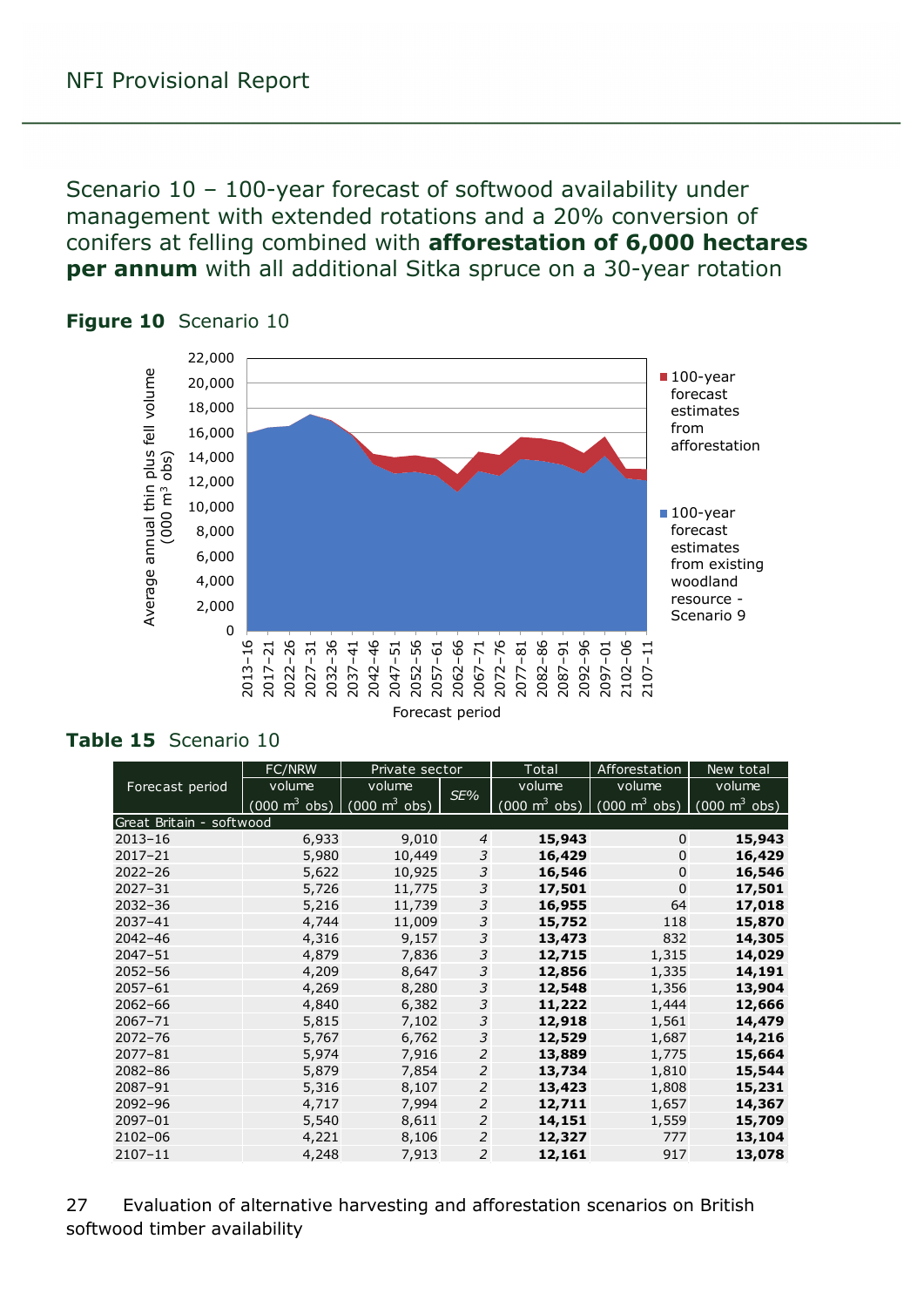### <span id="page-27-0"></span>Comparison of scenarios to production levels in 2013

<span id="page-27-1"></span>**Figure 11** 100-year forecast of softwood availability under alternative management assumptions (all ownerships) vs. current production

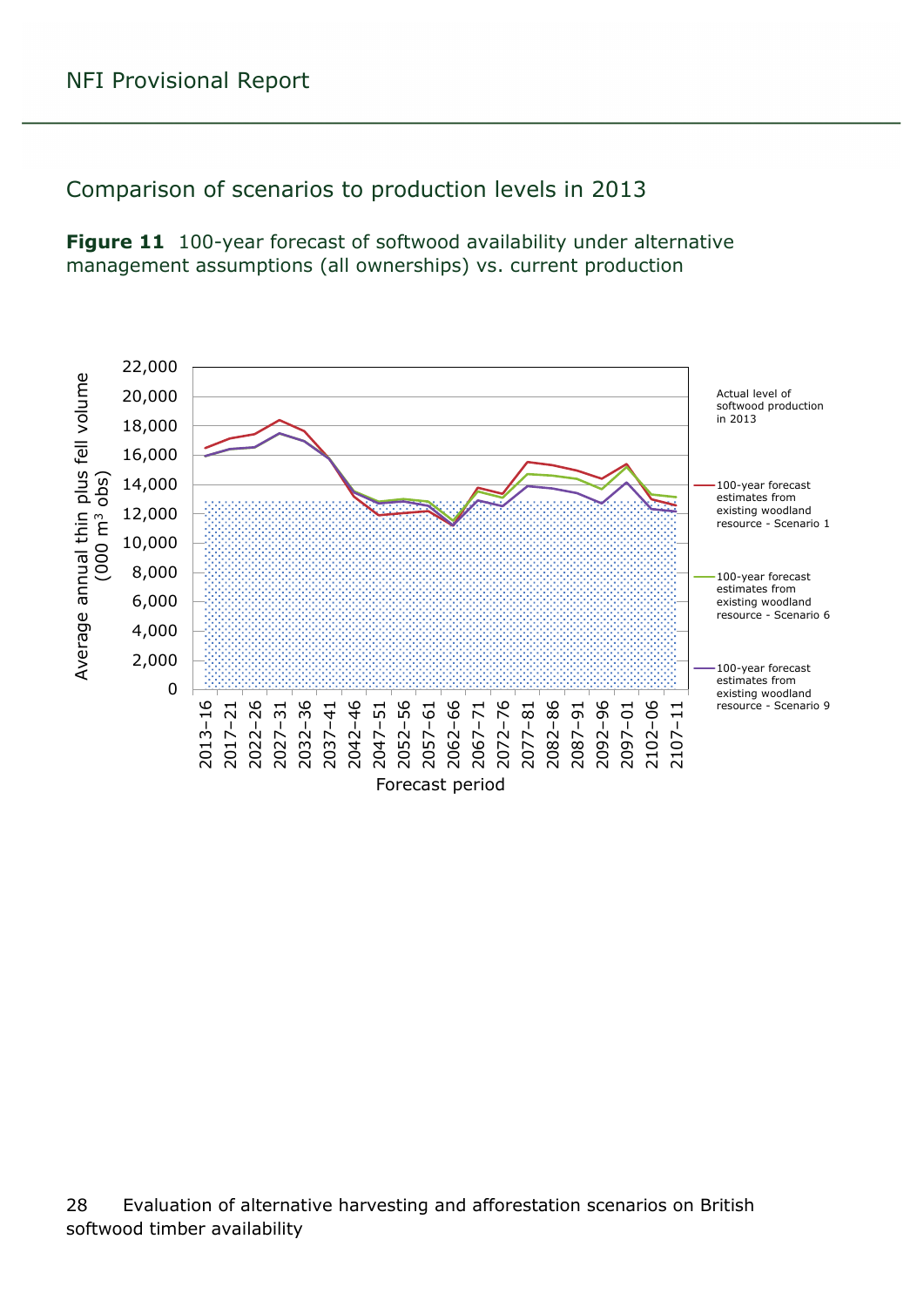| Forecast period          | FC/NRW                          | Private sector<br>Private sector<br>Scenario 1<br>Scenario 6 |                  |                        |                | Private sector<br>Scenario 9    |                |
|--------------------------|---------------------------------|--------------------------------------------------------------|------------------|------------------------|----------------|---------------------------------|----------------|
|                          | volume                          | volume                                                       | SE%              | volume                 | SE%            | volume                          | SE%            |
|                          | $(000 \text{ m}^3 \text{ obs})$ | $(000 \text{ m}^3 \text{ obs})$                              |                  | $(000m^3 \text{ obs})$ |                | $(000 \text{ m}^3 \text{ obs})$ |                |
| Great Britain - softwood |                                 |                                                              |                  |                        |                |                                 |                |
| $2013 - 16$              | 6,933                           | 9,554                                                        | $\overline{4}$   | 9,005                  | $\overline{4}$ | 9,010                           | $\overline{4}$ |
| $2017 - 21$              | 5,980                           | 11,171                                                       | $\boldsymbol{4}$ | 10,433                 | 3              | 10,449                          | $\mathfrak{Z}$ |
| $2022 - 26$              | 5,622                           | 11,820                                                       | $\overline{4}$   | 10,911                 | 3              | 10,925                          | 3              |
| $2027 - 31$              | 5,726                           | 12,671                                                       | 4                | 11,760                 | 3              | 11,775                          | $\mathfrak{Z}$ |
| $2032 - 36$              | 5,216                           | 12,433                                                       | $\overline{4}$   | 11,752                 | 3              | 11,739                          | $\overline{3}$ |
| 2037-41                  | 4,744                           | 11,035                                                       | $\overline{4}$   | 11,050                 | 3              | 11,009                          | $\mathfrak{Z}$ |
| $2042 - 46$              | 4,316                           | 8,865                                                        | $\overline{4}$   | 9,234                  | 3              | 9,157                           | $\mathfrak z$  |
| $2047 - 51$              | 4,879                           | 7,030                                                        | $\boldsymbol{4}$ | 7,955                  | 3              | 7,836                           | $\mathfrak{Z}$ |
| $2052 - 56$              | 4,209                           | 7,845                                                        | 3                | 8,806                  | 3              | 8,647                           | $\overline{3}$ |
| $2057 - 61$              | 4,269                           | 7,924                                                        | 3                | 8,579                  | 3              | 8,280                           | $\mathfrak z$  |
| $2062 - 66$              | 4,840                           | 6,357                                                        | 4                | 6,697                  | 3              | 6,382                           | $\mathfrak{Z}$ |
| $2067 - 71$              | 5,815                           | 7,977                                                        | 3                | 7,713                  | 3              | 7,102                           | $\mathfrak{Z}$ |
| $2072 - 76$              | 5,767                           | 7,597                                                        | 3                | 7,334                  | 3              | 6,762                           | $\mathfrak{Z}$ |
| $2077 - 81$              | 5,974                           | 9,567                                                        | 3                | 8,740                  | $\overline{2}$ | 7,916                           | $\overline{2}$ |
| 2082-86                  | 5,879                           | 9,444                                                        | 3                | 8,737                  | $\overline{2}$ | 7,854                           | $\overline{2}$ |
| 2087-91                  | 5,316                           | 9,640                                                        | 3                | 9,074                  | $\overline{2}$ | 8,107                           | $\overline{2}$ |
| 2092-96                  | 4,717                           | 9,680                                                        | 3                | 8,970                  | $\overline{2}$ | 7,994                           | $\overline{a}$ |
| 2097-01                  | 5,540                           | 9,865                                                        | 3                | 9,659                  | 2              | 8,611                           | $\overline{2}$ |
| 2102-06                  | 4,221                           | 8,776                                                        | 3                | 9,104                  | 2              | 8,106                           | $\overline{a}$ |
| $2107 - 11$              | 4,248                           | 8,326                                                        | 3                | 8,893                  | $\overline{2}$ | 7,913                           | $\overline{c}$ |

#### <span id="page-28-0"></span>**Table 16** 100-year forecast of softwood availability under alternative management assumptions (Private sector only)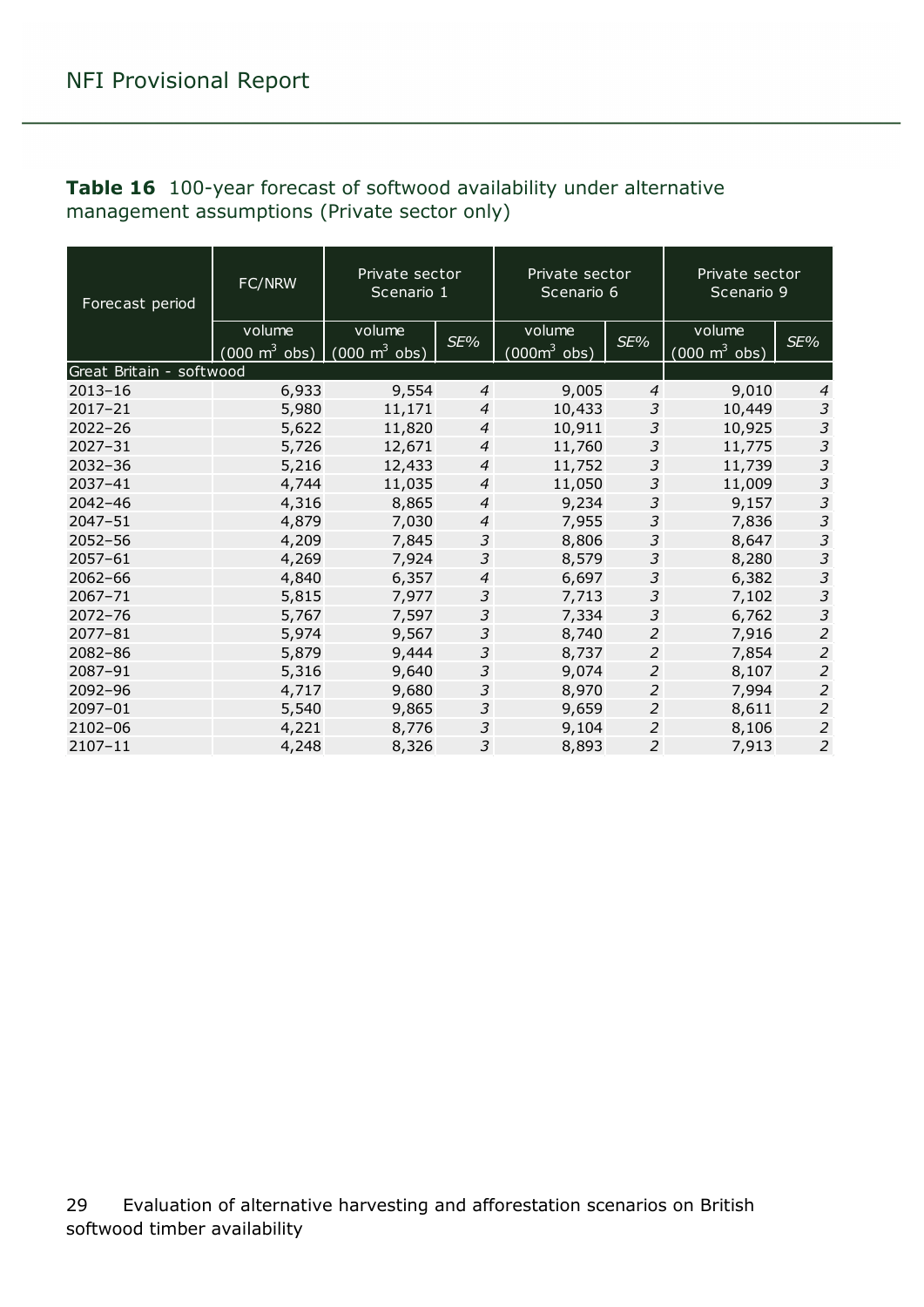# <span id="page-29-0"></span>What the results tell us

The need for this report arose because the previously published 50-year forecast of softwood timber availability projected a profile where availability rose to a significant peak in 2027–31 of 18.4 million  $m<sup>3</sup>$  obs per annum, which was followed by a reduction in availability to 11.2 million  $m<sup>3</sup>$  obs per annum in the 2062–66 period. The purpose of this report has been to explore how alternative afforestation and harvesting scenarios would impact upon this profile and to investigate how such scenarios could inform approaches to smoothing the profile.

The timing and the quantity of softwood timber availability is driven by many factors, including:

- current woodland composition (age, size and species distributions);
- proposed management (principally harvesting);
- proposed restocking;
- treatment of the overdue resource;
- outbreaks of pests, diseases and major events such as windblow;
- proposed afforestation;
- proposed management of the afforestation.

This report provides scenarios that quantify the consequences and impacts of these factors and provides the first formal quantified estimates of the impact upon the quantity and timing of softwood timber availability arising from potential afforestation.

The report also explores, for the first time, the impact upon softwood timber availability arising from applying harvesting scenarios in which the timing of the felling of a proportion of stands is substantially varied from the age of maxMAI to both younger and older ages.

Under the alternative harvesting scenarios, the long-term pattern of softwood availability remains broadly similar, peaking in the period 2027–31 then declining until the period 2062–66 before rising again. However, the amplitude of this wave-like profile is typically lessened by the alternative prescriptions investigated in this report.

One of the alternative scenarios for the management of the current resource (Scenario 6) extends the rotation length for 15% of the conifer area on a continuing basis over the forecast period, creating a moderately smoother profile of softwood timber availability. The peak is reduced from an average of 18.4 million  $m<sup>3</sup>$  obs per annum to an average of 17.5 million  $m<sup>3</sup>$  obs per annum in the period 2027–31. The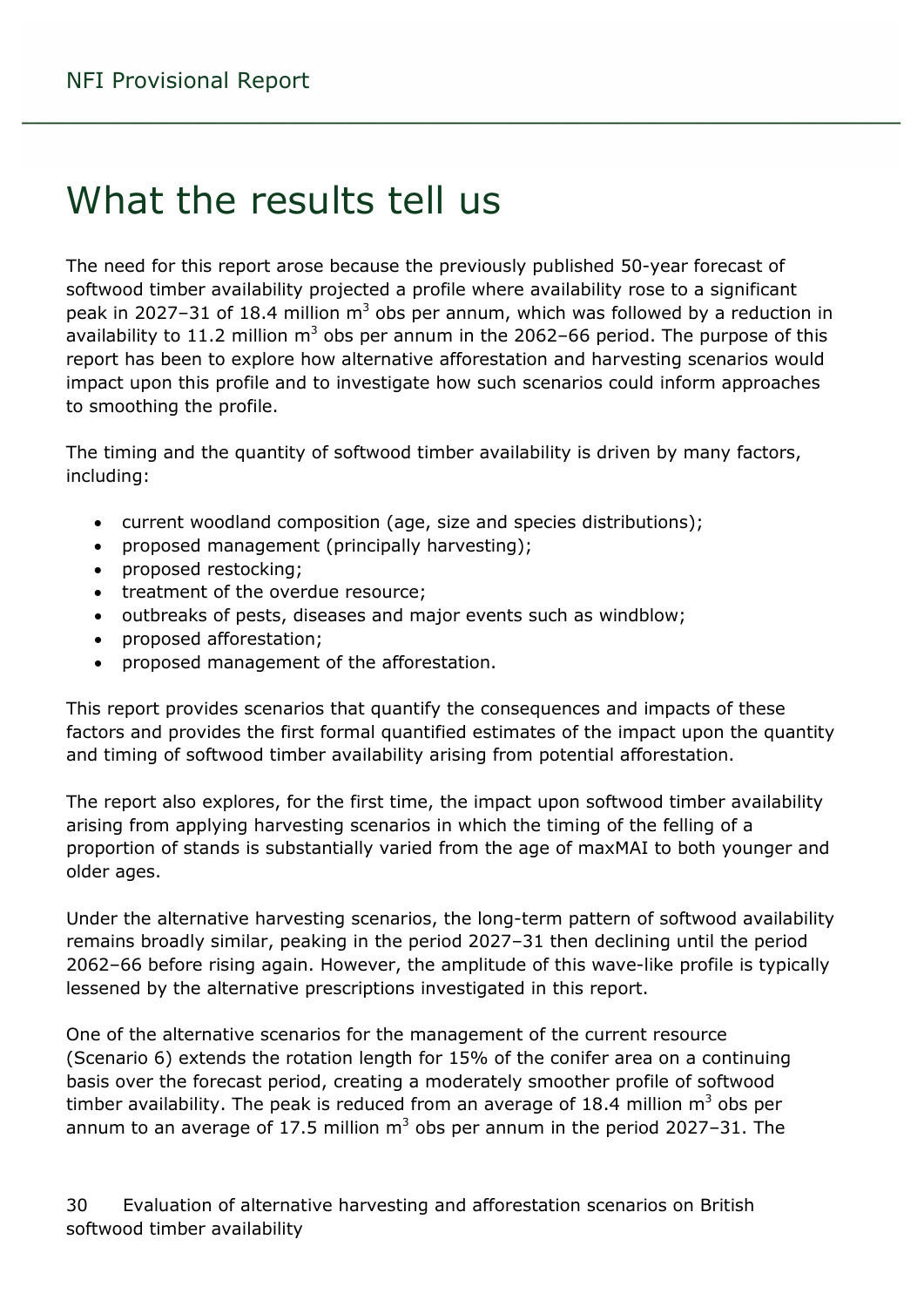lowest average annual volume increases from 11.2 million  $m^3$  obs to 11.5 million  $m^3$  obs in the period 2062–66.

It is not unreasonable to assume that 15% of stands will follow this pattern since this corresponds to the current proportion of stands that are overdue. Historical levels of actual production compared to forecast production also imply that such harvesting strategies have been employed in the past.

Levels of afforestation also have an impact on the long-term amount and profile of softwood availability. The size of the impact is entirely proportional to the rate of afforestation and an afforestation programme of 6,000 hectares per annum would significantly boost future availability, raising availability during the period 2070–90 by around 3 million  $m<sup>3</sup>$  obs per annum.

From the point of view of using afforestation as a means of mitigation of the trough in availability predicted from the evolution of the current resource, the management of the additional crop arising from afforestation is of critical importance. Management using the more 'standard' approaches of the 'headline' forecast scenario of the additional resource leads to enhanced levels of availability mainly after the trough in availability from the current resource has passed (Scenarios 2 and 3), creating availability later in time. By alternatively felling the Sitka spruce in the newly afforested areas at an earlier age, using a 30-year rotation length, the additional availability largely coincides with the trough expected from the current resource, thus noticeably raising total availability through this period (Scenarios 4 and 5). For example, in Scenario 5, the annual availability during the 20-year period 2047–66, corresponding to the period of lowest availability from the current resource under 'standard' management, is increased by an annual average of 2.3 million  $m^3$  obs.

Again, this is not an unrealistic assumption since current age profiles observed in NFI survey data, interpreted in conjunction with historical planting trends, indicates that a significant proportion of Sitka spruce is currently harvested on such shorter rotations. Projecting such practice into the future is therefore not an unrealistic assumption.

Scenario 8 provides the results from combining the impacts discussed above by illustrating the scenario where:

- 15% of stands are felled beyond age of maxMAI;
- there is afforestation of 10,000 hectares of productive conifer per annum;
- Sitka spruce planted in newly afforested areas is felled at age of 30.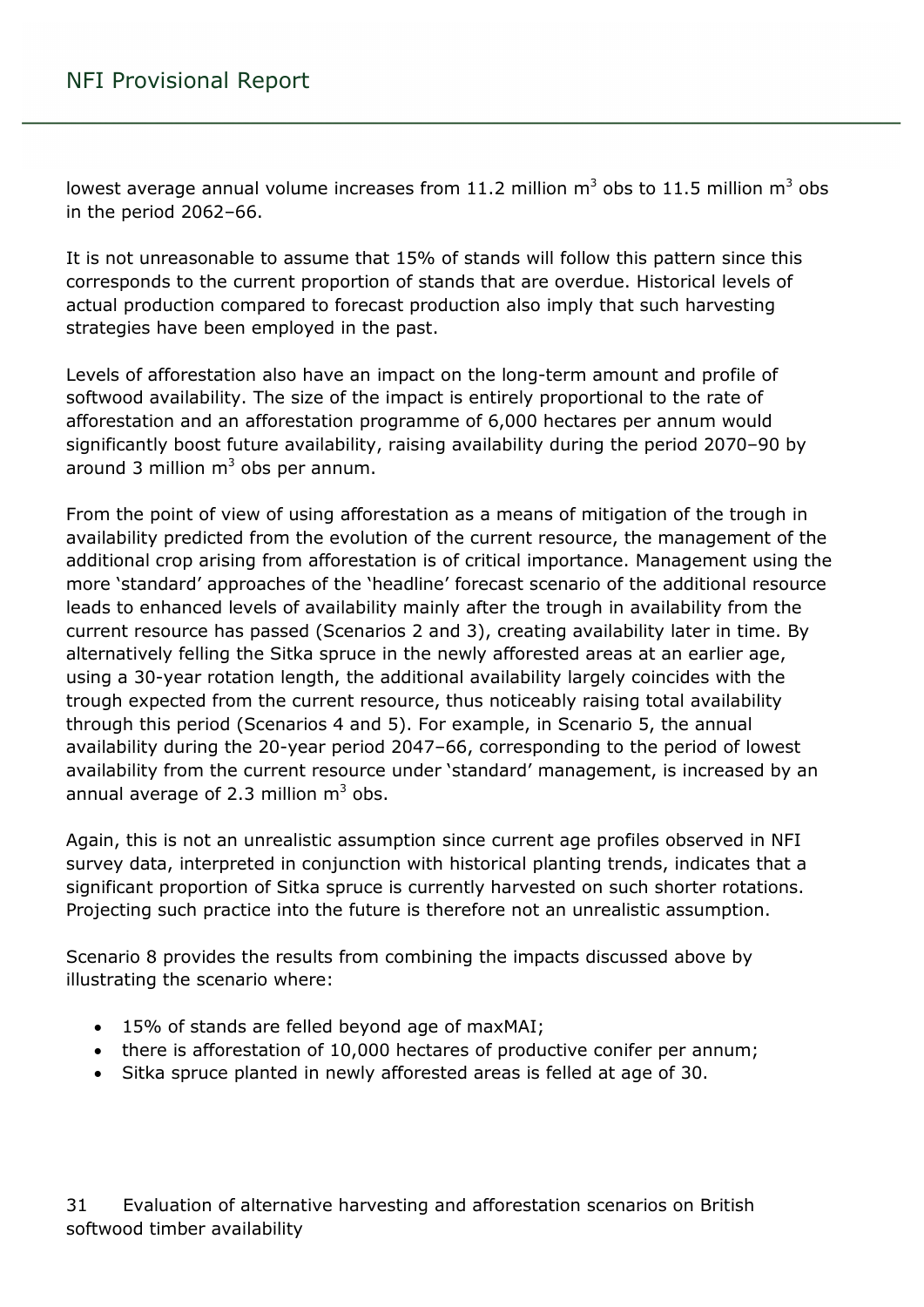Under this scenario, average annual availability across the 20-year period 2047–66 is 14.8 million  $m^3$  obs, which is almost 3 million  $m^3$  obs per annum more than that projected by the 'headline' forecast at 11.8 million  $m<sup>3</sup>$  obs per annum (Scenario 1).

Clearly it is entirely speculative that the evolution of the creation and management of the resource will occur in such a way as to smooth the availability profile to the extent shown in Scenario 8, but the assumed underlying treatment of the resource does have some basis in practice to date and is not therefore an unreasonable projection of future management practices. Put another way, if we project forward the current policies for planting together with the current industry practice concerning rotation lengths, it is possible that the impacts on future availability patterns over time examined in this report may come to pass.

The forecasts included in this report are based on theoretical scenarios in which afforestation, restocking and time of harvest are examined. There are a large number of things which will affect the actual rates of these factors. These include government policy, market drivers, land availability and trends in agriculture. Choices made by policy-makers and the market will determine how and to what extent these factors develop and evolve and ultimately will dictate the actual profile of timber production in GB.

In future an additional scenario based upon actual levels of thinning, felling, restocking and new planting between 2010 and 2020 will be possible. This will utilise evidence gained from the comparison of field samples taken in both the first and second cycles of the NFI survey programme.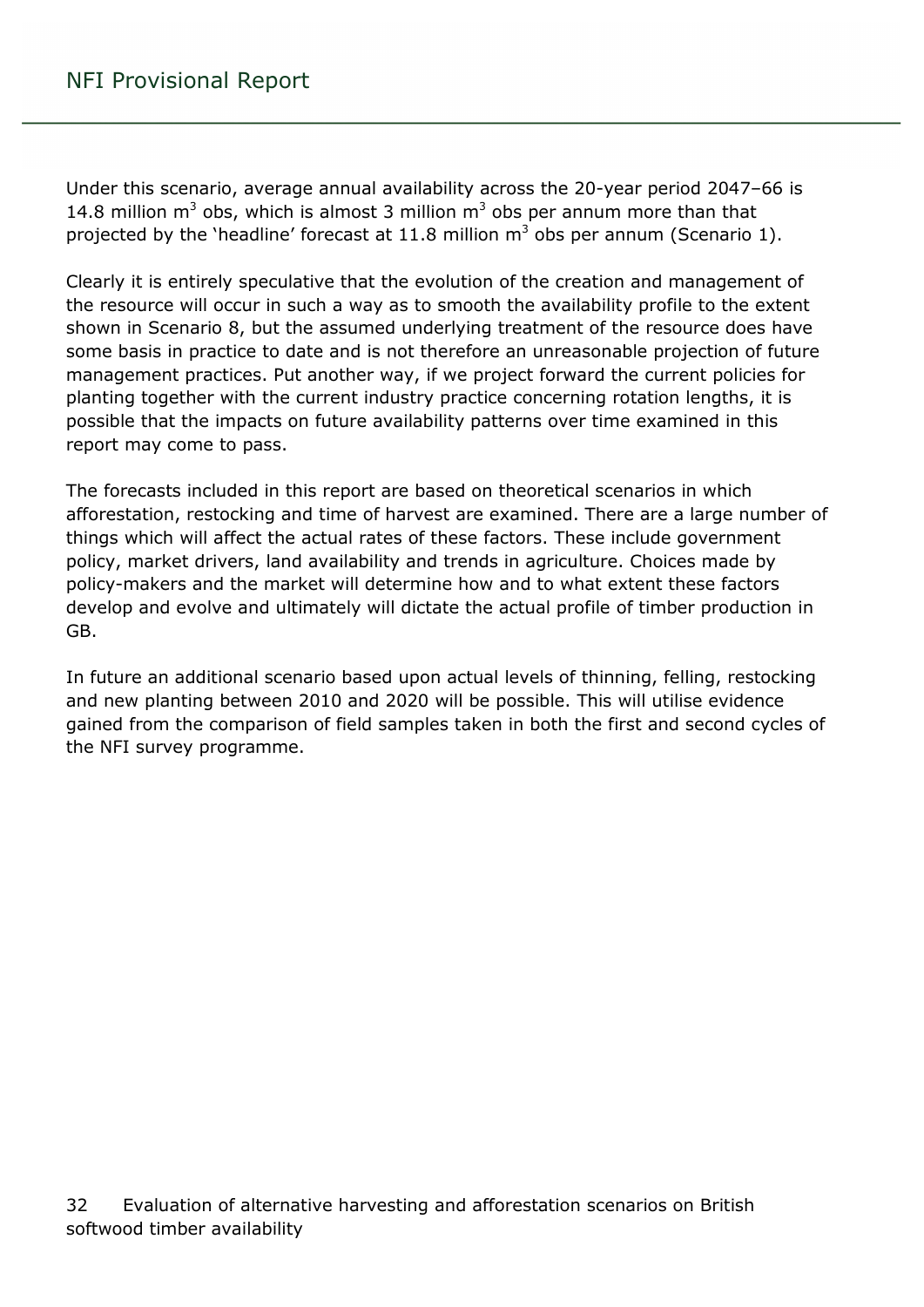# <span id="page-32-0"></span>Appendix A – Additional estimates for Scotland

This appendix explores the impacts of afforestation on the long-term forecast of softwood timber availability from woodlands in Scotland.

The scenarios reported here have been prepared in a similar manner to the scenarios presented in the main body of the report with the exception that the afforestation is assumed to take place over a 10-year rather than a 30-year period. The results are restricted to Scotland.

Scenario A1 is a reproduction of the 'headline' scenario for Scotland from the earlier report *50-year forecast of softwood availability* (2014) while Scenarios A2, A3 and A4 show the results on future availability of adding further resource through afforestation schemes at different rates of establishment, in a similar manner to Scenarios 2 and 3 in the main report.

Scenario A5 looks at the impact of combining shorter rotations for the Sitka spruce planted as part of the afforestation in a similar manner to Scenarios 4 and 5 in the main report.

Scenario A6 reports the forecast for Scotland when extended rotations are applied to a proportion of the existing woodland, in a similar manner to Scenario 6 in the main report.

Scenario A7 combines the alternative forecast with extended rotation for existing woodland management and afforestation with shortened rotation lengths for Sitka spruce, similar to Scenario 7 in the main report.

|                | Existing woodland                       | Afforestation   |                     |
|----------------|-----------------------------------------|-----------------|---------------------|
| Scenario       | management (Private sector)             | Annual area     | Rotation length     |
|                |                                         | (ha per annum)  |                     |
| A1             | Modified biological potential           | Ü               |                     |
|                | 10% conifer felling converted to        |                 |                     |
|                | broadleaves and open space <sup>a</sup> |                 |                     |
| A <sub>2</sub> | Modified biological potential           | $2,000^{\circ}$ | maxMAI <sup>f</sup> |
|                | 10% conifer felling converted to        |                 |                     |
|                | broadleaves and open space <sup>a</sup> |                 |                     |

#### <span id="page-32-1"></span>**Table A1** Summary of scenarios for long-term softwood timber availability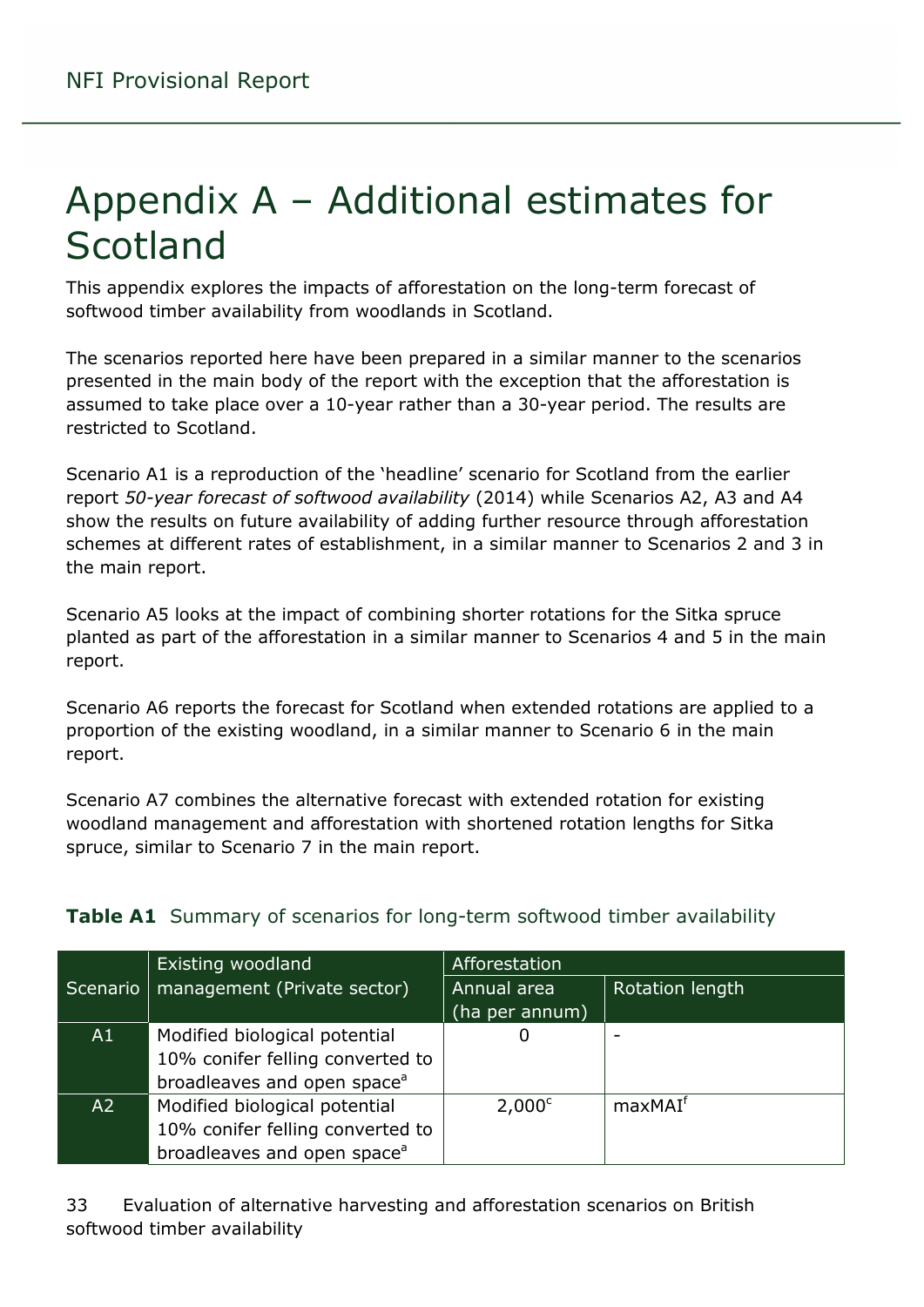|          | <b>Existing woodland</b>                | Afforestation      |                                   |  |  |  |
|----------|-----------------------------------------|--------------------|-----------------------------------|--|--|--|
| Scenario | management (Private sector)             | Annual area        | Rotation length                   |  |  |  |
|          |                                         | (ha per annum)     |                                   |  |  |  |
| A3       | Modified biological potential           | 3,000 <sup>d</sup> | maxMAI <sup>f</sup>               |  |  |  |
|          | 10% conifer felling converted to        |                    |                                   |  |  |  |
|          | broadleaves and open space <sup>a</sup> |                    |                                   |  |  |  |
| A4       | Modified biological potential           | $6,000^e$          | maxMAI <sup>f</sup>               |  |  |  |
|          | 10% conifer felling converted to        |                    |                                   |  |  |  |
|          | broadleaves and open space <sup>a</sup> |                    |                                   |  |  |  |
| A5       | Modified biological potential           | $6,000^e$          | SS 30 years                       |  |  |  |
|          | 10% conifer felling converted to        |                    | Other species maxMAI <sup>9</sup> |  |  |  |
|          | broadleaves and open space <sup>a</sup> |                    |                                   |  |  |  |
| A6       | <b>Extended rotations</b>               | $\overline{0}$     |                                   |  |  |  |
|          | 10% conifer felling converted to        |                    |                                   |  |  |  |
|          | broadleaves and open space <sup>b</sup> |                    |                                   |  |  |  |
| A7       | <b>Extended rotations</b>               | $6,000^e$          | SS 30 years                       |  |  |  |
|          | 10% conifer felling converted to        |                    | Other species maxMAI <sup>9</sup> |  |  |  |
|          | broadleaves and open space <sup>b</sup> |                    |                                   |  |  |  |

maxMAI maximum mean annual increment

SS Sitka spruce

a Scotland existing woodland management option 1 (as GB existing woodland management option 1).

b Scotland existing woodland management option 2 (as GB existing woodland management option 2).

c Scotland afforestation area option 1.

d Scotland afforestation area option 2.

e Scotland afforestation area option 3.

f Scotland afforestation rotation length option 1 (as GB afforestation rotation length option 1).

g Scotland afforestation rotation length option 2 (as GB afforestation rotation length option 2).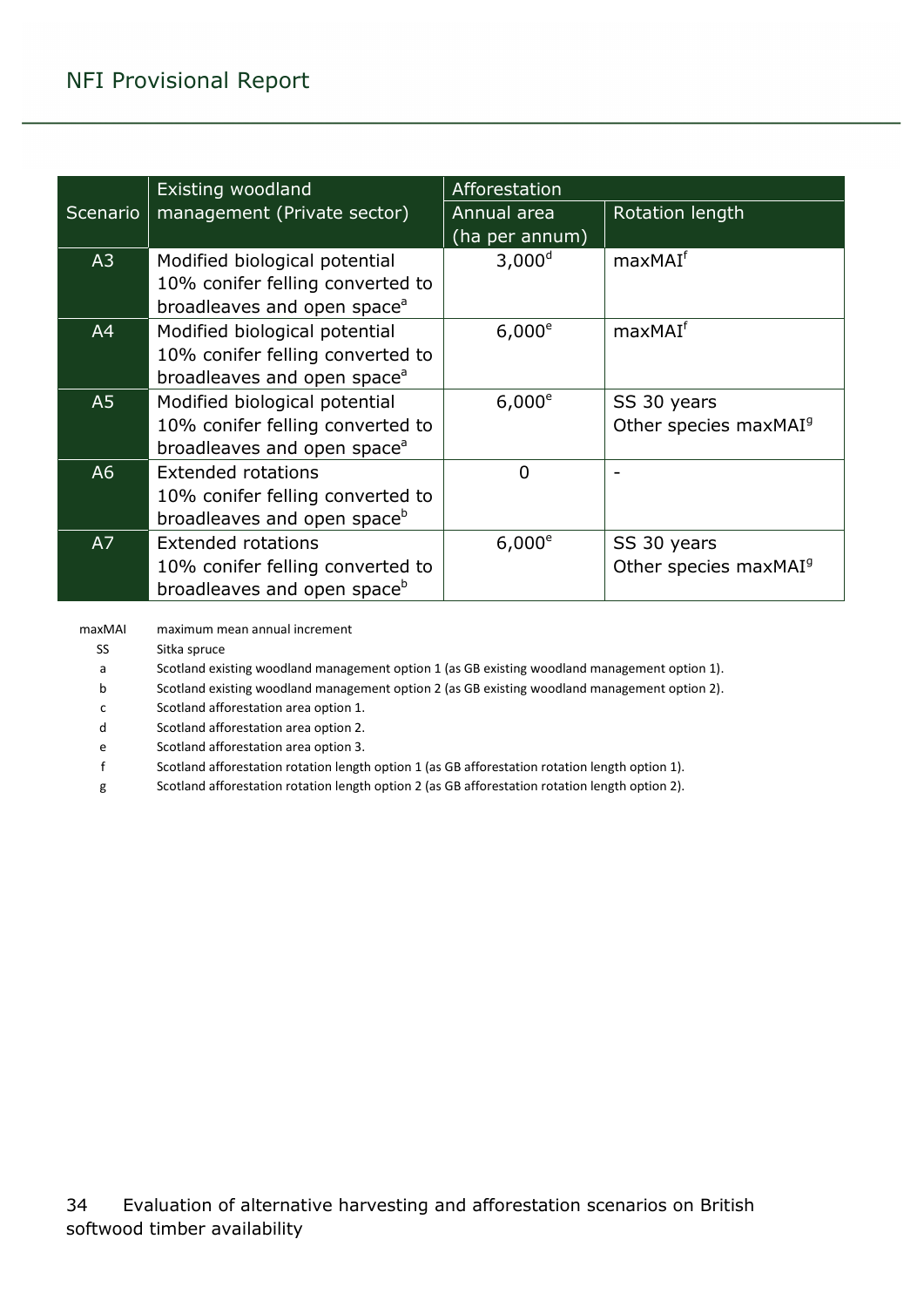<span id="page-34-0"></span>Scenario A1 – 100-year forecast of softwood availability under modified biological potential management assumptions with a 10% conversion of conifers at felling (published 'headline' forecast)



<span id="page-34-1"></span>

#### <span id="page-34-2"></span>**Table A2** Scenario A1

|                     | <b>FC</b>                       | Private sector                  | Total          |                                 |
|---------------------|---------------------------------|---------------------------------|----------------|---------------------------------|
| Forecast period     | volume                          | volume                          | SE%            | volume                          |
|                     | $(000 \text{ m}^3 \text{ obs})$ | $(000 \text{ m}^3 \text{ obs})$ |                | $(000 \text{ m}^3 \text{ obs})$ |
| Scotland - softwood |                                 |                                 |                |                                 |
| $2013 - 16$         | 4,220                           | 5,708                           | 5              | 9,928                           |
| $2017 - 21$         | 3,658                           | 6,997                           | 5              | 10,656                          |
| $2022 - 26$         | 3,516                           | 7,830                           | 5              | 11,346                          |
| $2027 - 31$         | 3,789                           | 8,910                           | 5              | 12,700                          |
| $2032 - 36$         | 3,215                           | 8,847                           | 5              | 12,062                          |
| 2037-41             | 2,936                           | 8,133                           | 5              | 11,069                          |
| $2042 - 46$         | 2,730                           | 6,527                           | 5              | 9,257                           |
| $2047 - 51$         | 3,280                           | 4,986                           | 5              | 8,266                           |
| $2052 - 56$         | 2,886                           | 5,679                           | $\overline{4}$ | 8,566                           |
| $2057 - 61$         | 2,339                           | 5,627                           | $\overline{4}$ | 7,966                           |
| $2062 - 66$         | 3,101                           | 4,599                           | 5              | 7,700                           |
| $2067 - 71$         | 3,719                           | 5,833                           | $\overline{4}$ | 9,552                           |
| $2072 - 76$         | 3,577                           | 5,098                           | $\overline{4}$ | 8,675                           |
| $2077 - 81$         | 3,784                           | 6,486                           | $\overline{4}$ | 10,270                          |
| $2082 - 86$         | 3,561                           | 6,256                           | $\overline{4}$ | 9,817                           |
| 2087-91             | 3,132                           | 6,738                           | $\overline{4}$ | 9,869                           |
| 2092-96             | 2,874                           | 6,827                           | $\overline{4}$ | 9,701                           |
| $2097 - 01$         | 3,788                           | 7,097                           | $\overline{4}$ | 10,885                          |
| $2102 - 06$         | 2,649                           | 6,051                           | $\overline{4}$ | 8,701                           |
| $2107 - 11$         | 2,738                           | 5,694                           | $\overline{4}$ | 8,432                           |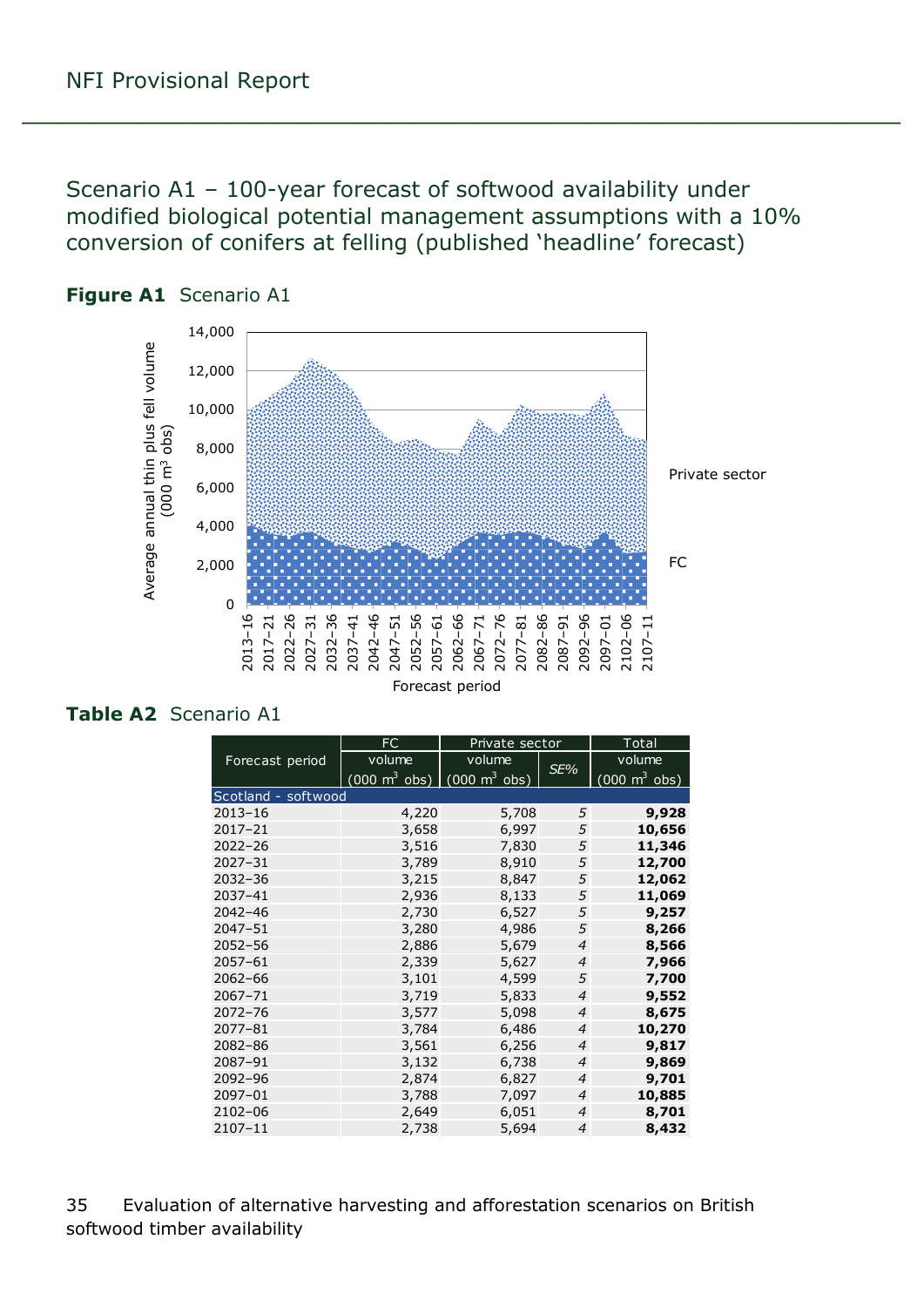<span id="page-35-0"></span>Scenario A2 – 100-year forecast of softwood availability under modified biological potential management assumptions with a 10% conversion of conifers at felling combined with **afforestation of 2,000 hectares per annum** also under modified biological potential management assumptions



#### <span id="page-35-1"></span>**Figure A2** Scenario A2

#### <span id="page-35-2"></span>**Table A3** Scenario A2

|                     | FC                              | Private sector                  |                | Total                           | Afforestation                                                   | New total |
|---------------------|---------------------------------|---------------------------------|----------------|---------------------------------|-----------------------------------------------------------------|-----------|
| Forecast period     | volume                          | volume                          | SE%            | volume                          | volume                                                          | volume    |
|                     | $(000 \text{ m}^3 \text{ obs})$ | $(000 \text{ m}^3 \text{ obs})$ |                | $(000 \text{ m}^3 \text{ obs})$ | $(000 \text{ m}^3 \text{ obs})$ $(000 \text{ m}^3 \text{ obs})$ |           |
| Scotland - softwood |                                 |                                 |                |                                 |                                                                 |           |
| $2013 - 16$         | 4,220                           | 5,708                           | 5              | 9,928                           | $\mathbf 0$                                                     | 9,928     |
| $2017 - 21$         | 3,658                           | 6,997                           | 5              | 10,656                          | $\mathbf 0$                                                     | 10,656    |
| $2022 - 26$         | 3,516                           | 7,830                           | 5              | 11,346                          | $\mathbf 0$                                                     | 11,346    |
| $2027 - 31$         | 3,789                           | 8,910                           | 5              | 12,700                          | $\mathbf 0$                                                     | 12,700    |
| $2032 - 36$         | 3,215                           | 8,847                           | 5              | 12,062                          | 21                                                              | 12,084    |
| $2037 - 41$         | 2,936                           | 8,133                           | 5              | 11,069                          | 61                                                              | 11,130    |
| $2042 - 46$         | 2,730                           | 6,527                           | 5              | 9,257                           | 82                                                              | 9,338     |
| $2047 - 51$         | 3,280                           | 4,986                           | 5              | 8,266                           | 84                                                              | 8,350     |
| $2052 - 56$         | 2,886                           | 5,679                           | $\overline{4}$ | 8,566                           | 84                                                              | 8,650     |
| $2057 - 61$         | 2,339                           | 5,627                           | $\overline{4}$ | 7,966                           | 84                                                              | 8,050     |
| $2062 - 66$         | 3,101                           | 4,599                           | 5              | 7,700                           | 389                                                             | 8,088     |
| $2067 - 71$         | 3,719                           | 5,833                           | $\overline{4}$ | 9,552                           | 764                                                             | 10,317    |
| $2072 - 76$         | 3,577                           | 5,098                           | $\overline{4}$ | 8,675                           | 582                                                             | 9,257     |
| $2077 - 81$         | 3,784                           | 6,486                           | $\overline{4}$ | 10,270                          | 200                                                             | 10,470    |
| $2082 - 86$         | 3,561                           | 6,256                           | $\overline{4}$ | 9,817                           | 55                                                              | 9,871     |
| 2087-91             | 3,132                           | 6,738                           | $\overline{4}$ | 9,869                           | 25                                                              | 9,894     |
| 2092-96             | 2,874                           | 6,827                           | $\overline{4}$ | 9,701                           | 27                                                              | 9,728     |
| 2097-01             | 3,788                           | 7,097                           | $\overline{4}$ | 10,885                          | 60                                                              | 10,945    |
| 2102-06             | 2,649                           | 6,051                           | $\overline{4}$ | 8,701                           | 79                                                              | 8,780     |
| $2107 - 11$         | 2,738                           | 5,694                           | 4              | 8,432                           | 81                                                              | 8,513     |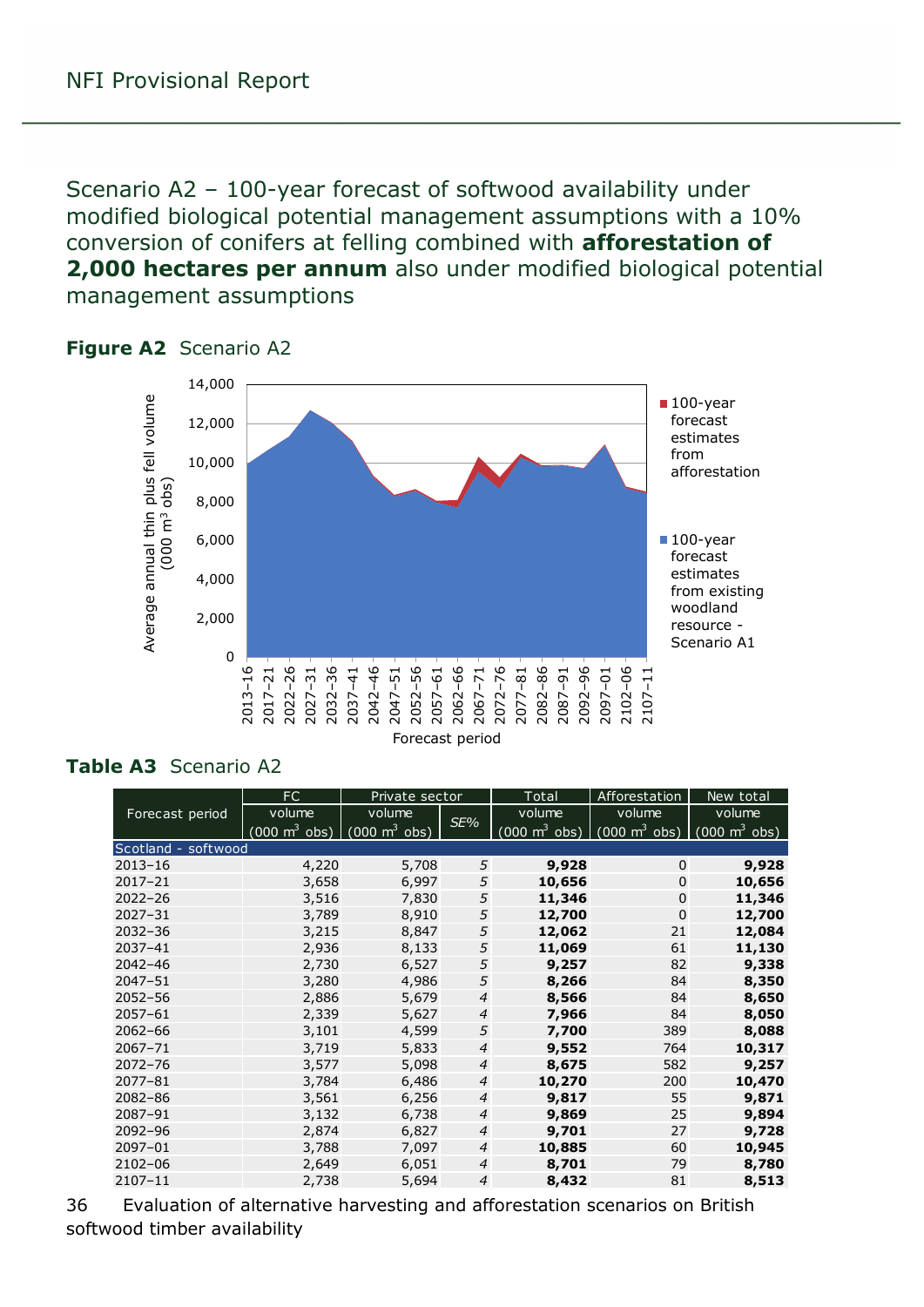<span id="page-36-0"></span>Scenario A3 – 100-year forecast of softwood availability under modified biological potential management assumptions with a 10% conversion of conifers at felling combined with afforestation **of 3,000 hectares per annum** also under modified biological potential management assumptions



#### <span id="page-36-1"></span>**Figure A3** Scenario A3

#### <span id="page-36-2"></span>**Table A4** Scenario A3

|                     | FC<br>Private sector            |                                 |                | Total                           | Afforestation                                                   | New total |
|---------------------|---------------------------------|---------------------------------|----------------|---------------------------------|-----------------------------------------------------------------|-----------|
| Forecast period     | volume                          | volume                          | SE%            | volume                          | volume                                                          | volume    |
|                     | $(000 \text{ m}^3 \text{ obs})$ | $(000 \text{ m}^3 \text{ obs})$ |                | $(000 \text{ m}^3 \text{ obs})$ | $(000 \text{ m}^3 \text{ obs})$ $(000 \text{ m}^3 \text{ obs})$ |           |
| Scotland - softwood |                                 |                                 |                |                                 |                                                                 |           |
| $2013 - 16$         | 4,220                           | 5,708                           | 5              | 9,928                           | $\mathbf 0$                                                     | 9,928     |
| $2017 - 21$         | 3,658                           | 6,997                           | 5              | 10,656                          | $\mathbf 0$                                                     | 10,656    |
| $2022 - 26$         | 3,516                           | 7,830                           | 5              | 11,346                          | $\mathbf 0$                                                     | 11,346    |
| $2027 - 31$         | 3,789                           | 8,910                           | 5              | 12,700                          | $\Omega$                                                        | 12,700    |
| $2032 - 36$         | 3,215                           | 8,847                           | 5              | 12,062                          | 32                                                              | 12,094    |
| $2037 - 41$         | 2,936                           | 8,133                           | 5              | 11,069                          | 91                                                              | 11,160    |
| $2042 - 46$         | 2,730                           | 6,527                           | 5              | 9,257                           | 122                                                             | 9,379     |
| $2047 - 51$         | 3,280                           | 4,986                           | 5              | 8,266                           | 126                                                             | 8,392     |
| $2052 - 56$         | 2,886                           | 5,679                           | $\overline{4}$ | 8,566                           | 126                                                             | 8,692     |
| $2057 - 61$         | 2,339                           | 5,627                           | $\overline{4}$ | 7,966                           | 126                                                             | 8,092     |
| $2062 - 66$         | 3,101                           | 4,599                           | 5              | 7,700                           | 583                                                             | 8,283     |
| $2067 - 71$         | 3,719                           | 5,833                           | $\overline{4}$ | 9,552                           | 1,146                                                           | 10,699    |
| $2072 - 76$         | 3,577                           | 5,098                           | $\overline{4}$ | 8,675                           | 872                                                             | 9,548     |
| $2077 - 81$         | 3,784                           | 6,486                           | $\overline{4}$ | 10,270                          | 300                                                             | 10,570    |
| $2082 - 86$         | 3,561                           | 6,256                           | $\overline{4}$ | 9,817                           | 82                                                              | 9,899     |
| 2087-91             | 3,132                           | 6,738                           | $\overline{4}$ | 9,869                           | 37                                                              | 9,907     |
| 2092-96             | 2,874                           | 6,827                           | $\overline{4}$ | 9,701                           | 41                                                              | 9,742     |
| $2097 - 01$         | 3,788                           | 7,097                           | $\overline{4}$ | 10,885                          | 90                                                              | 10,975    |
| 2102-06             | 2,649                           | 6,051                           | $\overline{4}$ | 8,701                           | 119                                                             | 8,820     |
| $2107 - 11$         | 2,738                           | 5,694                           | $\overline{4}$ | 8,432                           | 122                                                             | 8,554     |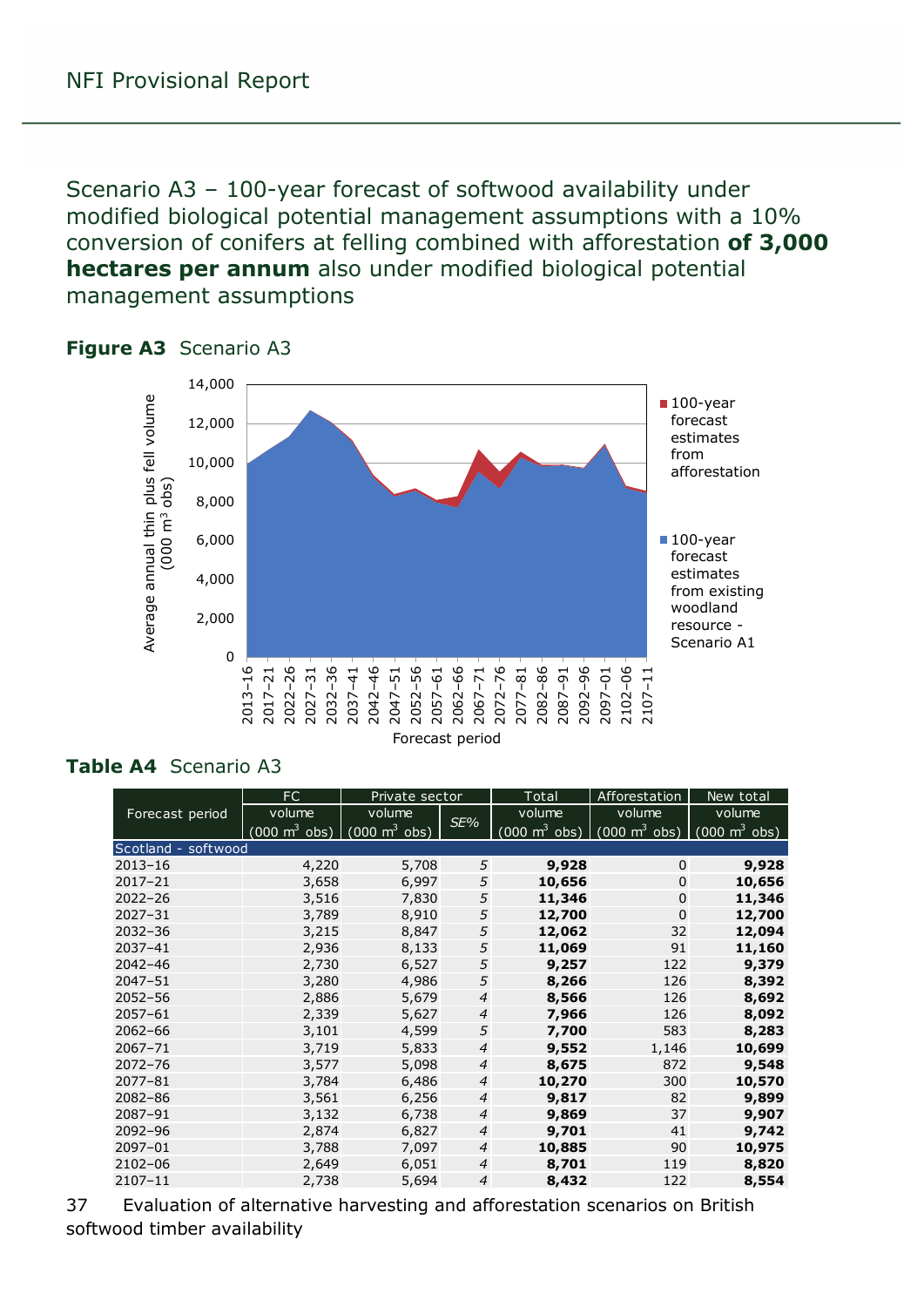<span id="page-37-0"></span>Scenario A4 – 100-year forecast of softwood availability under modified biological potential management assumptions with a 10% conversion of conifers at felling combined with **afforestation of 6,000 hectares per annum** also under modified biological potential management assumptions



#### <span id="page-37-1"></span>**Figure A4** Scenario A4

#### <span id="page-37-2"></span>**Table A5** Scenario A4

|                     | FC.<br>Private sector               |                                 | Total          |        | Afforestation                                                   | New total                       |
|---------------------|-------------------------------------|---------------------------------|----------------|--------|-----------------------------------------------------------------|---------------------------------|
| Forecast period     | volume                              | volume                          |                | volume | volume                                                          | volume                          |
|                     | $(000 \; \text{m}^3 \; \text{obs})$ | $(000 \text{ m}^3 \text{ obs})$ | SE%            |        | $(000 \text{ m}^3 \text{ obs})$ $(000 \text{ m}^3 \text{ obs})$ | $(000 \text{ m}^3 \text{ obs})$ |
| Scotland - softwood |                                     |                                 |                |        |                                                                 |                                 |
| $2013 - 16$         | 4,220                               | 5,708                           | 5              | 9,928  | $\Omega$                                                        | 9,928                           |
| $2017 - 21$         | 3,658                               | 6,997                           | 5              | 10,656 | $\mathbf 0$                                                     | 10,656                          |
| $2022 - 26$         | 3,516                               | 7,830                           | 5              | 11,346 | $\mathbf 0$                                                     | 11,346                          |
| $2027 - 31$         | 3,789                               | 8,910                           | 5              | 12,700 | $\mathbf 0$                                                     | 12,700                          |
| $2032 - 36$         | 3,215                               | 8,847                           | 5              | 12,062 | 64                                                              | 12,126                          |
| $2037 - 41$         | 2,936                               | 8,133                           | 5              | 11,069 | 182                                                             | 11,251                          |
| 2042-46             | 2,730                               | 6,527                           | 5              | 9,257  | 245                                                             | 9,501                           |
| $2047 - 51$         | 3,280                               | 4,986                           | 5              | 8,266  | 253                                                             | 8,519                           |
| $2052 - 56$         | 2,886                               | 5,679                           | $\overline{4}$ | 8,566  | 253                                                             | 8,819                           |
| 2057-61             | 2,339                               | 5,627                           | $\overline{4}$ | 7,966  | 253                                                             | 8,219                           |
| $2062 - 66$         | 3,101                               | 4,599                           | 5              | 7,700  | 1,166                                                           | 8,866                           |
| $2067 - 71$         | 3,719                               | 5,833                           | $\overline{4}$ | 9,552  | 2,293                                                           | 11,845                          |
| $2072 - 76$         | 3,577                               | 5,098                           | $\overline{4}$ | 8,675  | 1,745                                                           | 10,420                          |
| 2077-81             | 3,784                               | 6,486                           | $\overline{4}$ | 10,270 | 600                                                             | 10,869                          |
| 2082-86             | 3,561                               | 6,256                           | $\overline{4}$ | 9,817  | 164                                                             | 9,981                           |
| 2087-91             | 3,132                               | 6,738                           | $\overline{4}$ | 9,869  | 75                                                              | 9,944                           |
| 2092-96             | 2,874                               | 6,827                           | $\overline{4}$ | 9,701  | 82                                                              | 9,782                           |
| 2097-01             | 3,788                               | 7,097                           | $\overline{4}$ | 10,885 | 179                                                             | 11,064                          |
| 2102-06             | 2,649                               | 6,051                           | $\overline{4}$ | 8,701  | 238                                                             | 8,938                           |
| $2107 - 11$         | 2,738                               | 5,694                           | $\overline{4}$ | 8,432  | 244                                                             | 8,676                           |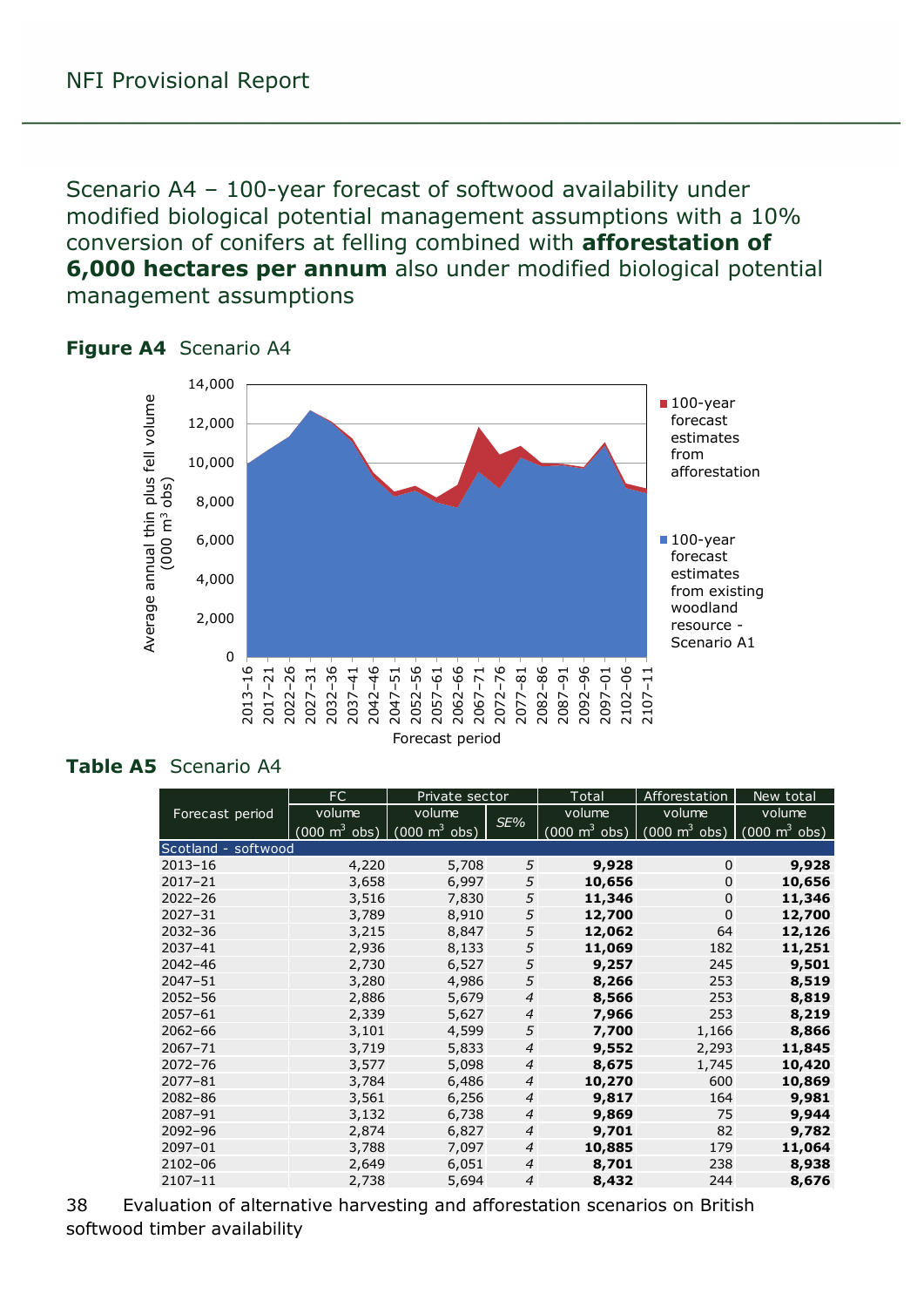<span id="page-38-0"></span>Scenario A5 – 100-year forecast of softwood availability under modified biological potential management assumptions with a 10% conversion of conifers at felling combined with afforestation of 6,000 hectares per annum with all **additional Sitka spruce on a 30-year rotation**



#### <span id="page-38-1"></span>**Figure A5** Scenario A5

#### <span id="page-38-2"></span>**Table A6** Scenario A5

|                     | FC<br>Private sector            |                                 |                | Total                           | Afforestation                                                   | New total |
|---------------------|---------------------------------|---------------------------------|----------------|---------------------------------|-----------------------------------------------------------------|-----------|
| Forecast period     | volume                          | volume                          | SE%            | volume                          | volume                                                          | volume    |
|                     | $(000 \text{ m}^3 \text{ obs})$ | $(000 \text{ m}^3 \text{ obs})$ |                | $(000 \text{ m}^3 \text{ obs})$ | $(000 \text{ m}^3 \text{ obs})$ $(000 \text{ m}^3 \text{ obs})$ |           |
| Scotland - softwood |                                 |                                 |                |                                 |                                                                 |           |
| $2013 - 16$         | 4,220                           | 5,708                           | 5              | 9,928                           | $\mathbf 0$                                                     | 9,928     |
| $2017 - 21$         | 3,658                           | 6,997                           | 5              | 10,656                          | $\mathbf 0$                                                     | 10,656    |
| $2022 - 26$         | 3,516                           | 7,830                           | 5              | 11,346                          | $\mathbf 0$                                                     | 11,346    |
| $2027 - 31$         | 3,789                           | 8,910                           | 5              | 12,700                          | $\Omega$                                                        | 12,700    |
| $2032 - 36$         | 3,215                           | 8,847                           | 5              | 12,062                          | 64                                                              | 12,126    |
| $2037 - 41$         | 2,936                           | 8,133                           | 5              | 11,069                          | 118                                                             | 11,187    |
| $2042 - 46$         | 2,730                           | 6,527                           | 5              | 9,257                           | 769                                                             | 10,025    |
| $2047 - 51$         | 3,280                           | 4,986                           | 5              | 8,266                           | 1,197                                                           | 9,463     |
| $2052 - 56$         | 2,886                           | 5,679                           | $\overline{4}$ | 8,566                           | 503                                                             | 9,069     |
| $2057 - 61$         | 2,339                           | 5,627                           | $\overline{4}$ | 7,966                           | 41                                                              | 8,007     |
| $2062 - 66$         | 3,101                           | 4,599                           | 5              | 7,700                           | 172                                                             | 7,872     |
| $2067 - 71$         | 3,719                           | 5,833                           | $\overline{4}$ | 9,552                           | 323                                                             | 9,875     |
| $2072 - 76$         | 3,577                           | 5,098                           | $\overline{4}$ | 8,675                           | 1,012                                                           | 9,687     |
| $2077 - 81$         | 3,784                           | 6,486                           | $\overline{4}$ | 10,270                          | 1,410                                                           | 11,680    |
| $2082 - 86$         | 3,561                           | 6,256                           | $\overline{4}$ | 9,817                           | 626                                                             | 10,443    |
| 2087-91             | 3,132                           | 6,738                           | $\overline{4}$ | 9,869                           | 75                                                              | 9,944     |
| 2092-96             | 2,874                           | 6,827                           | $\overline{4}$ | 9,701                           | 18                                                              | 9,719     |
| $2097 - 01$         | 3,788                           | 7,097                           | $\overline{4}$ | 10,885                          | 73                                                              | 10,959    |
| 2102-06             | 2,649                           | 6,051                           | $\overline{4}$ | 8,701                           | 132                                                             | 8,833     |
| $2107 - 11$         | 2,738                           | 5,694                           | $\overline{4}$ | 8,432                           | 768                                                             | 9,200     |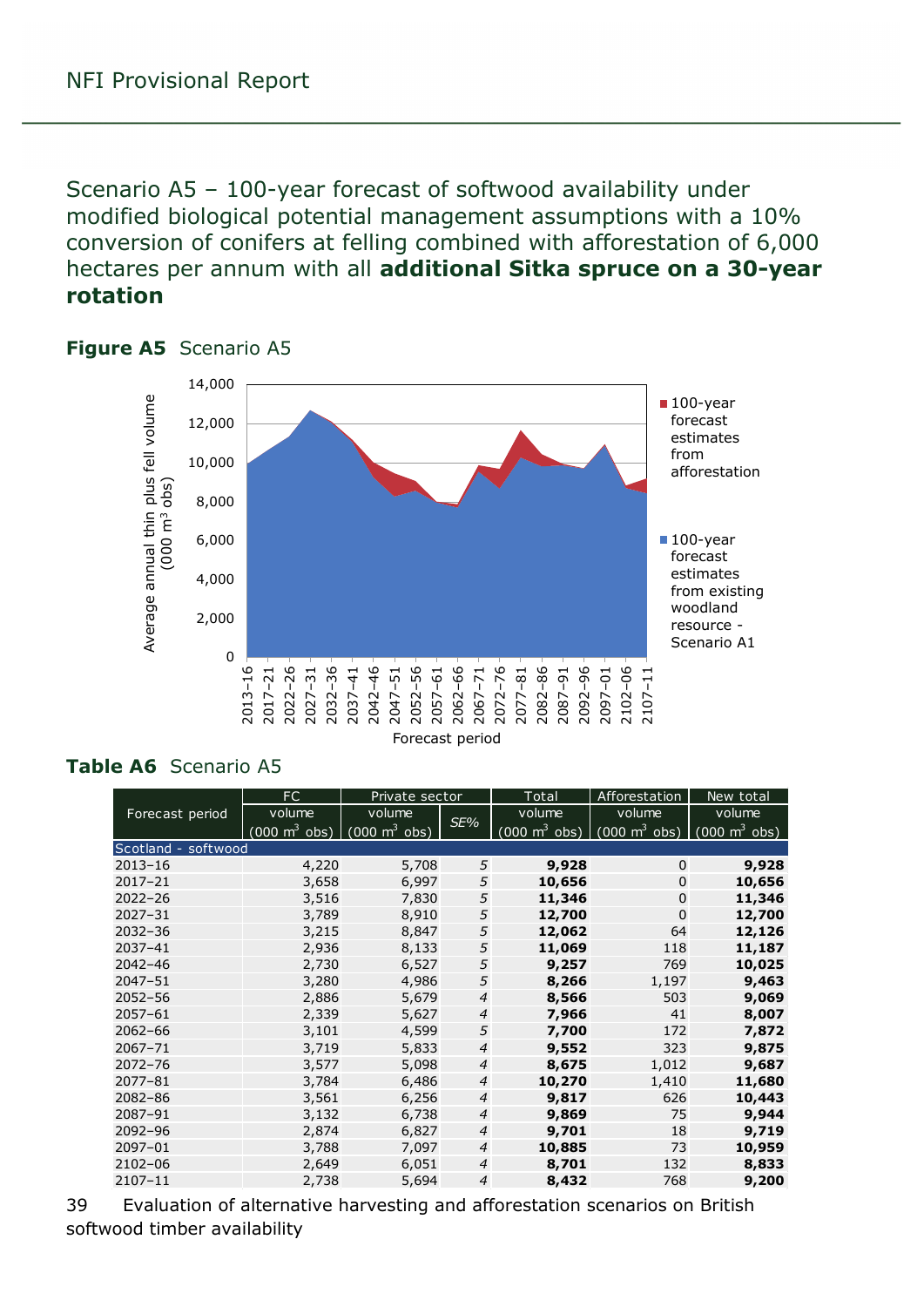<span id="page-39-0"></span>Scenario A6 – 100-year forecast of softwood availability under management with **extended rotations** and a 10% conversion of conifers at felling



#### <span id="page-39-1"></span>**Figure A6** Scenario A6

#### <span id="page-39-2"></span>**Table A7** Scenario A6

|                     | FC                                                              | Private sector | Total          |                                 |
|---------------------|-----------------------------------------------------------------|----------------|----------------|---------------------------------|
| Forecast period     | volume                                                          | volume         | SE%            | volume                          |
|                     | $(000 \text{ m}^3 \text{ obs})$ $(000 \text{ m}^3 \text{ obs})$ |                |                | $(000 \text{ m}^3 \text{ obs})$ |
| Scotland - softwood |                                                                 |                |                |                                 |
| $2013 - 16$         | 4,220                                                           | 5,386          | 5              | 9,605                           |
| $2017 - 21$         | 3,658                                                           | 6,492          | 4              | 10,150                          |
| $2022 - 26$         | 3,516                                                           | 7,174          | 5              | 10,690                          |
| $2027 - 31$         | 3,789                                                           | 8,181          | $\overline{4}$ | 11,970                          |
| $2032 - 36$         | 3,215                                                           | 8,243          | $\overline{4}$ | 11,458                          |
| 2037-41             | 2,936                                                           | 8,022          | $\overline{4}$ | 10,958                          |
| $2042 - 46$         | 2,730                                                           | 6,712          | 4              | 9,442                           |
| $2047 - 51$         | 3,280                                                           | 5,675          | $\overline{4}$ | 8,955                           |
| $2052 - 56$         | 2,886                                                           | 6,405          | 3              | 9,292                           |
| $2057 - 61$         | 2,339                                                           | 6,145          | 3              | 8,485                           |
| $2062 - 66$         | 3,101                                                           | 4,852          | $\overline{4}$ | 7,953                           |
| 2067-71             | 3,719                                                           | 5,625          | 3              | 9,344                           |
| $2072 - 76$         | 3,577                                                           | 4,998          | 3              | 8,575                           |
| $2077 - 81$         | 3,784                                                           | 5,922          | 3              | 9,706                           |
| $2082 - 86$         | 3,561                                                           | 5,862          | 3              | 9,422                           |
| 2087-91             | 3,132                                                           | 6,350          | 3              | 9,482                           |
| 2092-96             | 2,874                                                           | 6,233          | 3              | 9,107                           |
| 2097-01             | 3,788                                                           | 6,862          | 3              | 10,651                          |
| $2102 - 06$         | 2,649                                                           | 6,251          | 3              | 8,900                           |
| $2107 - 11$         | 2,738                                                           | 6,153          | 3              | 8,892                           |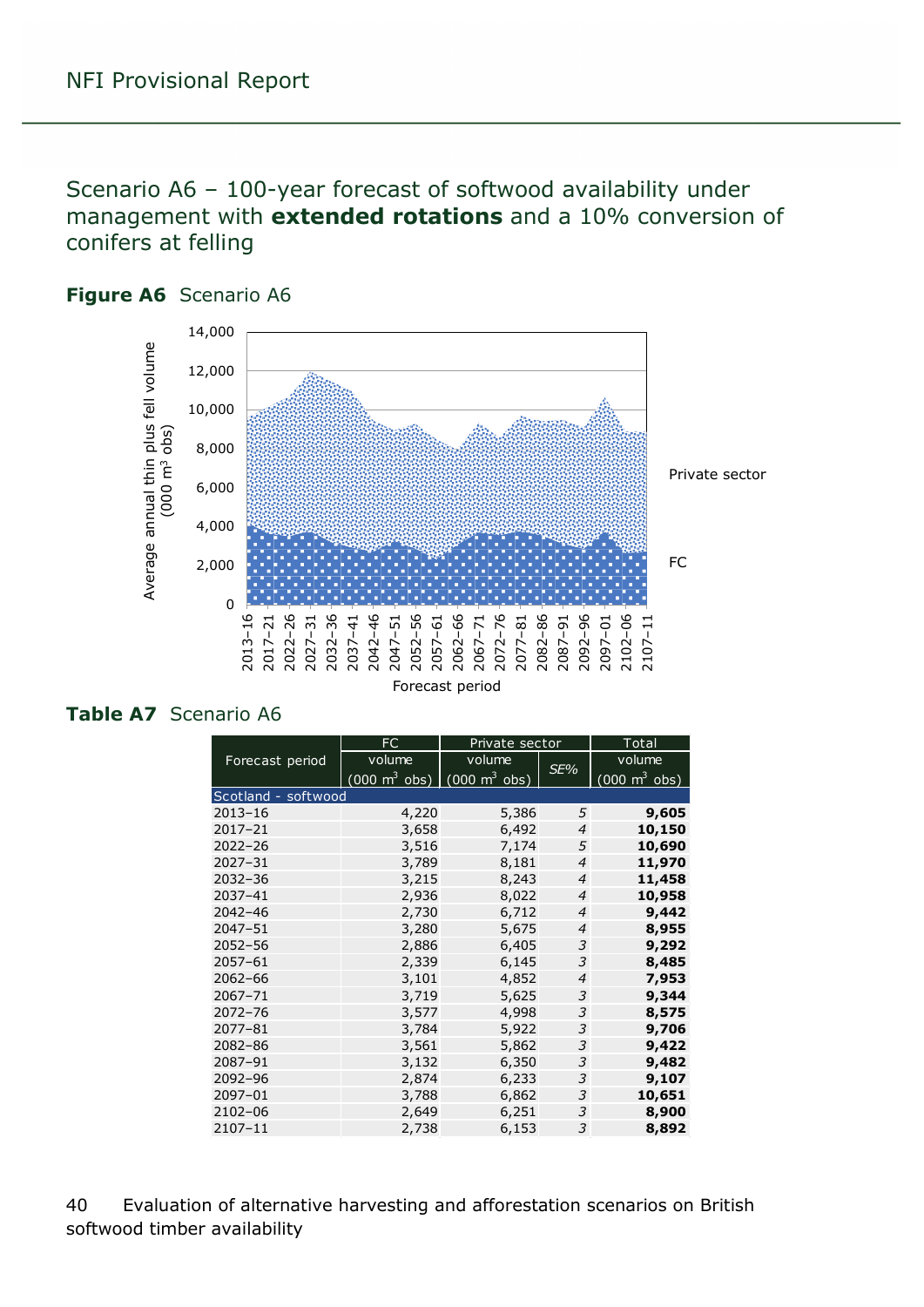<span id="page-40-0"></span>Scenario A7 – 100-year forecast of softwood availability under management with extended rotations and a 10% conversion of conifers at felling combined with **afforestation of 6,000 hectares per annum** with all additional Sitka spruce on a 30-year rotation



#### <span id="page-40-1"></span>**Figure A7** Scenario A7

#### <span id="page-40-2"></span>**Table A8** Scenario A7

|                     | FC                                  | Private sector                  |                | Total  | Afforestation                                                                                   | New total |
|---------------------|-------------------------------------|---------------------------------|----------------|--------|-------------------------------------------------------------------------------------------------|-----------|
| Forecast period     | volume                              | volume                          | SE%            | volume | volume                                                                                          | volume    |
|                     | $(000 \; \text{m}^3 \; \text{obs})$ | $\int$ (000 m <sup>3</sup> obs) |                |        | $(000 \text{ m}^3 \text{ obs})$ $(000 \text{ m}^3 \text{ obs})$ $(000 \text{ m}^3 \text{ obs})$ |           |
| Scotland - softwood |                                     |                                 |                |        |                                                                                                 |           |
| $2013 - 16$         | 4,220                               | 5,386                           | 5              | 9,605  | $\Omega$                                                                                        | 9,605     |
| $2017 - 21$         | 3,658                               | 6,492                           | $\overline{4}$ | 10,150 | $\Omega$                                                                                        | 10,150    |
| $2022 - 26$         | 3,516                               | 7,174                           | 5              | 10,690 | $\Omega$                                                                                        | 10,690    |
| $2027 - 31$         | 3,789                               | 8,181                           | $\overline{4}$ | 11,970 | $\Omega$                                                                                        | 11,970    |
| $2032 - 36$         | 3,215                               | 8,243                           | $\overline{4}$ | 11,458 | 64                                                                                              | 11,522    |
| $2037 - 41$         | 2,936                               | 8,022                           | $\overline{4}$ | 10,958 | 118                                                                                             | 11,077    |
| $2042 - 46$         | 2,730                               | 6,712                           | $\overline{4}$ | 9,442  | 769                                                                                             | 10,211    |
| 2047-51             | 3,280                               | 5,675                           | $\overline{4}$ | 8,955  | 1,197                                                                                           | 10,151    |
| $2052 - 56$         | 2,886                               | 6,405                           | 3              | 9,292  | 503                                                                                             | 9,795     |
| $2057 - 61$         | 2,339                               | 6,145                           | 3              | 8,485  | 41                                                                                              | 8,526     |
| $2062 - 66$         | 3,101                               | 4,852                           | $\overline{4}$ | 7,953  | 172                                                                                             | 8,125     |
| $2067 - 71$         | 3,719                               | 5,625                           | 3              | 9,344  | 323                                                                                             | 9,667     |
| $2072 - 76$         | 3,577                               | 4,998                           | 3              | 8,575  | 1,012                                                                                           | 9,587     |
| $2077 - 81$         | 3,784                               | 5,922                           | 3              | 9,706  | 1,410                                                                                           | 11,116    |
| $2082 - 86$         | 3,561                               | 5,862                           | 3              | 9,422  | 626                                                                                             | 10,048    |
| 2087-91             | 3,132                               | 6,350                           | 3              | 9,482  | 75                                                                                              | 9,556     |
| 2092-96             | 2,874                               | 6,233                           | 3              | 9,107  | 18                                                                                              | 9,125     |
| 2097-01             | 3,788                               | 6,862                           | 3              | 10,651 | 73                                                                                              | 10,724    |
| 2102-06             | 2,649                               | 6,251                           | 3              | 8,900  | 132                                                                                             | 9,032     |
| 2107-11             | 2,738                               | 6,153                           | 3              | 8,892  | 768                                                                                             | 9,660     |